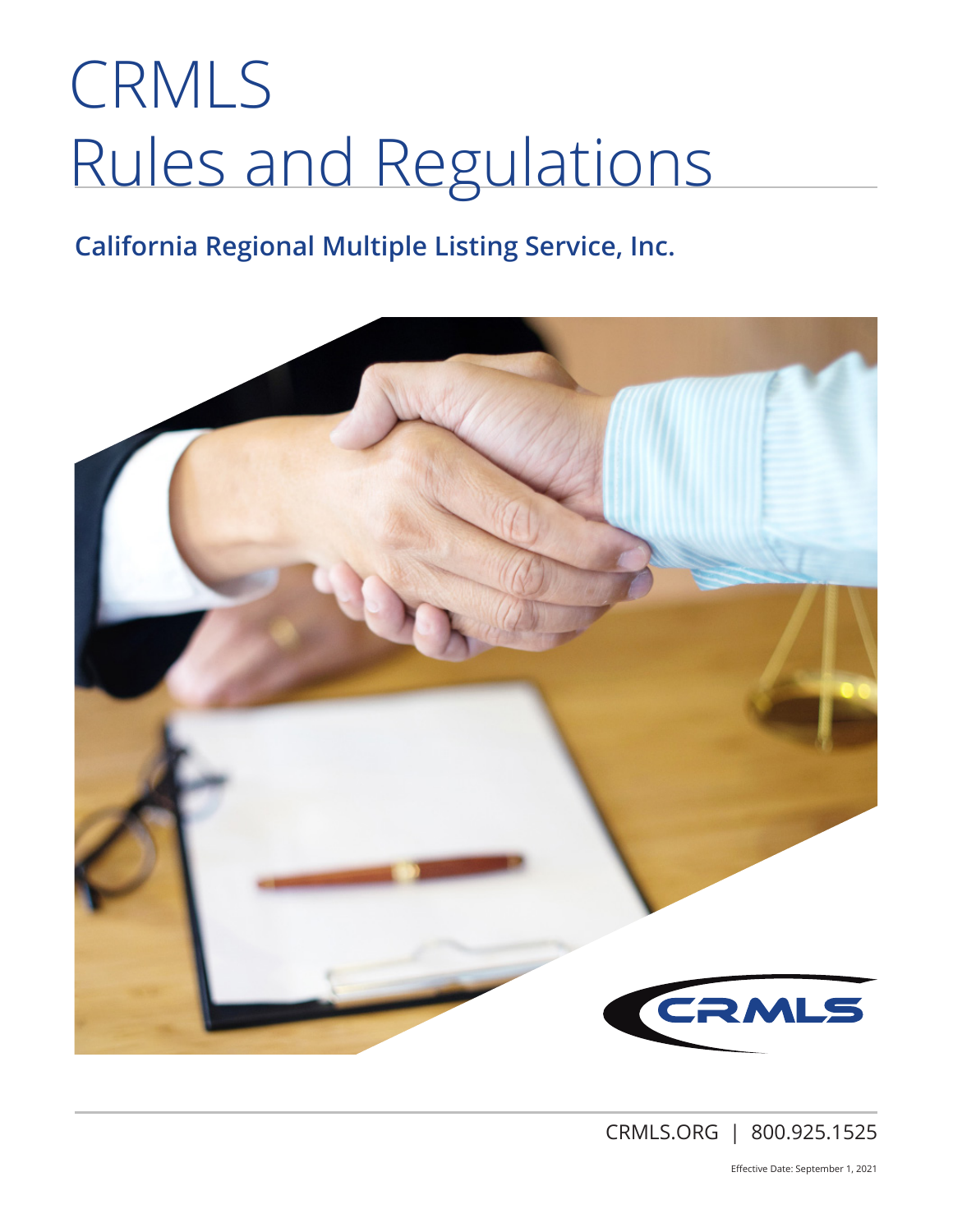

## **Rules and Regulations**

## California Regional Multiple Listing Service, Inc.

Effective Date: September 1, 2021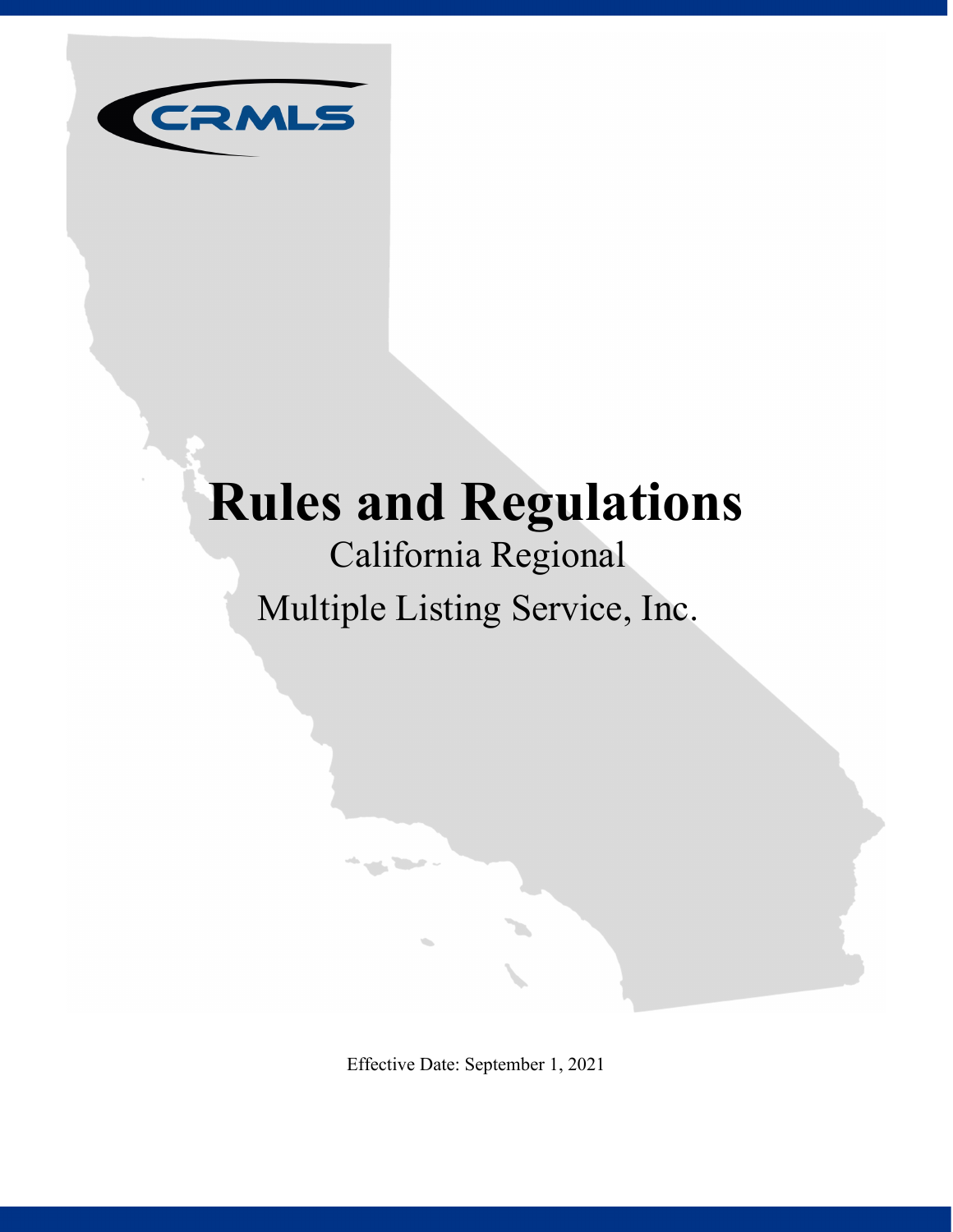#### Contents

| 1. |       |     |
|----|-------|-----|
| 2. |       |     |
| 3. |       |     |
| 4. |       |     |
|    | 4.1   |     |
|    | 4.1.1 |     |
|    | 4.1.2 |     |
|    | 4.1.3 |     |
|    | 4.2   |     |
|    | 4.2.1 |     |
|    | 4.2.2 |     |
|    | 4.2.3 |     |
|    | 4.3   |     |
|    | 4.4   |     |
|    | 4.4.1 |     |
|    | 4.4.2 |     |
|    | 4.4.3 |     |
|    | 4.4.4 |     |
|    | 4.4.5 |     |
|    | 4.5   |     |
|    | 4.6   |     |
|    | 4.7   |     |
|    | 4.8   |     |
|    | 4.9   |     |
|    | 4.10  |     |
|    | 4.11  | .11 |
|    |       |     |
|    | 5.1   |     |
|    | 5.1.1 |     |
|    | 5.1.2 |     |
|    | 5.1.3 |     |
|    | 5.1.4 |     |
|    | 5.1.5 |     |
|    | 5.1.6 |     |
|    | 5.1.7 |     |
|    | 5.2   |     |
| 6. |       |     |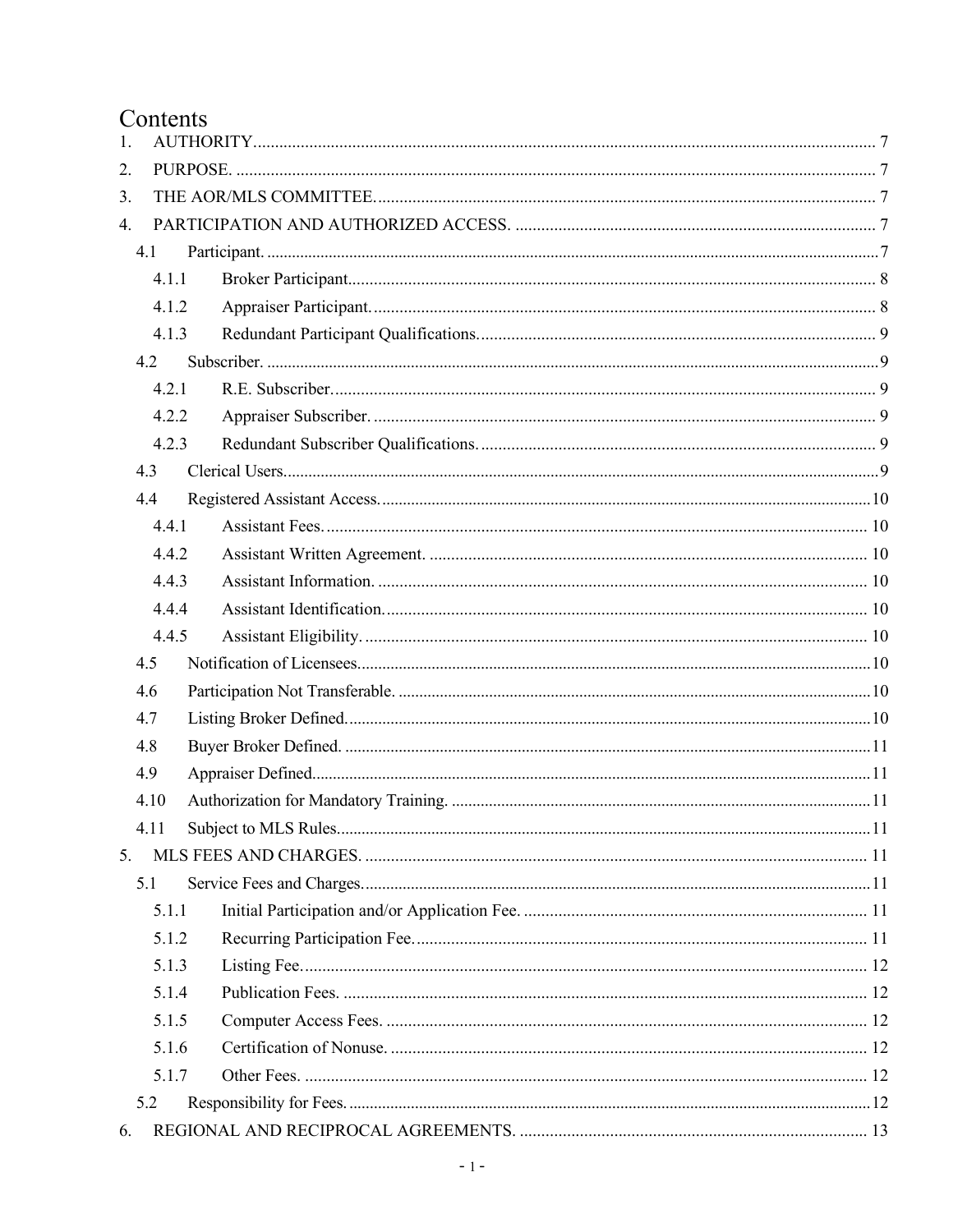| 7.     |        |  |
|--------|--------|--|
| 7.1    |        |  |
| 7.2    |        |  |
| 7.3    |        |  |
| 7.4    |        |  |
| 7.5    |        |  |
| 7.5.1  |        |  |
| 7.5.2  |        |  |
| 7.5.3  |        |  |
| 7.6    |        |  |
| 7.7    |        |  |
| 7.8    |        |  |
| 7.9    |        |  |
| 7.9.1  |        |  |
| 7.10   |        |  |
| 7.11   |        |  |
| 7.12   |        |  |
| 7.13   |        |  |
| 7.14   |        |  |
| 7.15   |        |  |
| 7.16   |        |  |
| 7.17   |        |  |
| 7.18   |        |  |
|        | 7.18.1 |  |
|        | 7.18.2 |  |
|        |        |  |
|        | 7.18.4 |  |
|        | 7.18.5 |  |
| 7.19   |        |  |
| 7.20   |        |  |
| 7.21   |        |  |
| 7.22   |        |  |
|        | 7.22.1 |  |
| 7.23   |        |  |
| 7.23.1 |        |  |
|        | 7.23.2 |  |
| 7.24   |        |  |
| 7.25   |        |  |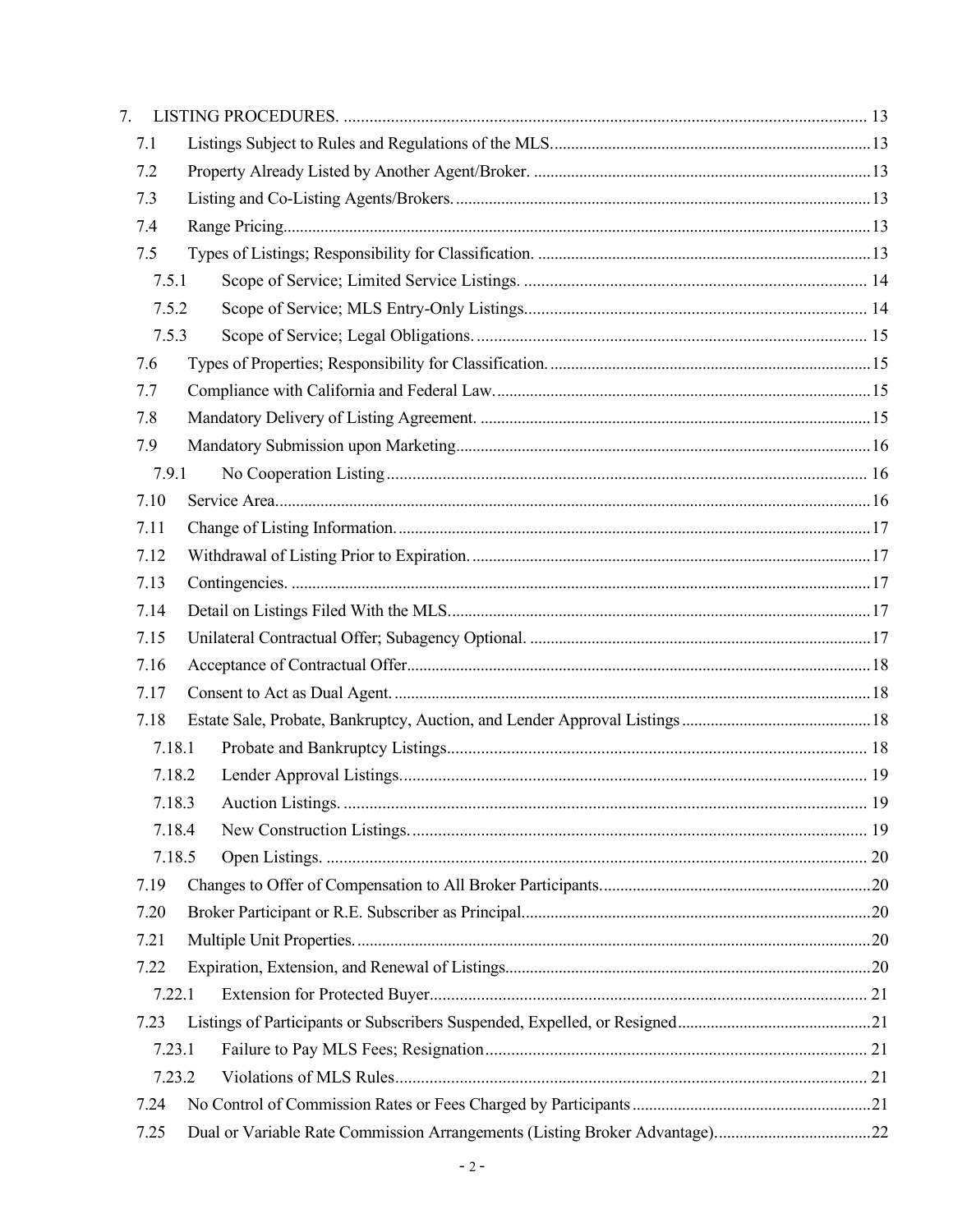| 7.26   |                                                                      |  |
|--------|----------------------------------------------------------------------|--|
| 7.27   |                                                                      |  |
| 8.     |                                                                      |  |
| 8.1    |                                                                      |  |
| 8.2    |                                                                      |  |
| 8.3    |                                                                      |  |
| 8.4    |                                                                      |  |
| 8.5    |                                                                      |  |
| 9.     |                                                                      |  |
| 9.1    |                                                                      |  |
| 9.2    |                                                                      |  |
| 9.3    |                                                                      |  |
| 9.4    |                                                                      |  |
| 9.5    |                                                                      |  |
| 9.6    |                                                                      |  |
| 9.7    |                                                                      |  |
| 9.8    |                                                                      |  |
| 9.9    |                                                                      |  |
| 10.    |                                                                      |  |
| 10.1   |                                                                      |  |
| 10.2   |                                                                      |  |
| 10.3   |                                                                      |  |
| 10.4   |                                                                      |  |
| 10.5   |                                                                      |  |
| 11.    | OWNERSHIP OF MULTIPLE LISTING SERVICE COMPILATIONS AND COPYRIGHTS 27 |  |
|        |                                                                      |  |
| 11.2   |                                                                      |  |
| 11.3   |                                                                      |  |
| 11.4   |                                                                      |  |
| 11.5   |                                                                      |  |
| 11.5.1 |                                                                      |  |
| 11.5.2 |                                                                      |  |
| 11.6   |                                                                      |  |
| 11.7   |                                                                      |  |
| 11.8   |                                                                      |  |
| 11.9   |                                                                      |  |
| 11.10  |                                                                      |  |
| 11.11  |                                                                      |  |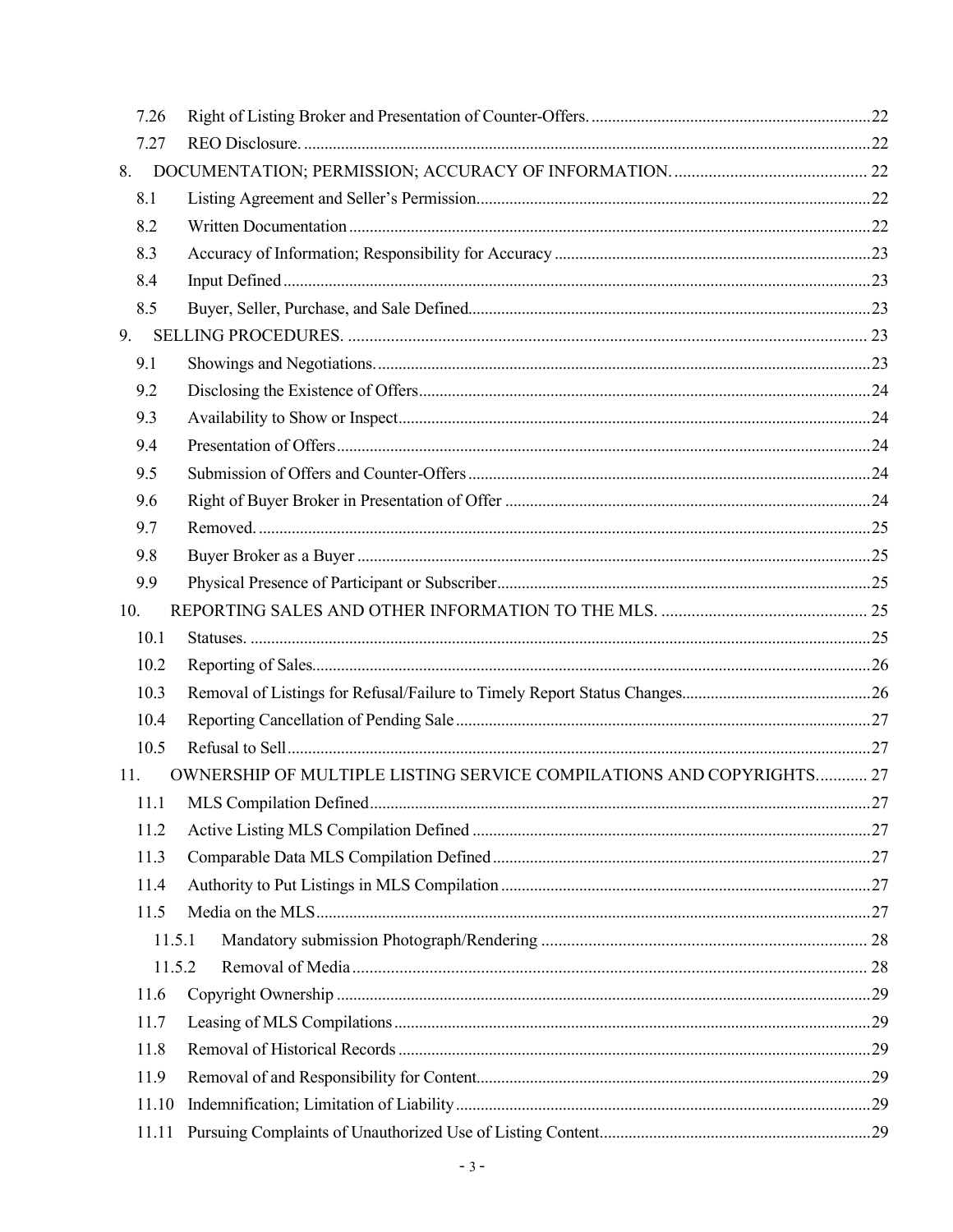| Participant Access and Entitlement to Their Own Listing Information; Data Portability 30              |  |
|-------------------------------------------------------------------------------------------------------|--|
|                                                                                                       |  |
| Notification of California Department of Real Estate (DRE) or California Bureau of Real Estate        |  |
|                                                                                                       |  |
|                                                                                                       |  |
|                                                                                                       |  |
|                                                                                                       |  |
|                                                                                                       |  |
|                                                                                                       |  |
|                                                                                                       |  |
|                                                                                                       |  |
|                                                                                                       |  |
| False or Misleading Advertising and Representations; True Picture Standard of Conduct. 33             |  |
|                                                                                                       |  |
|                                                                                                       |  |
|                                                                                                       |  |
|                                                                                                       |  |
|                                                                                                       |  |
|                                                                                                       |  |
|                                                                                                       |  |
|                                                                                                       |  |
|                                                                                                       |  |
|                                                                                                       |  |
|                                                                                                       |  |
| 12.16 Use of Active Listing Information on Internet (Also known as Internet Data Exchange ("IDX")) 36 |  |
|                                                                                                       |  |
|                                                                                                       |  |
|                                                                                                       |  |
|                                                                                                       |  |
|                                                                                                       |  |
|                                                                                                       |  |
|                                                                                                       |  |
|                                                                                                       |  |
|                                                                                                       |  |
| 12.16.10                                                                                              |  |
|                                                                                                       |  |
| 12.16.12                                                                                              |  |
|                                                                                                       |  |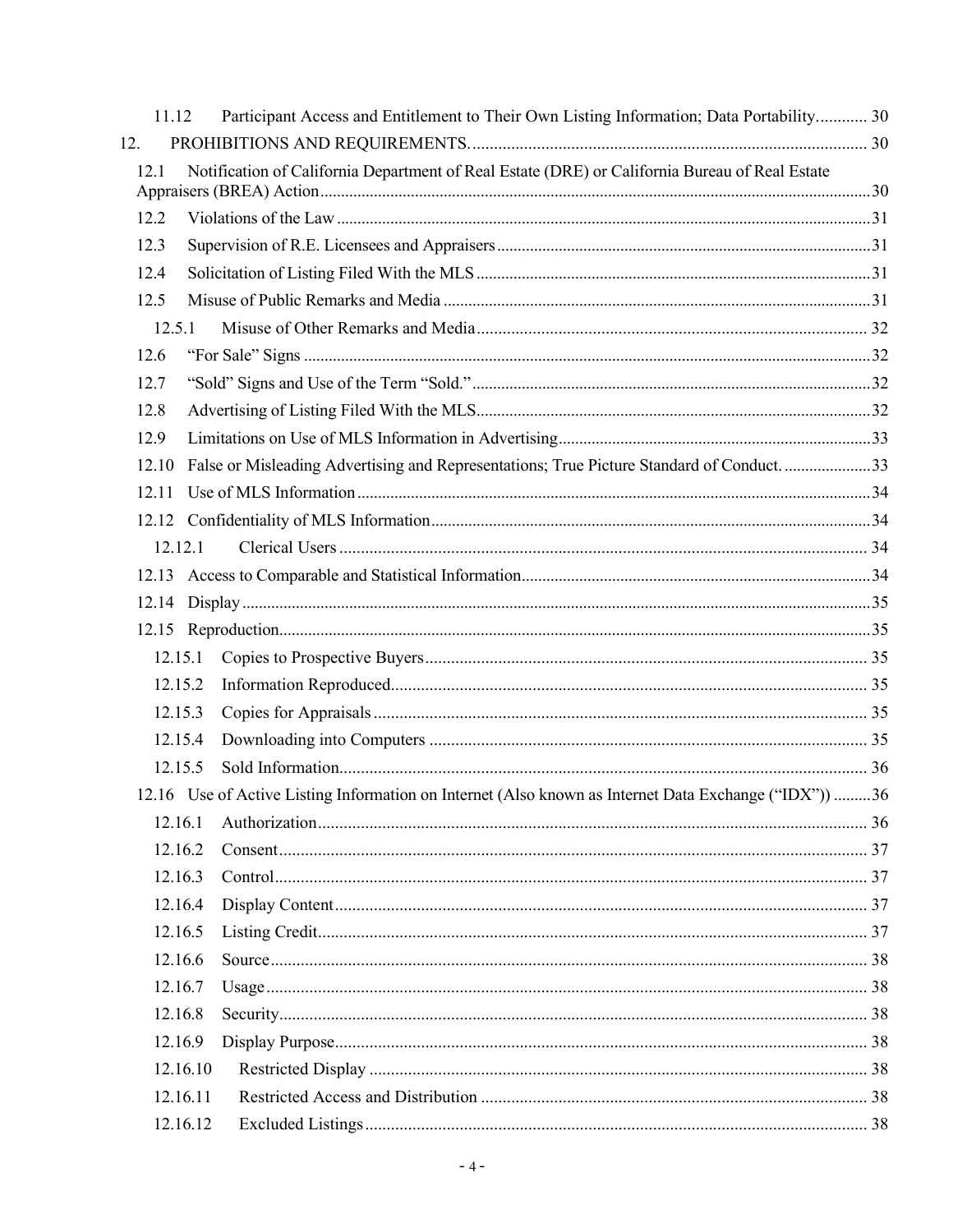| 12.16.13 |  |
|----------|--|
| 12.16.14 |  |
| 12.16.15 |  |
| 12.16.16 |  |
| 12.16.17 |  |
| 12.16.18 |  |
| 12.16.19 |  |
| 12.16.20 |  |
|          |  |
| 12.18    |  |
|          |  |
|          |  |
| 12.21    |  |
| 12.22    |  |
|          |  |
| 13.      |  |
| 13.1     |  |
| 13.2     |  |
| 13.3     |  |
| 13.4     |  |
| 13.5     |  |
| 13.6     |  |
| 13.6.1   |  |
| 13.7     |  |
| 13.8     |  |
|          |  |
| 13.10    |  |
| 13.11    |  |
| 14.      |  |
| 14.1     |  |
| 14.2     |  |
| 14.3     |  |
| 14.3.1   |  |
| 14.4     |  |
| 14.5     |  |
| 15.      |  |
| 16.      |  |
| 16.1     |  |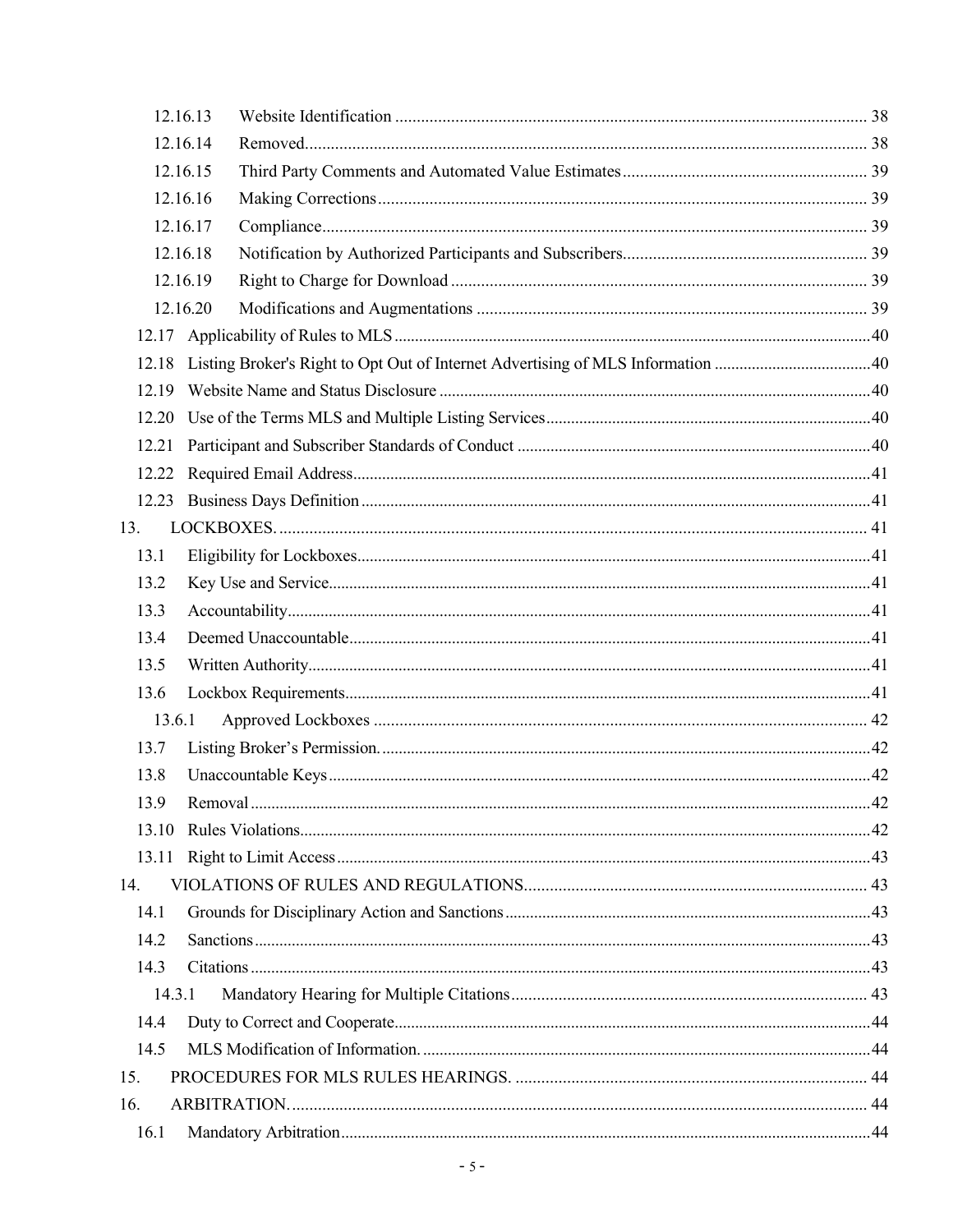| 16.2  |  |
|-------|--|
| 16.3  |  |
| 16.4  |  |
| 16.5  |  |
| 16.6  |  |
| 17.   |  |
| 17.1  |  |
| 17.2  |  |
| 17.3  |  |
| 18.   |  |
| 19.   |  |
| 19.1  |  |
| 19.2  |  |
| 19.3  |  |
| 19.4  |  |
| 19.5  |  |
| 19.6  |  |
| 19.7  |  |
| 19.8  |  |
| 19.9  |  |
| 19.10 |  |
| 19.11 |  |
|       |  |
|       |  |
|       |  |
|       |  |
| 19.16 |  |
| 19.17 |  |
| 19.18 |  |
| 19.19 |  |
| 19.20 |  |
| 19.21 |  |
| 19.22 |  |
| 19.23 |  |
|       |  |
|       |  |
| 20.   |  |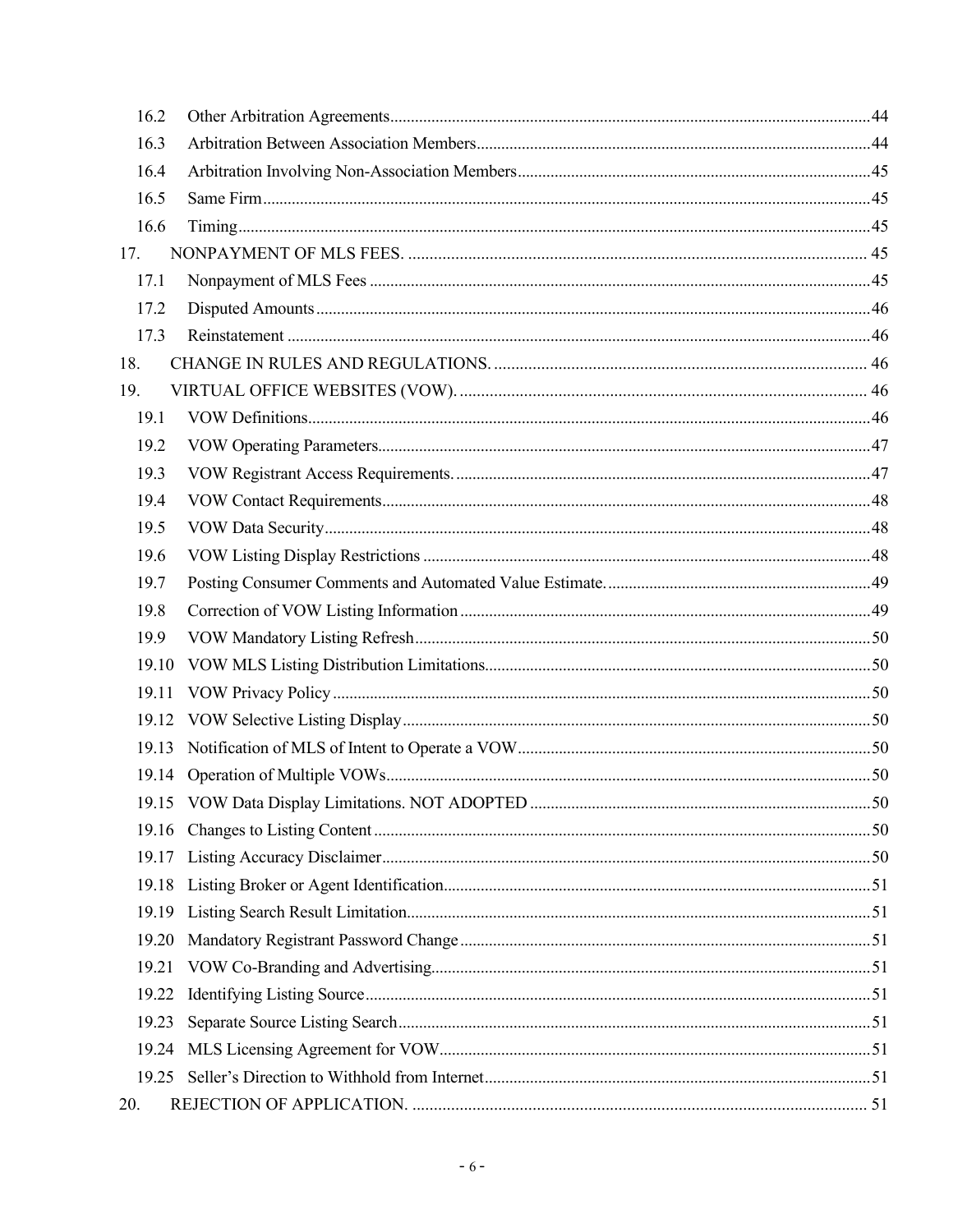#### <span id="page-8-0"></span>**1. AUTHORITY.**

The Associations of REALTORS® (AOR)/Multiple Listing Service may maintain a Multiple Listing Service ("MLS") or other "Services" for the use of licensed real estate Brokers and Salespersons and licensed or certified Appraisers under the terms of these rules as from time to time amended.

#### <span id="page-8-1"></span>**2. PURPOSE.**

A Multiple Listing Service is a means by which authorized MLS Broker participants decide to cooperate with one another for the benefit of each of their respective clients by establishing legal relationships with other participants in making a blanket unilateral contractual offer of compensation and cooperation to other Broker participants; by which information is accumulated and disseminated to enable authorized participants to prepare appraisals, analyses and other valuations of real property for bona fide clients and customers; by which participants engaging in real estate appraisal contribute to common databases; and is a facility for the orderly correlation and dissemination of listing information among the participants so that they may better serve their clients, customers, and the public. Acceptance of the offered compensation is determined by the Buyer Broker's performance as a procuring cause of the sale or lease consistent with these Rules.

#### <span id="page-8-2"></span>**3. THE AOR/MLS COMMITTEE.**

The AOR/MLS shall be governed by its board of directors (hereinafter "Board of Directors") in accordance with its articles of incorporation and its bylaws. Committees may be established to perform such functions as may be delegated, but all actions of committees shall be subject to the approval and confirmation of the Board of Directors.

#### <span id="page-8-4"></span><span id="page-8-3"></span>**4. PARTICIPATION AND AUTHORIZED ACCESS.**

**4.1 Participant**. A Participant is any individual who applies and is accepted by the MLS, meets and continues to meet all of the following requirements of either a Broker Participant or an Appraiser Participant as defined below in Sections 4.1.1 and 4.1.2.

\*Note: Mere possession of a broker's license is not sufficient to qualify for MLS participation. Rather, the requirement that an individual or firm "offers and/or accepts compensation" means that the Participant actively endeavors during the operation of its real estate business to list real property of the type listed on the MLS and/or to accept offers of cooperation and compensation made by listing brokers or agents in the MLS. "Actively" means on a continual and on- going basis during the operation of the Participant's real estate business. The "actively" requirement is not intended to preclude MLS participation by a Participant or potential Participant that operates a real estate business on apart time, seasonal, or similarly time-limited basis or that has its business interrupted by periods of relative inactivity occasioned by market conditions. Similarly, the requirement is not intended to deny MLS participation to a Participant or potential Participant who has not achieved a minimum number of transactions despite good faith efforts. Nor is it intended to permit an MLS to deny participation based on the level of service provided by the Participant or potential Participant as long as the level of service satisfies state law.

The key is that the Participant or potential Participant actively endeavors to make or accept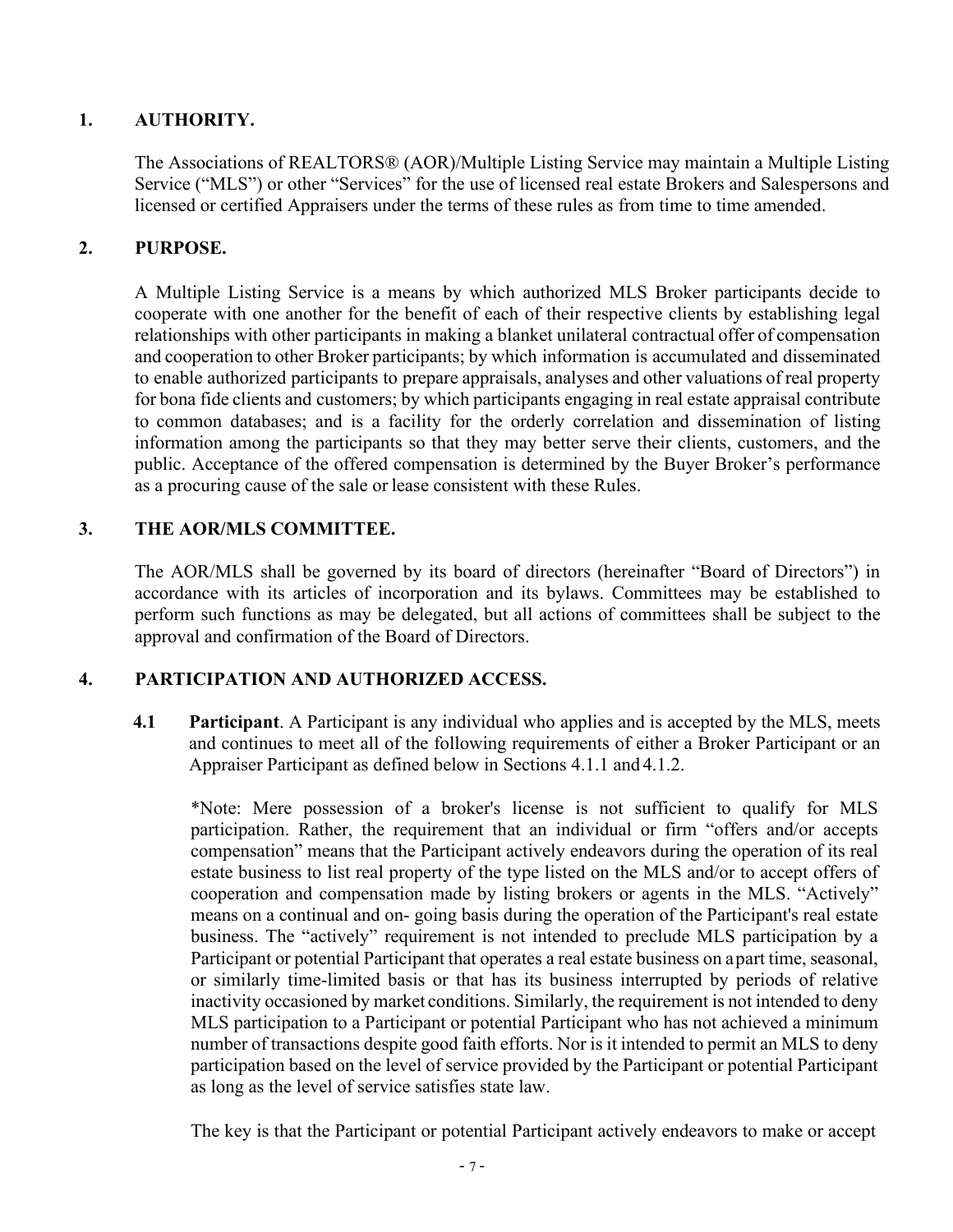offers of cooperation and compensation with respect to properties of the type that are listed on the MLS in which participation is sought. This requirement does not permit an MLS to deny participation to a Participant or potential Participant that operates a Virtual Office Website ("VOW") [See Rule No.19] (including a VOW that the Participant uses to refer customers to other Participants) if the Participant or potential Participant actively endeavors to make or accept offers of cooperation and compensation. An MLS may evaluate whether a Participant or potential Participant "actively endeavors during the operation of its real estate business" to "offer and/or accept compensation" only if the MLS has a reasonable basis to believe that the Participant or potential Participant is in fact not doing so.

The membership requirement shall be applied on a nondiscriminatory manner to all Participants and potential Participants

- <span id="page-9-0"></span>**4.1.1 Broker Participant.** A Broker Participant is a Participant who meets all of the following requirements:
	- a) The individual or corporation, for whom the individual acts as a Broker/officer, holds a valid California Real Estate Broker's license;
	- b) The individual is a principal, partner, corporate officer, or branch office manager acting on behalf of a principal;
	- c) The individual or corporation for whom the individual acts as a Broker/officer offers or accepts compensation in the capacity of a Real Estate Broker;
	- d) The individual has signed a written agreement to abide by the rules of the MLS in force at that time and as from time to time amended;
	- e) The individual pays all applicable MLS fees; and
	- f) The individual has completed any required orientation program of no more than eight (8) classroom hours within ninety (90) days after access has been provided said program to be attended in-person or through remote means. Failure to complete the required orientation shall result in termination of all MLS privileges unless extensions have been granted by applicant's service center or AOR/MLS.
- <span id="page-9-1"></span>**4.1.2 Appraiser Participant.** An Appraiser Participant is a Participant who meets all of the following requirements:
	- a) The individual holds a valid California Appraiser's certification or license issued by the Bureau of Real Estate Appraisers ("BREA") (also referred to as "Office" of Real Estate Appraisers or OREA);
	- b) The individual is a principal, partner, corporate officer, or branch office manager acting on behalf of a principal;
	- c) The individual has signed a written agreement to abide by the rules of the MLS in force at that time and as from time to time amended;
	- d) The individual pays all applicable MLS fees; and
	- e) The individual has completed any required orientation program of no more than eight (8) classroom hours within ninety (90) days after access has been provided said program to be attended in-person or through remote means. Failure to complete the required orientation shall result in termination of all MLS privileges unless extensions have been granted by applicant's service center or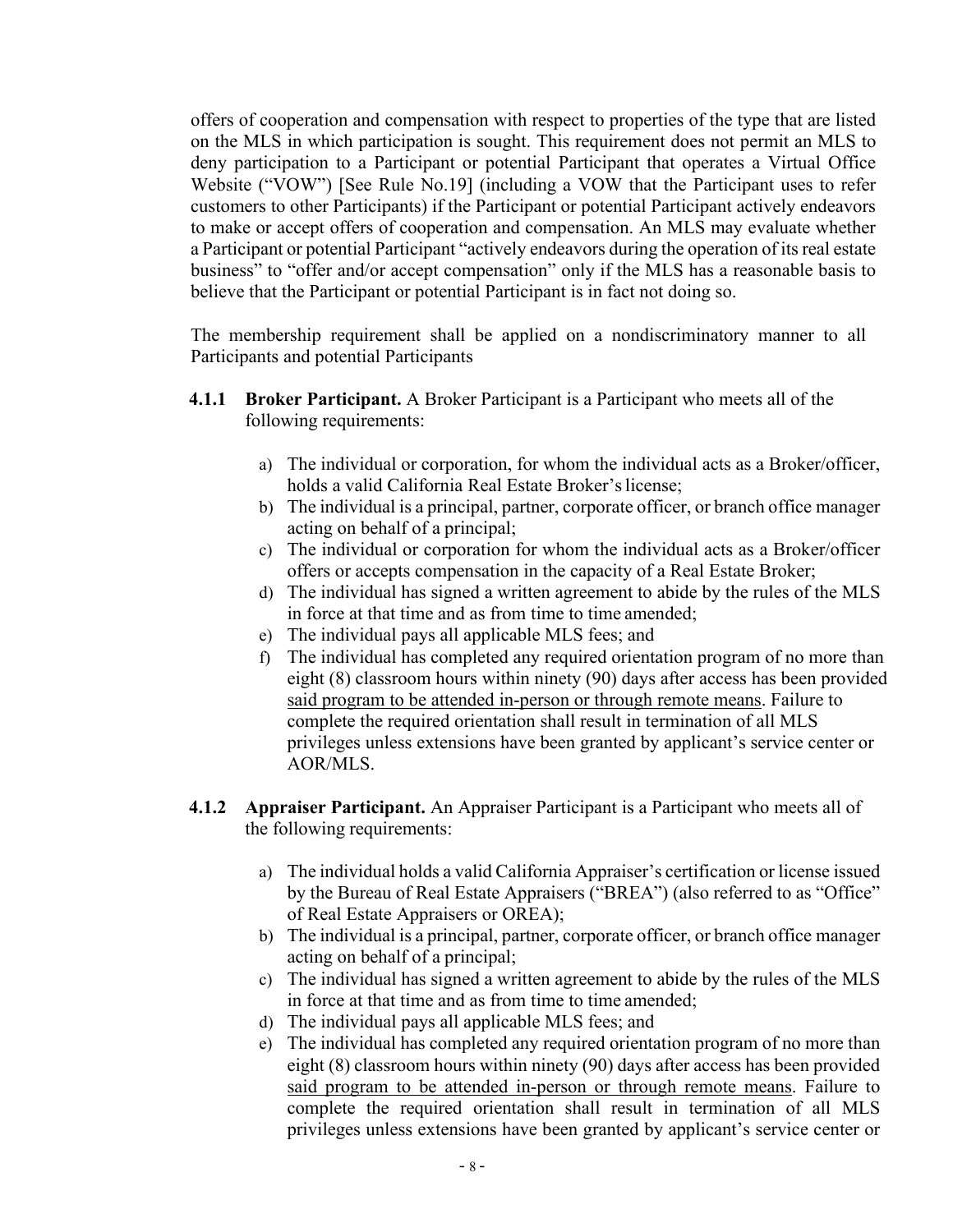#### AOR/MLS.

- <span id="page-10-0"></span>**4.1.3 Redundant Participant Qualifications.** Participant type (Broker or Appraiser) must be selected during application for participation. A Participant with both a California Real Estate Broker's license and a California Appraiser's certification or license must join as a "Broker Participant" to be a Listing Broker (see Section 4.7), or Buyer Broker (see Section 4.8).
- <span id="page-10-3"></span><span id="page-10-2"></span><span id="page-10-1"></span>**4.2 Subscriber.** A Subscriber is an individual who applies and is accepted by the AOR/MLS, and meets and continues to meet all of the following requirements of either a R.E. Subscriber or Appraiser Subscriber as defined below in sections 4.2.1 and 4.2.2:
	- **4.2.1 R.E. Subscriber.** A R.E. Subscriber is a Subscriber who meets all of the following requirements:
		- a) The individual holds a valid California real estate salesperson's or broker's license;
		- b) The individual is employed by or affiliated as an independent contractor with a Broker Participant;
		- c) The individual has signed a written agreement to abide by the rules and regulations of the service in force at that time and as from time to time amended;
		- d) The individual pays all applicable MLS fees; and
		- e) The individual has completed any required orientation program of no more than eight (8) classroom hours within ninety (90) days after access has been provided said program to be attended in-person or through remote means.
	- **4.2.2 Appraiser Subscriber.** An Appraiser Subscriber is a Subscriber who meets all of the following requirements:
		- a) The individual holds a valid California real estate appraiser's certification or license issued by the BREA;
		- b) The individual is employed by or affiliated as an independent contractor with an Appraiser Participant;
		- c) The individual has signed a written agreement to abide by the rules and regulations of the service in force at that time and as from time to time amended;
		- d) The individual pays all applicable MLS fees; and
		- e) The individual has completed any required orientation program of no more than eight (8) classroom hours within thirty (30) days after access has been provided said program to be attended in-person or through remote means.
	- **4.2.3 Redundant Subscriber Qualifications.** Subscriber type (R.E. or Appraiser) must correlate to the participant type. A Subscriber who is both a California Real Estate Licensee and a California certified or licensed Appraiser must join as a "R.E. Subscriber," unless the employing or affiliated Participant is an Appraiser Participant.
- <span id="page-10-5"></span><span id="page-10-4"></span>**4.3 Clerical Users.** Individuals (whether licensed or unlicensed) under the direct supervision of an MLS Participant or Subscriber that perform only administrative and clerical tasks that do not require a real estate license or an Appraiser's certificate or license. Each Participant and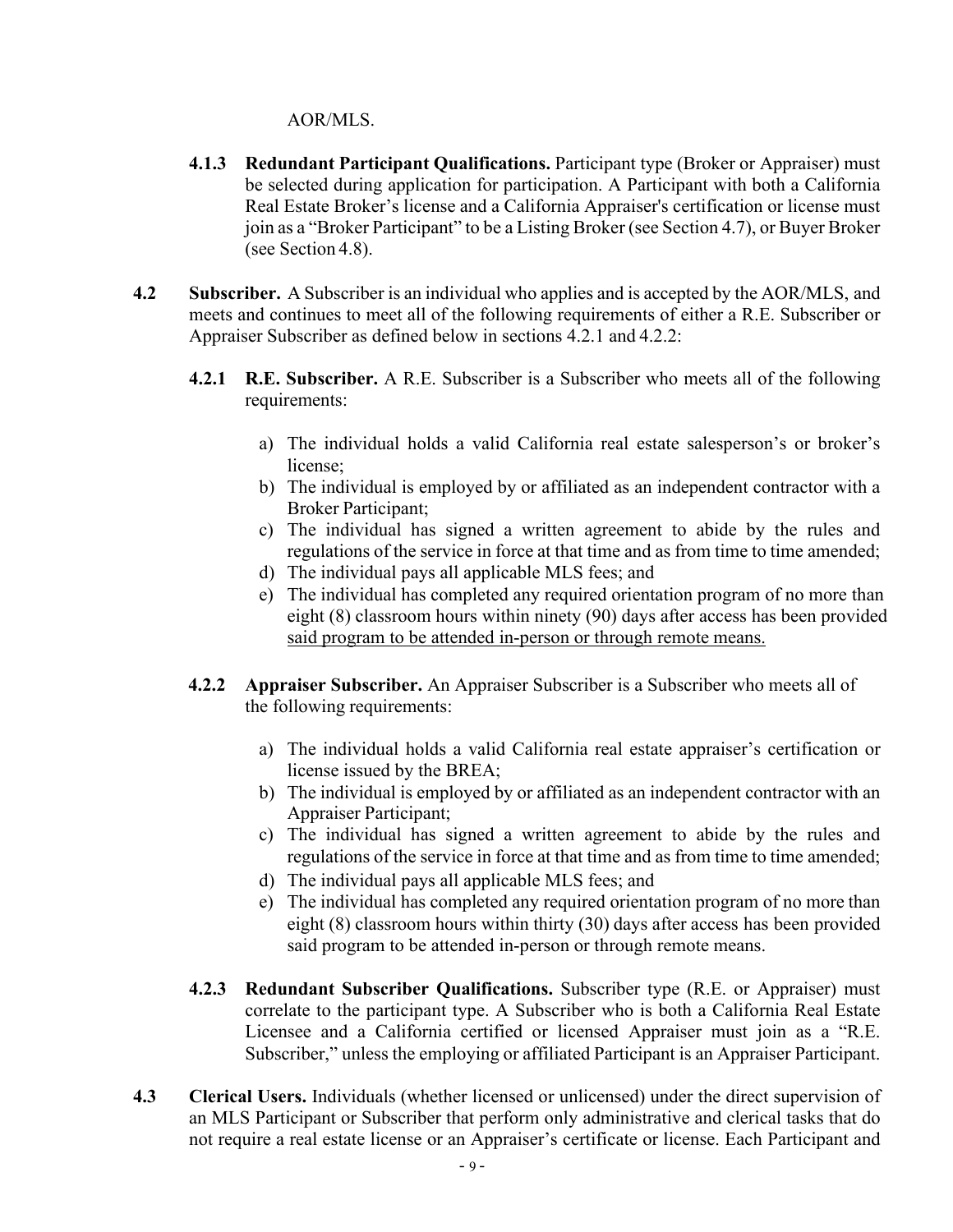Subscriber shall provide the AOR/MLS with a list of all Clerical Users employed by or affiliated as independent contractors with the Participant or Subscriber and shall immediately notify the AOR/MLS of any changes, additions, or deletions from the list.

- <span id="page-11-2"></span><span id="page-11-1"></span><span id="page-11-0"></span>**4.4 Registered Assistant Access.** Individuals (whether licensed or unlicensed) that use the MLS for clerical tasks such as entering listings and/or searching the database and are under the direct supervision of a Participant, Subscriber or Appraiser, may be given access to the MLS by a unique and individual passcode. The Assistant passcode will be directly linked to the Assistant's employer and will be terminated if said employer should become inactive in the MLS. An Assistant must adhere to the following requirements:
	- **4.4.1 Assistant Fees.** The Assistant fees will be up-to-date as set forth by the service center or AOR/MLS that the Assistant's employer participates at;
	- **4.4.2 Assistant Written Agreement.** The Assistant will have signed a written agreement to abide by the rules and regulations of the service center or AOR/MLS and will be required to either attend MLS orientation or pass a standardized test administered by staff covering the service center or AOR/MLS rules and regulations;
	- **4.4.3 Assistant Information.** The Assistant will only relay MLS information to his/her employer and not to members of the public, other service centers, and/or other AOR/MLS participants, subscribers or appraisers (this does not prohibit licensed assistants from performing duties of a real estate licensee or appraiser licensee outside of the MLS as long as the duties performed do not involve data retrieved from the service center or AOR/MLS database);
	- **4.4.4 Assistant Identification.** The Assistant may not be identified as an agent or contact person for a property listed with the service center or AOR/MLS;
	- **4.4.5 Assistant Eligibility.** Assistants may be eligible for lockbox access services, unless otherwise prohibited, and are prohibited from using any other Participant, Subscriber or Appraiser's access device.
- <span id="page-11-6"></span><span id="page-11-5"></span><span id="page-11-4"></span><span id="page-11-3"></span>**4.5 Notification of Licensees.** Each Participant shall provide the AOR/MLS with a list of all real estate licensees or certified or licensed Appraisers employed by or affiliated as independent contractors with such Participant or with such Participant's firm and shall immediately notify the AOR/MLS of any changes, additions, or deletions from the list. This list shall include any licensees under any Broker associate affiliated with the Participant.
- <span id="page-11-7"></span>**4.6 Participation Not Transferable.** Participation in the MLS is on an individual basis and may not be transferred or sold to any corporation, firm, or other individual. Any reimbursement of MLS fees is a matter of negotiation between those transferring the business or determined by internal contract arrangement within the firm. However, providing the first Participant consents, the AOR/MLS shall allow a firm to designate a different person as a Participant within the firm without additional initial participation fees. The AOR/MLS may charge an administrative fee for this service of reassigning Participants within a firm.
- <span id="page-11-8"></span>**4.7 Listing Broker Defined.** For purposes of these MLS rules, a Listing Broker is a Broker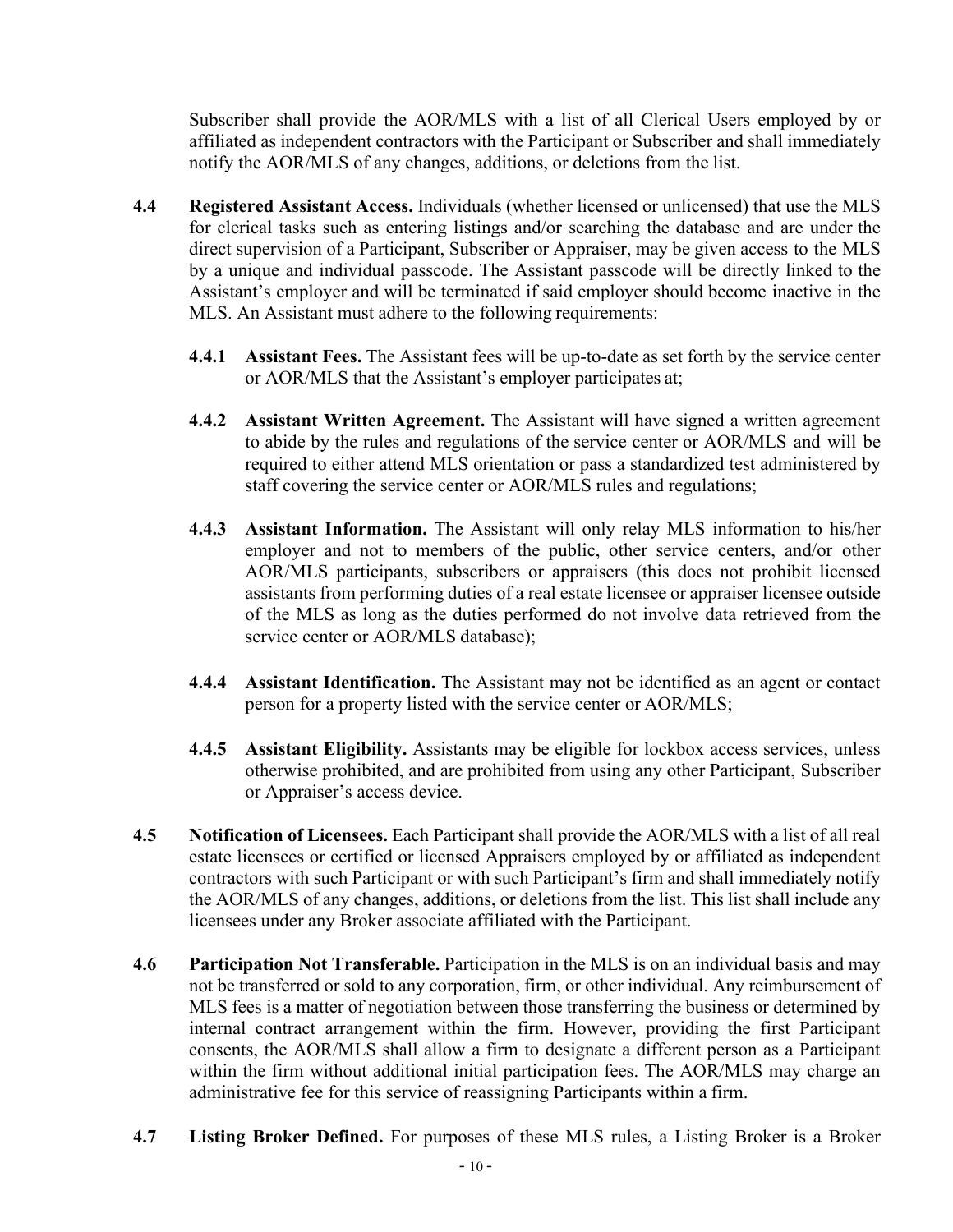Participant who is also a listing agent in accordance with California Civil Code Section 1086, et. seq., who has obtained a written listing agreement by which the Listing Broker has been authorized to act as an agent to sell or lease the property or to find or obtain a buyer(s) or tenant(s). Whenever these rules refer to the Listing Broker, the term shall include a Subscriber in addition to the Participant or a licensee retained by the Listing Broker but shall not relieve the Listing Broker of responsibility for the act or rule specified.

- <span id="page-12-0"></span>**4.8 Buyer Broker Defined.** For purposes of these MLS rules, a Buyer Broker is a Broker Participant who is also a buyer's agent as defined in California Civil Code Section 1086, et. seq., who acts in cooperation with a Listing Broker by accepting the offer of compensation and/or subagency offered by the Listing Broker to find or obtain a buyer(s) or tenant(s). The Buyer Broker may be the agent of the buyer(s) or, if subagency is offered and accepted, may be the agent of the seller(s). Whenever these rules refer to the Buyer Broker, the term shall include a Subscriber in addition to the Participant or licensee retained by the Buyer Broker but shall not relieve that Broker Participant of responsibility for the act or rule specified.
- <span id="page-12-1"></span>**4.9 Appraiser Defined.** For purposes of these MLS rules, an Appraiser is an Appraiser Participant, Appraiser Subscriber, or a licensed or certified Appraiser acting for the Appraiser Participant or Appraiser Subscriber. Whenever these rules refer to the Appraiser, the term shall also include the Appraiser Subscriber, or a licensed or certified Appraiser employed by or affiliated as an independent contractor with the firm that employs the Appraiser but shall not relieve that Appraiser Participant of responsibility for the act or rule specified.
- <span id="page-12-2"></span>**4.10 Authorization for Mandatory Training.** Participants and Subscribers may be required, at the discretion of the MLS, to complete additional training of not more than four (4) classroom hours in any twelve (12) month period when deemed necessary by the MLS to familiarize Participants and Subscribers with system changes or enhancements, and/or changes to MLS rules or policies. Participants and Subscribers must be given the opportunity to complete any mandated additional training remotely.
- <span id="page-12-3"></span>**4.11 Subject to MLS Rules.** By becoming and remaining a Participant, Subscriber or Clerical User, each Participant, Subscriber and Clerical User agrees to be subject to these MLS Rules and regulations.

#### <span id="page-12-5"></span><span id="page-12-4"></span>**5. MLS FEES AND CHARGES.**

- <span id="page-12-7"></span><span id="page-12-6"></span>**5.1 Service Fees and Charges.** The AOR/MLS Board of Directors shall establish a schedule of MLS fees applicable to the MLS, which may include the following service fees and charges:
	- **5.1.1 Initial Participation and/or Application Fee.** Applicants for MLS services may be assessed initial participation and/or application fees.
	- **5.1.2 Recurring Participation Fee.** The recurring participation fee of each Broker Participant shall be an amount equal to the fee set for each individual times the total number of (1) the Broker Participant, plus (2) the number of Salespersons who have access to and use of the MLS, whether licensed as Brokers or as Salespersons, who are employed by or affiliated as independent contractors with such Participant or the Participant's firm. If more than one principal Broker in the same firm elects to be a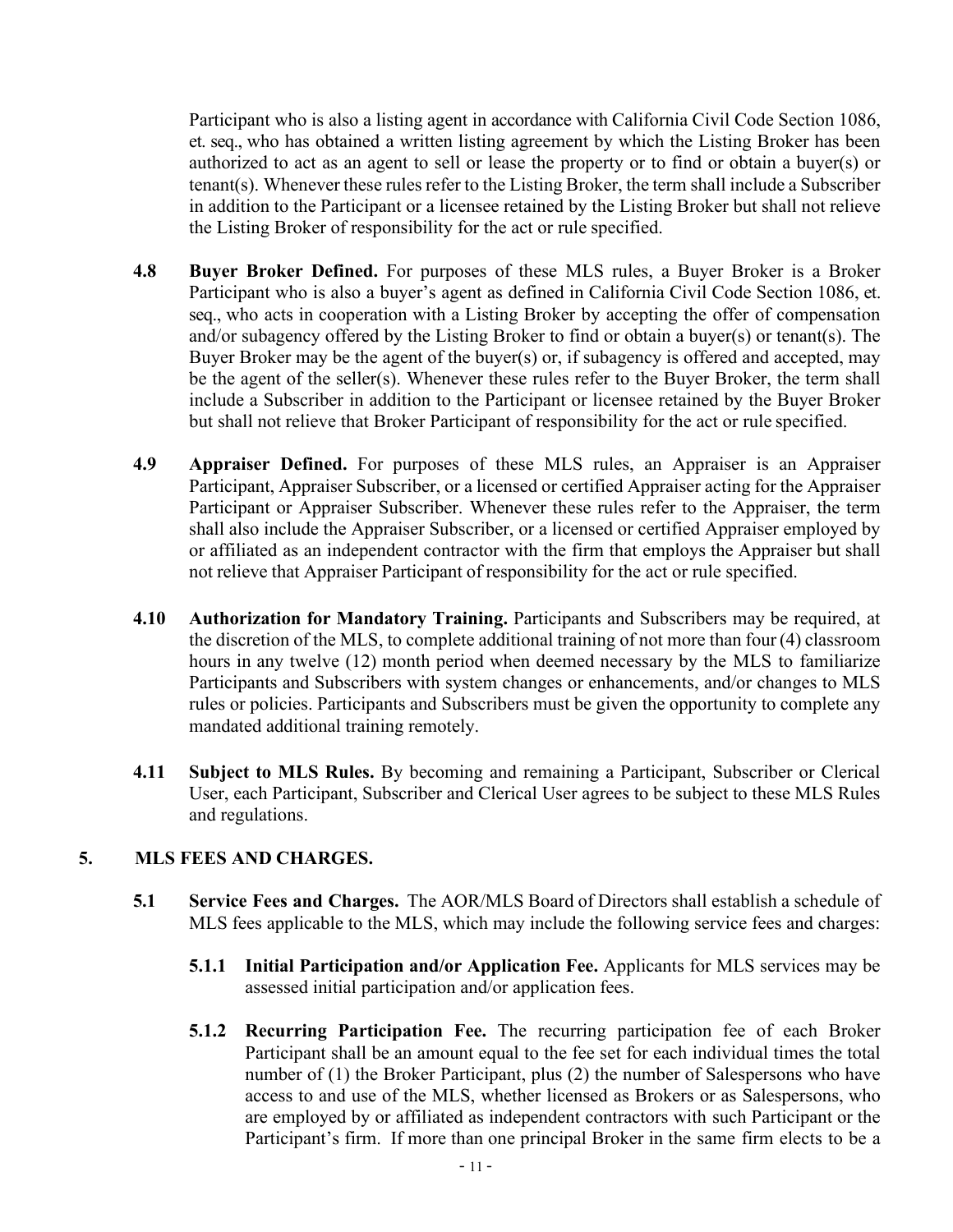Participant, the number of Salespersons in the firm will only be used once in calculating the recurring participation fees. A Broker Participant is not obligated to pay recurring participation fees or other MLS fees and charges for real estate licensees affiliated with the Participant or the Participant's firm if such licensees work out of a branch office of the Participant or the Participant's firm that does not participate in or otherwise use theMLS.

The recurring participation fee of each Appraiser Participant shall be an amount times the total number of (1) the Appraiser Participant, plus (2) the number of Appraisers who have access to and use of the MLS, who are employed by or affiliated as independent contractors with such Participant or the Participant's firm. If more than one principal Appraiser in the same firm elects to be a Participant, the number of Appraisers in the firm will only be used once in calculating the recurring participation fees. An Appraiser Participant is not obligated to pay recurring participation fees or other MLS fees and charges for licensed or certified Appraisers affiliated with the Participant or the Participant's firm if such Appraisers work out of a branch office of the Participant or the Participant's firm that does not participate in or otherwise use the MLS.

- <span id="page-13-0"></span>**5.1.3 Listing Fee.** A listing fee may be charged for each listing submitted to the MLS.
- <span id="page-13-1"></span>**5.1.4 Publication Fees.** The Participant shall be responsible for publication fees for each MLS publication the Participant wishes to lease. The Participant may not obtain more MLS publications than the total number of Subscribers affiliated with the Participant where applicable.
- <span id="page-13-2"></span>**5.1.5 Computer Access Fees.** The recurring computer access fee for each Participant shall be an amount established and approved by the AOR/MLS Board of Directors equal to the total number of Subscribers and Salespersons licensed or certified as Appraisers, Brokers, or Salespersons, who are employed by or affiliated as independent contractors with such Participant.
- <span id="page-13-3"></span>**5.1.6 Certification of Nonuse.** Participants may be relieved from payment under Sections 5.1.2 and 5.1.5 hereunder by certifying to the AOR/MLS that a licensed or certified person in the office is engaged solely in activities that do not require a real estate license or certification (clerical, etc.), or that the real estate Licensee or licensed or certified Appraiser will not use the MLS or MLS compilation in any way. In the event a real estate Licensee or Appraiser is found in violation of the nonuse certification, the Participant shall be subject to all MLS fees dating back to the date of the certification. The Participant and Subscriber may also be subject to any other sanction imposed for violation of MLS rules, including, but not limited to, a citation and suspension or termination of Participation rights and access to the MLS.
- **5.1.7** Other Fees. Other fees that are reasonably related to the operation of the MLS may be adopted.
- <span id="page-13-5"></span><span id="page-13-4"></span>**5.2 Responsibility for Fees.** In the event the AOR/MLS allows for direct billing or payment by a Subscriber for fees under these rules, such fees shall be the exclusive obligation of that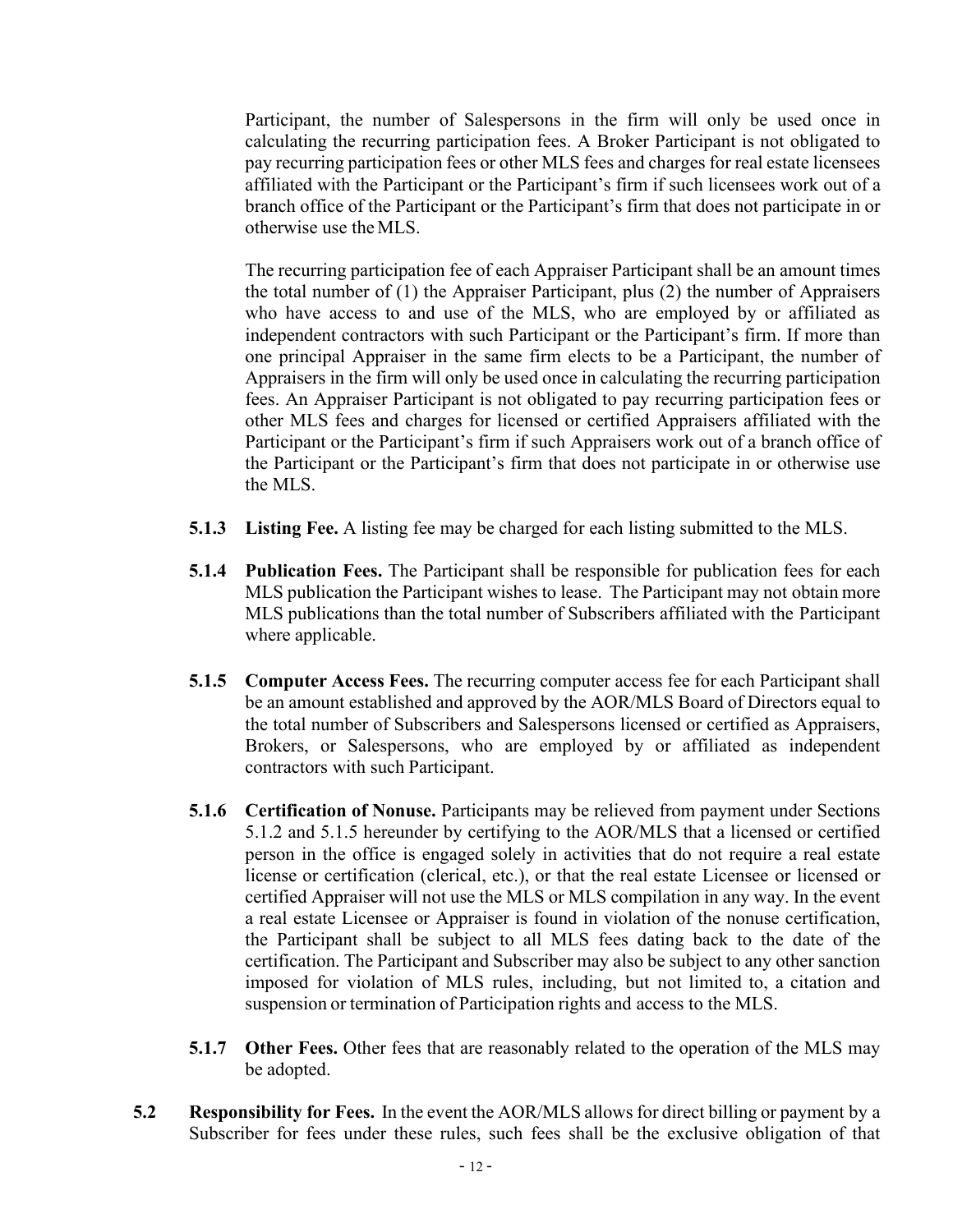Subscriber regardless of whether such Subscriber becomes affiliated with a different Participant. If the MLS does not allow for direct billing or payment by a Subscriber for MLS fees, such fees shall be the responsibility of the Participant with whom the Subscriber was affiliated with at the time the MLS fees were incurred. This section does not preclude in any way the ability of Participants to pursue reimbursement of MLS fees from current or past Subscribers or to establish agreements with Subscribers regarding payment or reimbursement of MLS fees.

#### <span id="page-14-0"></span>**6. REGIONAL AND RECIPROCAL AGREEMENTS.**

The AOR/MLS Board of Directors may approve and enter into regional or reciprocal agreements with AORs or MLS corporations owned or governed solely by AORs or licensed real estate brokers to allow the other MLS participants and subscribers access to the MLS in exchange for comparable benefits to the Participants and Subscribers of this MLS. In the event of such agreements, the Participants and Subscribers agree to abide by the respective rules of the other MLSs receiving and publishing a listing pursuant to such agreements and to abide by such rules when accessing the other databases or datasets.

#### <span id="page-14-2"></span><span id="page-14-1"></span>**7. LISTING PROCEDURES.**

- **7.1 Listings Subject to Rules and Regulations of the MLS.** Any listing filed with the MLS by a Listing Broker are subject to the rules of the MLS.
- <span id="page-14-3"></span>**7.2 Property Already Listed by Another Agent/Broker.** The MLS allows one listing per property type for a specific property. There may be situations where more than one Broker believes they have a valid listing agreement for the same property. The MLS and/or Association cannot determine the validity of claims of competing contracts. It is the responsibility of the Brokers and seller to resolve the validity question prior to entering a listing into the MLS. Entering a listing into the MLS without a valid listing agreement is a violation of MLS Rules. Failure to remove a listing from the MLS following cancelation or expiration is a violation of MLS Rules.
- <span id="page-14-4"></span>**7.3 Listing and Co-Listing Agents/Brokers.** Only the listings of Participants and Subscribers will be accepted by the MLS. Inclusion of co-listings where the co-listing broker/agent is not a Participant or Subscriber in the MLS, or a Participant or Subscriber of a datashare partner MLS, is prohibited.
- <span id="page-14-5"></span>**7.4 Range Pricing.** If a listing is specified as a Range Price Listing, the Listing Agent or Broker must enter a valid range for the list price of that listing. In all cases, the default List Price shall be the high end of the range and the low end of the range can be no less than 85% of this price.
- <span id="page-14-6"></span>**7.5 Types of Listings; Responsibility for Classification.** The MLS shall accept exclusive right to sell, seller reserved, open, and probate listings in accordance with California Civil Code Section 1086, et seq., and auction listings that satisfy the requirements of these MLS rules. As used in these rules, "probate" includes conservatorships, guardianships, and similar protective proceedings in the Superior Court of California. Exclusive right to sell listings that contain any exceptions whereby the owner need not pay a commission if the property is sold to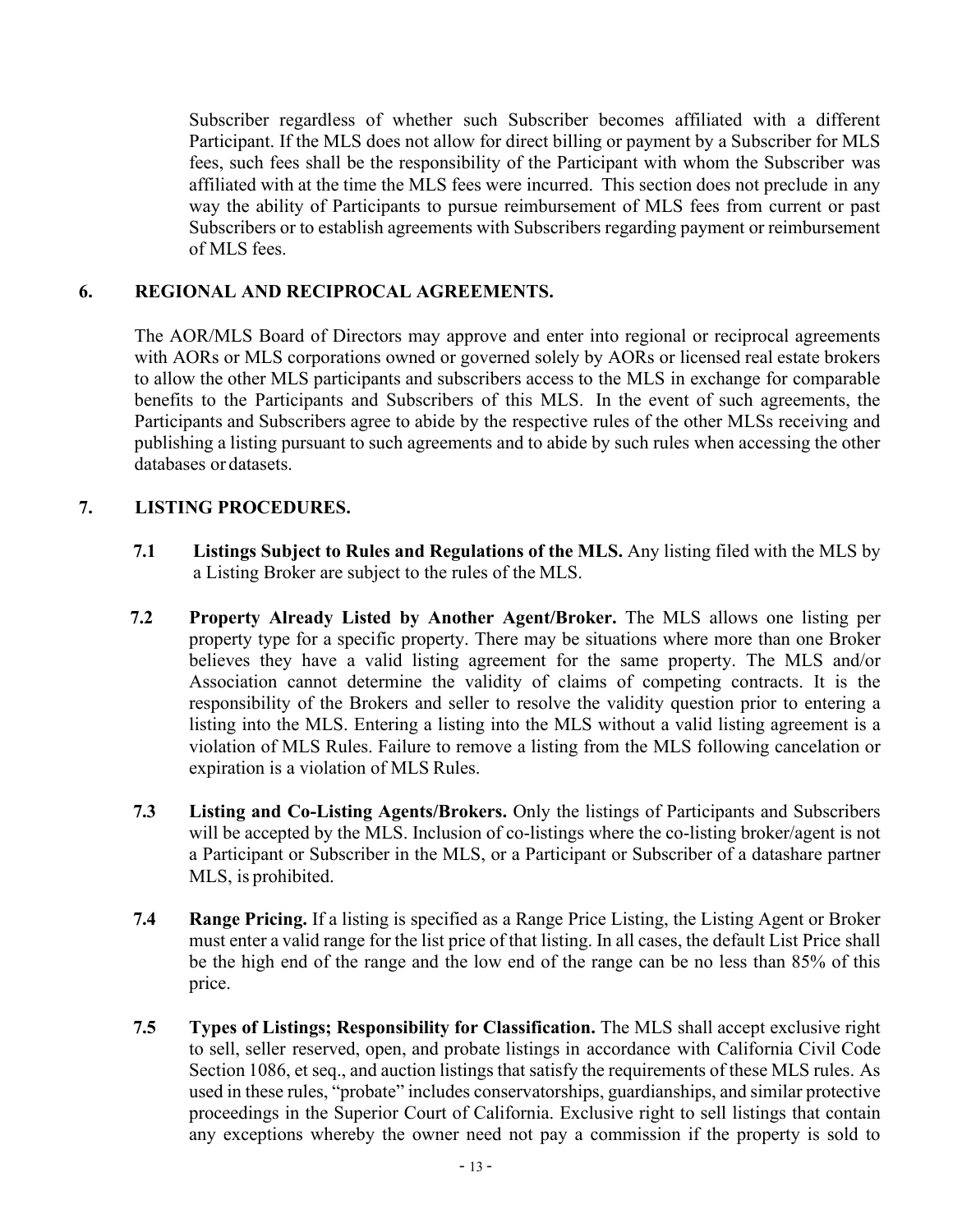particular individuals shall be classified for purposes of these rules as an exclusive right to sell listing, but the Listing Broker shall notify all of the exceptions. It shall be the responsibility of the Listing Broker to properly classify the type of listing, and if necessary, obtain a legal opinion to determine the correct classification. By classifying the type of listing, the Listing Broker certifies that the listing falls under the legal classification designated. The MLS shall have no affirmative responsibility to verify the listing type of any listing filed with the MLS. However, the MLS shall have the right to have legal counsel make a determination as to the classification of the listing type, and if the Listing Broker does not reclassify it accordingly, the MLS shall have the right to reject or remove any such listing that the MLS determines falsely represents the classification of listing type.

- <span id="page-15-0"></span>**7.5.1 Scope of Service; Limited Service Listings.** Limited Service listings are listings whereby the Listing Broker, pursuant to the listing agreement, will not provide one, or more, of the following services:
	- a) Provide Buyer Brokers with any additional information regarding the property not already displayed in the MLS, but instead gives Buyer Brokers authority to contact the seller(s) directly for further information;
	- b) Accept and present to the seller(s) offers to purchase procured by Buyer Brokers, but instead gives Buyer Brokers authority to present offers to purchase directly to the seller(s);
	- c) Advise the seller(s) as to the merits of offers to purchase;
	- d) assist the seller(s) in developing, communicating, or presenting counter-offers; or
	- e) Participate on the seller's(s') behalf in negotiations leading to the sale of the listed property.

Said Limited Service listings will be identified with an appropriate code or symbol (e.g. "LS") in MLS compilations so potential Buyer Brokers will be aware of the extent of the services the Listing Broker will provide to the seller(s), and any potential for Buyer Brokers being asked to provide some or all of these services to Listing Broker's clients, prior to initiating efforts to show or sell the property.

- <span id="page-15-1"></span>**7.5.2 Scope of Service; MLS Entry-Only Listings.** MLS Entry-Only listings are listings whereby the Listing Broker, pursuant to the listing agreement, will not provide any of the following services:
	- a) Provide Buyer Brokers with any additional information regarding the property not already displayed in the MLS, but instead gives Buyer Brokers authority to contact the seller(s) directly for further information;
	- b) Accept and present to the seller(s) offers to purchase procured by Buyer Brokers, but instead gives Buyer Brokers authority to present offers to purchase directly to the seller(s);
	- c) Advise the seller(s) as to the merits of offers to purchase;
	- d) Assist the seller(s) in developing, communicating, or presenting counter-offers; or
	- e) Participate on the seller's(s') behalf in negotiations leading to the sale of the listed property.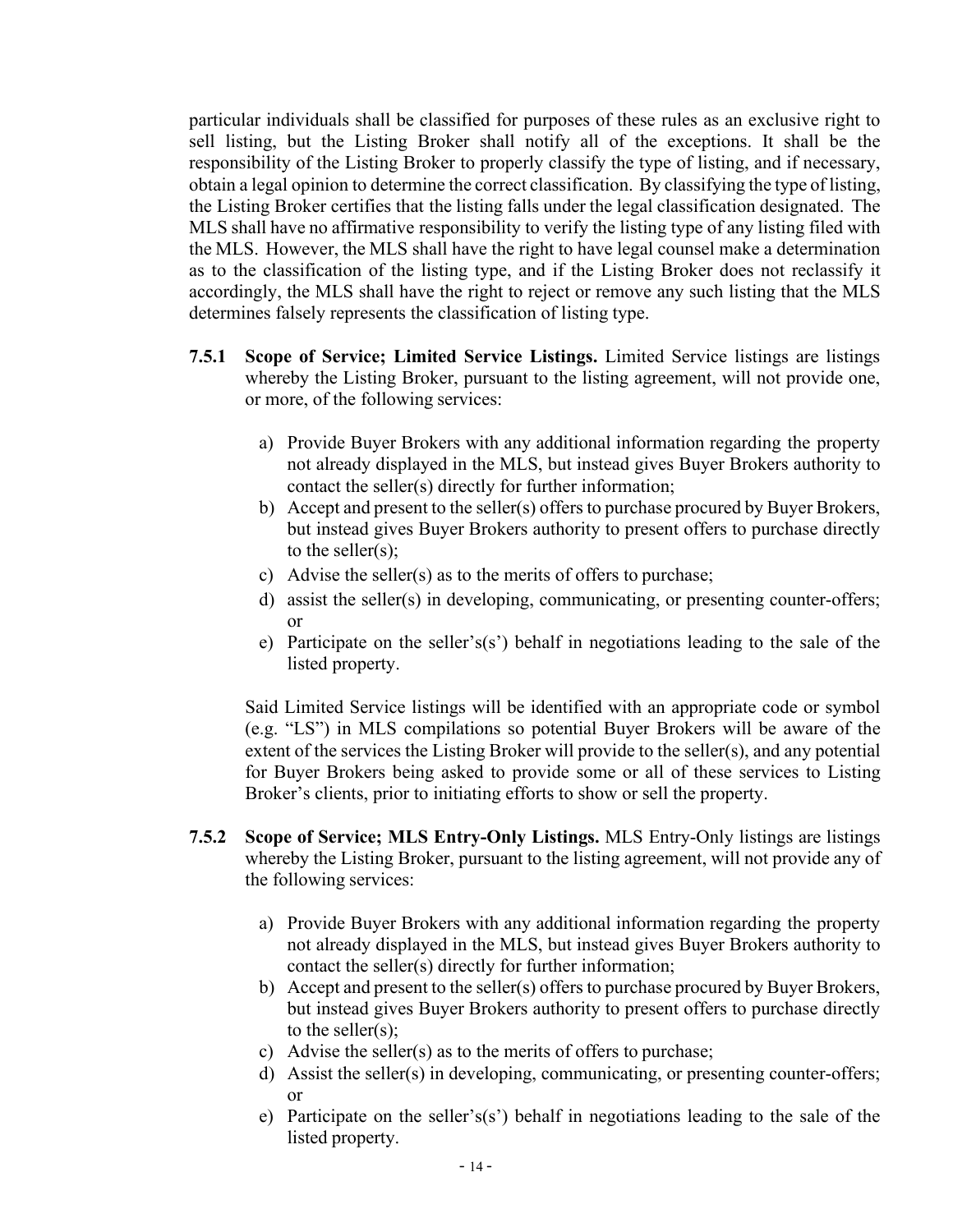Said MLS Entry-Only listings will be identified with an appropriate code or symbol (e.g. "EO") in MLS compilations so potential Buyer Brokers will be aware of the extent of the services the Listing Broker will provide to the seller(s), and any potential for Buyer Brokers being asked to provide some or all of these services to Listing Broker's clients, prior to initiating efforts to show or sell the property.

- <span id="page-16-0"></span>**7.5.3 Scope of Service; Legal Obligations.** The scope of service classifications set forth in these Rules do not alter any obligations otherwise imposed on real estate licensees under California law, including Department of Real Estate Regulations, statutory law and/or common law. The MLS's acceptance or publication of listings eligible for MLS submission in no way constitutes a validation that said obligations have been met.
- <span id="page-16-1"></span>**7.6 Types of Properties; Responsibility for Classification.** The MLS shall accept listings that satisfy the requirements of these rules on the following types of property:
	- a) Residential
	- b) Residential Lease
	- c) Residential Income
	- d) Lots and Land
	- e) Mobile Home
	- f) Commercial
	- g) Commercial Lease
	- h) Business Opportunity

It shall be the responsibility of the Listing Broker to properly classify the type of property listed, and if necessary, obtain a legal opinion to determine the correct classification. By classifying the type of property listed, the Listing Broker certifies that the listing falls under the classification designated. The MLS shall have no affirmative responsibility to verify the property type of any listing filed with the MLS. However, the MLS shall have the right to have legal counsel make a determination as to the classification of the property type, and if the Listing Broker does not reclassify it accordingly, the MLS shall have the right to reject or remove any such listing that it determines falsely represents the classification of property type listing.

- <span id="page-16-2"></span>**7.7 Compliance with California and Federal Law.** Notwithstanding any other provision of these MLS rules to the contrary, the MLS shall accept any listing that it is required to accept under California or federal law.
- <span id="page-16-3"></span>**7.8 Mandatory Delivery of Listing Agreement.** Listing Broker shall input into the MLS any and all properties located in the MLS Service Area within two (2) Days of the Effective Date of any listing agreement on any exclusive right to sell/lease or seller reserved listing agreement on one to four-unit residential property and vacant lots. The Effective Date of a listing agreement is the later of all necessary signatures of the seller(s) have been obtained, or at the beginning date of the listing as specified in the contract. Registered properties shall not be made available for viewing, compensation or cooperation in the MLS database to cooperating Participants and DOM shall not calculate on a Registered listing. All necessary signatures are those needed to create an enforceable listing, which generally means all named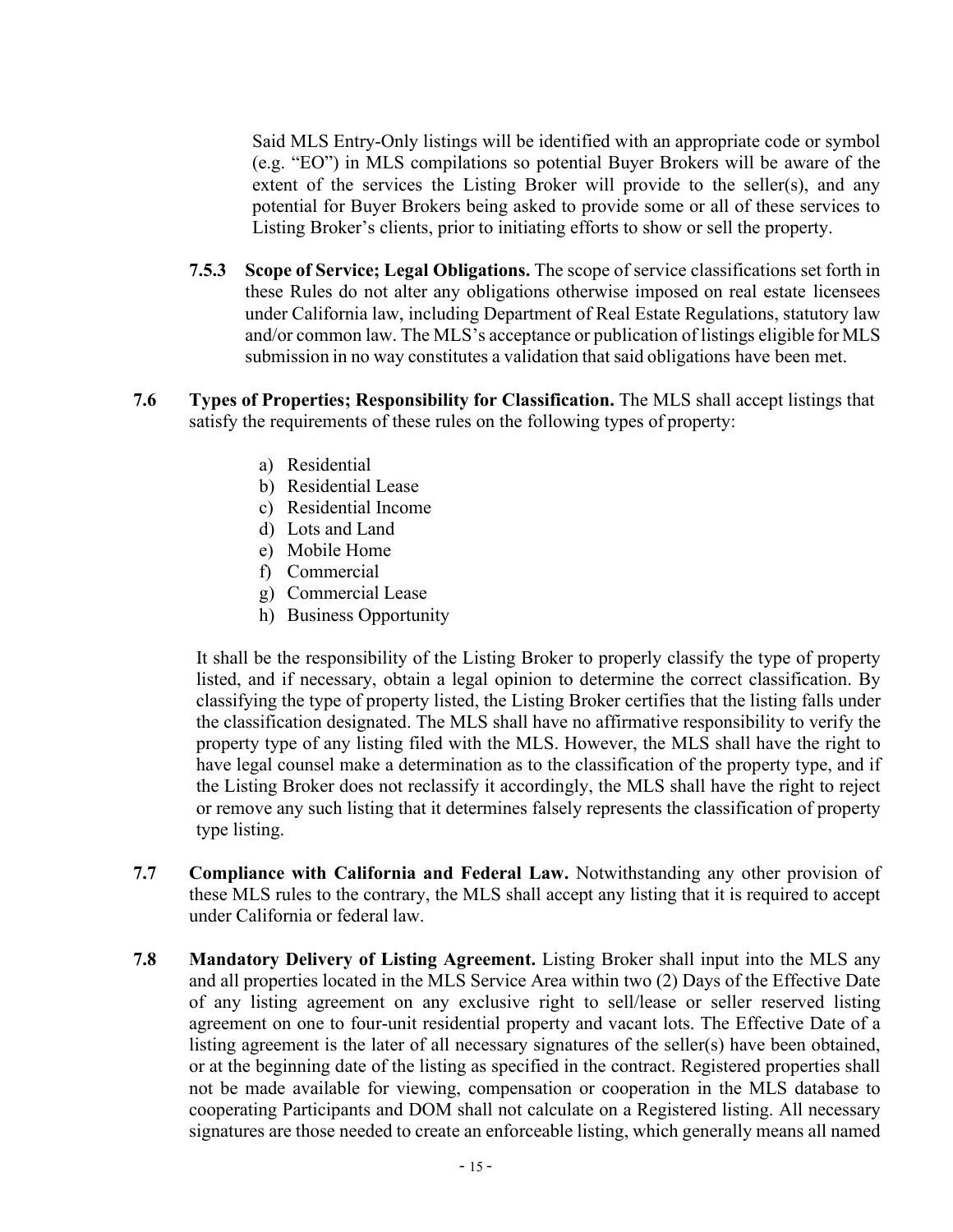signatories to the listing agreement. In the event there are known additional property owners not made a signatory to the listing, the Listing Broker shall disclose said fact to the MLS and state whether the listed seller will make the sale contingent on the consent of the additional property owners. In the event the listing agent is prevented from complying with the 2 day time period due to seller's delay in returning the signed listing agreement, the Listing Broker must deliver the listing to the MLS within 2 days of receipt back from seller. The AOR/MLS may require the Listing Broker to present documentation to the AOR/MLS evidencing the seller's delayed transmission. Only those listings that are within the service area of the MLS must be input. Open listings or listings of property located outside the MLS's service area (see Section 7.10) are not required by the MLS but may be input at the Broker Participant's option. Violations of this Rule may result in modifications being made to the DOM count of any listing at issue as provided for in Rule 14.5.

- <span id="page-17-1"></span><span id="page-17-0"></span>**7.9 Mandatory Submission upon Marketing.** Within one (1) business day of marketing or advertising a residential property to any member of the public for sale which contains one to four units, or is a residential vacant land lot which is subject to any exclusive right to sell or seller reserved listing agreement, the Listing Broker must submit the property into the MLS for cooperation with other CRMLS participants. Marketing and advertising includes, but is not limited to, any information about the property or its availability for sale displayed on any: signs, websites, social media, brokerage or franchise operated websites, communications (verbal or written), multi-brokerage or franchise listing sharing networks, flyers or written material, on any applications, or by conducting an open house. Any individual or entity that has signed, within the previous year a Disclosure Regarding Real Estate Agency Relationship form in compliance with CA Civil Code section 2079.16 that identifies the Listing Broker shall not be considered a "member of the public" under this rule. Violations of this Rule may result in modifications being made to the DOM count of any listing at issue as provided for in Rule 14.5.
	- **7.9.1 No Cooperation Listing.** If the seller in writing refusesto permit the property listing to be marketed or advertised as defined by Rule 7.9, and also instructs the Listing Broker to not disseminate the listing in the MLS , the Listing Broker shall obtain a written instruction from the seller instructing the Listing Broker to do no marketing or advertising and refuses to authorize the listing to be disseminated by the MLS. The instruction shall include an advisory to seller that, in keeping the listing off the MLS, (1) No marketing or advertising of any kind will occur, (2) real estate agents and brokers from other real estate offices, and their buyer clients, who have access to the MLS may not be aware seller's property is for sale, (3) seller's property will not be included on any real estate Internet sites or applications that are used by the public to search for property listings, (4) real estate agents, brokers and members of the public may be unaware of the terms and conditions under which seller is marketing the property, and (5) the reduction in exposure of the listing may lower the number of offers made on the property and may adversely impact the overall price.
- <span id="page-17-2"></span>**7.10 Service Area.** The MLS shall service the area which shall include the entire county that contains any of the territorial jurisdiction of  $(1)$  any member association, or  $(2)$  any data share partner AOR/MLS. At the option of the AOR/MLS, the MLS may adopt a policy to accept listings of properties located outside the territorial jurisdiction of the AOR/MLS. At the option of the AOR/MLS, the MLS may adopt a policy to accept listings of properties located outside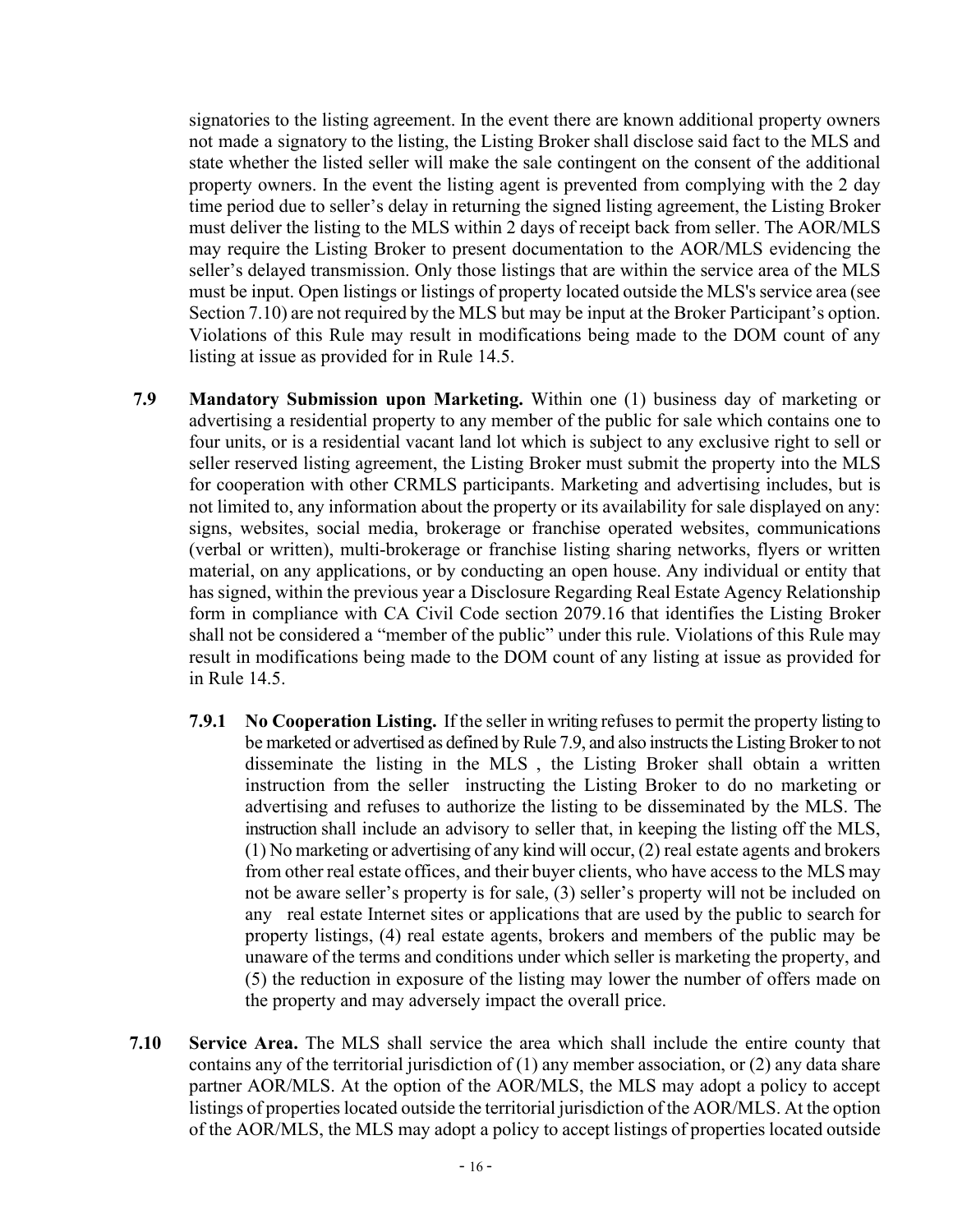the territorial jurisdiction of the AOR/MLS. If the AOR/MLS have entered into regional MLS agreements or a regional MLS corporation with other MLSs and have enlarged the service area as part of the agreement, submission of listings is mandatory for the enlarged service area covered by the combined territorial jurisdictions of the AOR's signatories to the regional MLS agreement or part of the regional MLS corporation.

- <span id="page-18-0"></span>**7.11 Change of Listing Information.** Listing Brokers shall submit any change in listing information, including the listed price or other change in the original listing agreement, to the MLS within 2 days after the authorized change is received by the Listing Broker. By submitting such changes to the MLS, the Listing Broker represents that the listing contract has been modified in writing to reflect such change or that the Listing Broker has obtained other legally sufficient written authorization to make such change.
- <span id="page-18-1"></span>**7.12 Withdrawal of Listing Prior to Expiration.** Listings of property must be withdrawn from the MLS by the Listing Broker before the expiration date of the listing agreement if the Listing Broker has received written instructions from the seller to withdraw the listing from the MLS. Listing Broker may withdraw any listing from the MLS 48 hours after providing seller with written notice of the broker's intention to withdraw the listing based on a dispute with the seller regarding the terms of the listing agreement. The MLS may require the Listing Broker to provide a copy of any notice of dispute or any written instructions from the seller. Sellers do not have the unilateral right to require the MLS to cancel any listing. However, the MLS reserves the right to remove a listing from the MLS data base if the seller can document that his or her listing agreement with the Listing Broker has been terminated or is invalid. Withdrawal from the MLS with the seller's consent does not relieve the obligation of the Listing Broker to report the sale and sales price if it closes escrow while the seller is represented by the Listing Broker.
- <span id="page-18-2"></span>**7.13 Contingencies.** Any contingency or condition of any term in a listing shall be specified and noticed to the participants.
- <span id="page-18-3"></span>**7.14 Detail on Listings Filed With the MLS.** Electronically input data or a property data form, when filed with the MLS by the Listing Broker, shall be complete in every detail as specified on the property data form, including full gross listing price, termination date, compensation offered to other Broker Participants, and any other item required to be included as determined by the AOR/MLS Board of Directors. Property data formsmay be returned if incomplete, and if not completed and returned within 2 days from the day the incomplete property data form was returned to the Listing Broker, the Broker Participant and R.E. Subscriber may be subject to penalties for failure to submit the completed property data form in a timely manner.

#### <span id="page-18-4"></span>**7.15 Unilateral Contractual Offer; Subagency Optional.**

- a) In placing a listing with the AOR/MLS into a status of Coming Soon, Active, Active Under Contract, or Hold the Broker Participant makes a blanket unilateral contractual offer of compensation to the other MLS Broker Participants for their services in selling the property.
- b) Except as set forth in Rule 7.18 below, a Listing Broker must specify some compensation to be paid to either a buyer's Broker or a subagent and the offer of compensation must be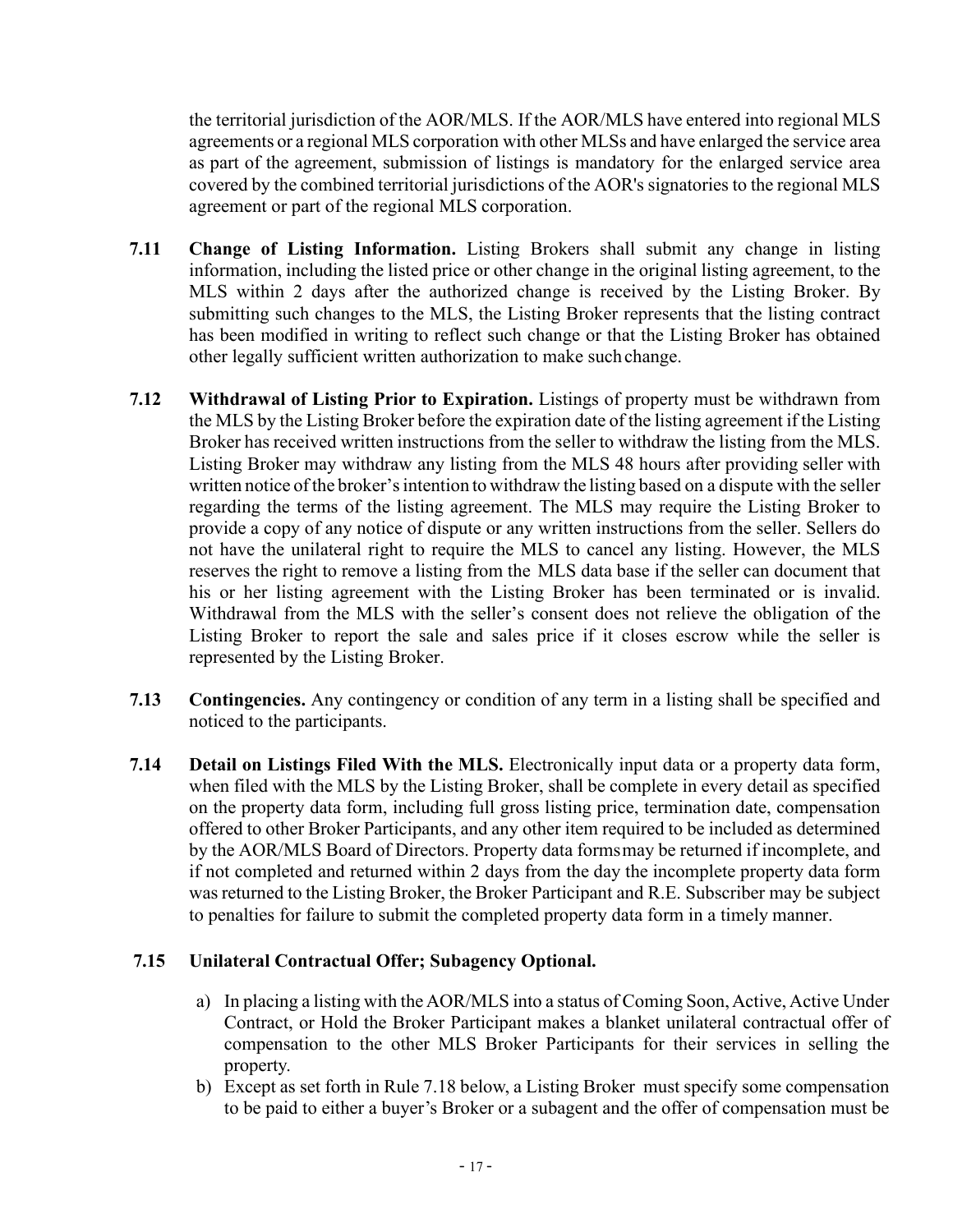stated in one or a combination of, the following forms: (1) a percentage of the gross selling price; or, (2) a definite dollar amount.

- c) The amount of compensation offered through the MLS may not contain any provision that varies the amount of compensation offered based on conditions precedent or subsequent or on any performance, activity, or event.
- d) In the event there are any service fees or administrative costs, etc., to be imposed on buyer's agent's compensation, any such reductions should be factored in as a reduced amount the listing broker initially offers to a Buyer Broker and may not be made a condition of the offer.
- e) Furthermore, the AOR/MLS reserves the right to remove a listing from the AOR/MLS database that does not conform to the requirements of this section.
- f) At the Listing Broker's option, a Listing Broker may limit his or her offer of compensation to buyer's(s') agents only, to subagents only, or make the offer of compensation to both. Any such limitations on the contractual offer of compensation must be specified on the property data form and in the MLS. The amount of compensation offered to buyers' agents or subagents may be the same or different but must be clearly specified on the property data profile sheet. Listing Brokers wishing to offer subagency to the other MLS Broker Participants must so specify on the property data profile sheet and on the MLS, otherwise the offer of compensation does not constitute an offer of subagency.
- <span id="page-19-0"></span>**7.16 Acceptance of Contractual Offer.** The Listing Broker's contractual offer (with or without subagency) is accepted by the Buyer Broker by procuring a buyer which ultimately results in the creation of a sales or lease contract. Payment of compensation by the Listing Broker to the Buyer Broker under this section is contingent upon either (1) the final closing, or (2) the Listing Broker's receipt of monies resulting from the seller's or buyer's default of the underlying sales or lease contract. Notwithstanding this section, the Listing Broker and/or Buyer Broker shall still retain any remedies they may have against either the buyer(s) or seller(s) due to a default under the terms of the purchase agreement, listing agreement, or other specific contract. Any dispute between Participants arising out of this section shall be arbitrated under Local AOR Rules, C.A.R. Interboard Arbitration Rules, or Section 16 of these Rules and shall not be considered an MLS Rules violation.
- <span id="page-19-1"></span>**7.17 Consent to Act as Dual Agent.** By offering compensation and/or subagency to Broker participants, the Listing Broker is not automatically representing that the seller(s) have consented to the Buyer Broker acting as a dual agent representing both the buyer(s) and the seller(s). No Buyer Broker shall act as both an agent of the buyer(s) and the seller(s) without first contacting the Listing Broker and ascertaining that the seller(s) have consented to such dual agency.

#### <span id="page-19-3"></span><span id="page-19-2"></span>**7.18 Estate Sale, Probate, Bankruptcy, Auction, and Lender Approval Listings**.

**7.18.1 Probate and Bankruptcy Listings.** Compensation offered through AOR/MLS to Buyer Brokers on probate or bankruptcy listings is for the amount published therein as long as the Buyer Broker produces the contract which is ultimately successful and confirmed by the court, if court confirmation is required. In the event the contract produced by the Buyer Broker is overbid in court and the overbid contract is confirmed, the original Buyer Broker shall receive the amount of compensation specified as "unconfirmed Buyer Broker's compensation" or "u.b.b." in the property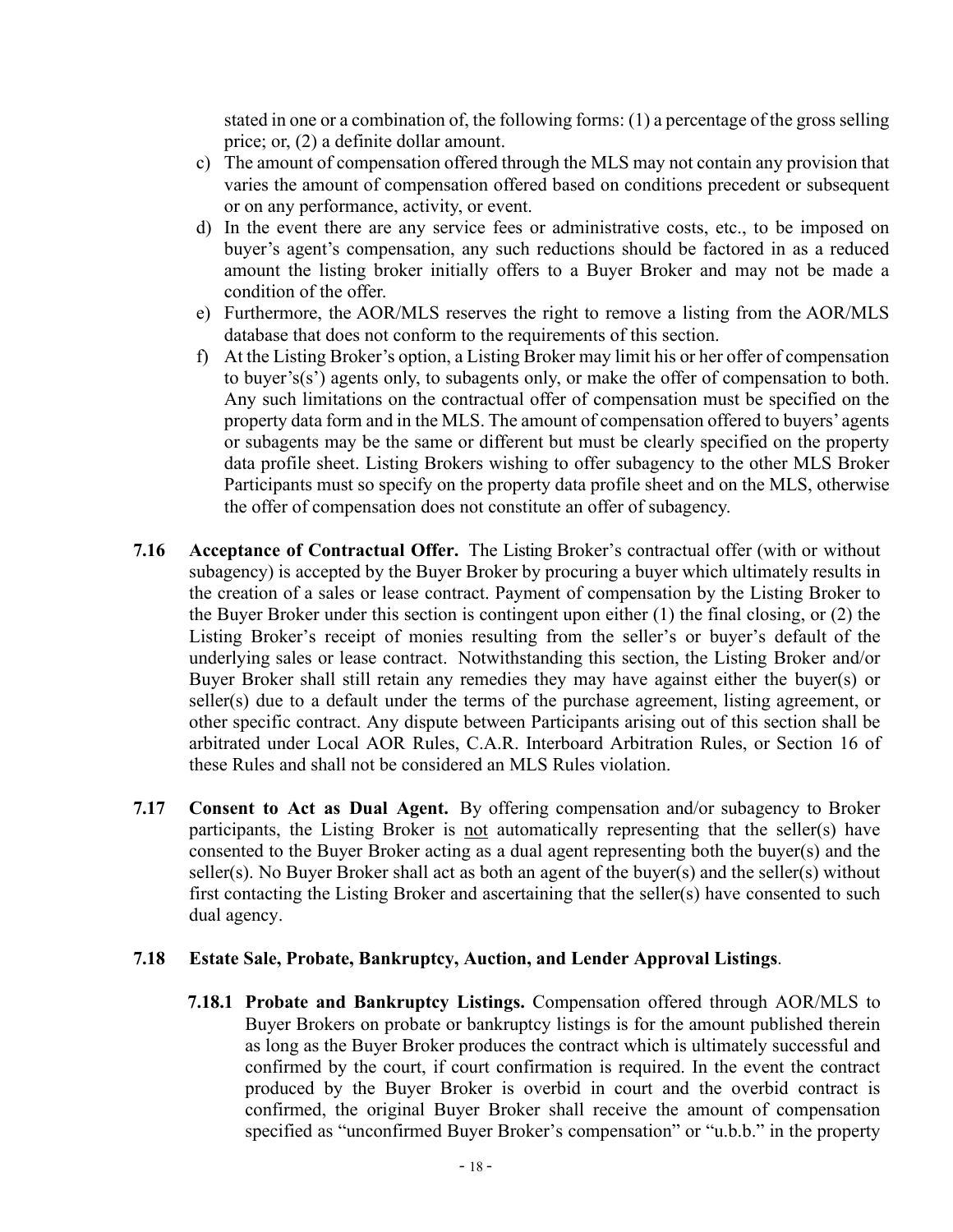data profile sheet and on the MLS. For probate listings, the compensation offered through the MLS under these Rules and this section shall be considered an agreement as referred to in California Probate Code Section 10165 and is specifically intended to supersede any commission splits provided by statute as permitted in Section 10165. This section contemplates that probate and a bankruptcy judge have broad discretion, and therefore is not intended as a guarantee of a specific result as to commissions in every probate or bankruptcy sale.

- <span id="page-20-0"></span>**7.18.2 Lender Approval Listings.** Compensation offered through the MLS to Buyer Brokers on listings which require lender approval (commonly referred to as "short sale" listings) is for the amount published therein unless the Listing Broker indicates on the MLS the following: (a) the fact that the sale and gross commission are subject to lender approval; and (b) the amount or method by which the compensation offered through the MLS will be reduced if the lender reduces the gross commission. This section does not allow an additional reduction from the commission offered for items such as a short sale negotiator fee or other administrative costs of the transaction. Any reductions from the commission offered for such items should be factored in as a reduced amount the Listing Broker initially offers to a Buyer Broker and may not be made a condition of the offer.
- <span id="page-20-1"></span>**7.18.3 Auction Listings.** Only auction listings which comply with these MLS Rules and Regulations, including, but not limited to Sections 7.12 and 7.13, may be submitted to the Service. Auction listings entered into the MLS system shall have listing contracts as required under these Rules, be clearly labeled as auction listings, and provide all the terms and conditions of the auction. Reserve auctions are not permitted on the MLS. Auction listings shall further specify the following:
	- a) The list price, which shall be seller's minimum acceptable bid price;
	- b) The date, time and place of the auction;
	- c) All required procedures for Buyer's Broker to register their representation of a potential bidder;
	- d) The amount of the buyer's premium, if any;
	- e) The time or manner in which potential bidders may inspect the listed property;
	- f) Whether or not the seller will accept a purchase offer prior to the scheduled auction; and
	- g) Any other material rules or procedures for the auction.

Subsections (b) through (g) above shall not appear in a listing's Public Remarks.

#### <span id="page-20-2"></span>**7.18.4 New Construction Listings.**

- a) Any Residential Property listed in the MLS that requires the disclosure of a Final Public Report pursuant to the Subdivided Lands Law prior to a sale of the property, or that requires a new construction building permit, shall be designated a NEW CONSTRUCTION LISTING (NCL). All MLS Rules shall apply to an NCL except as modified as follows:
- b) Submitting an NCL shall cause to be exempted from the Mandatory Delivery Rule 7.8 each individual lot within the subdivision covered by the same Final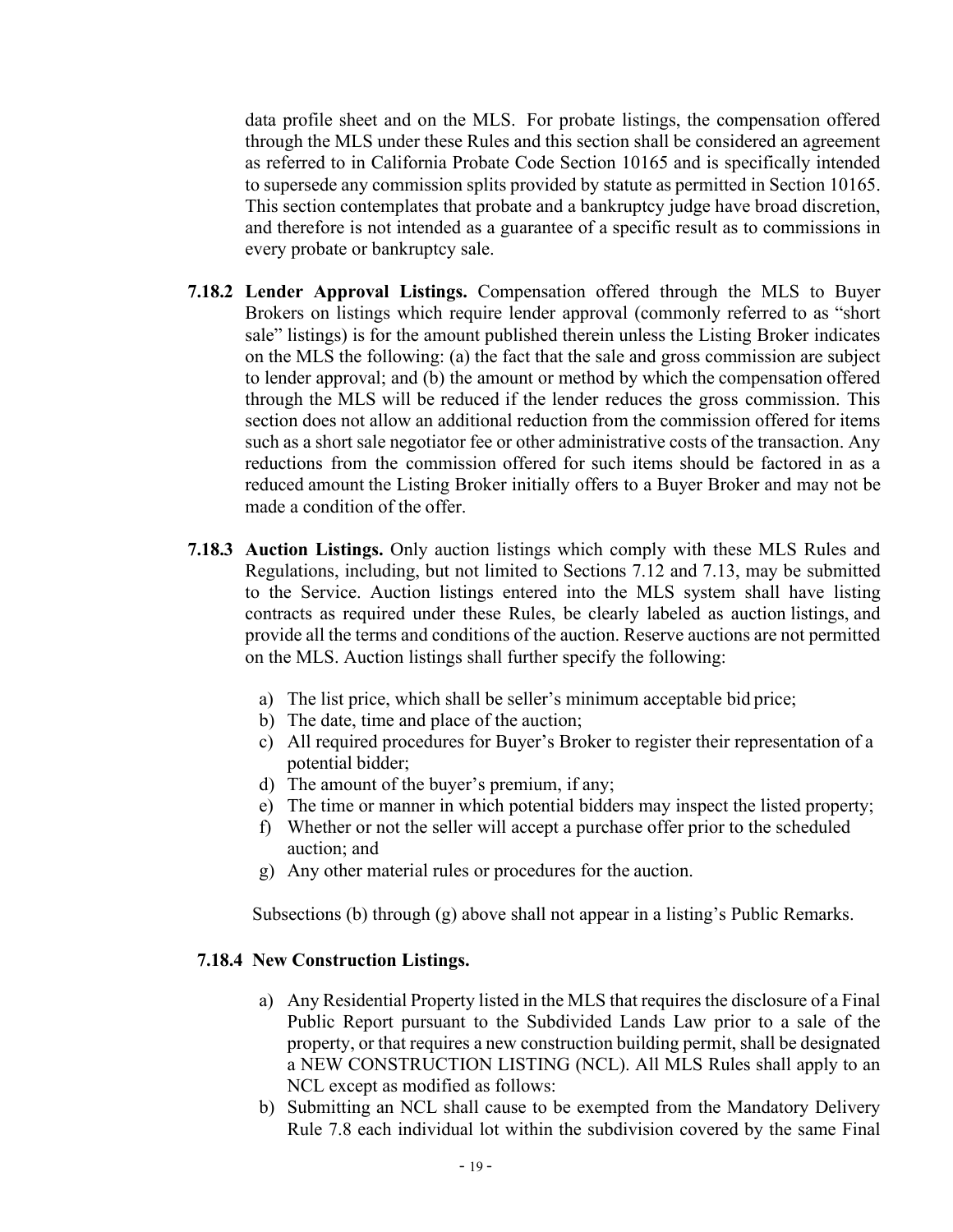Public Report as the NCL.

- c) NCL Listing Broker agrees that the offer of compensation for the NCL filed with the MLS shall be the same offer of compensation pursuant to Rule 7.15 for all of the properties requiring disclosure of the same Final Public Report as the NCL property.
- d) Any agreement to modify the amount of the offered compensation published in the MLS as of the date the offer from a buyer is made, shall be voidable at the option of the buyer's agent.
- e) NCL's may remain in a Coming Soon status until such time as a certificate of occupancy is issued.

Upon final closing of any property subject to the same Final Public Report as the NCL, Listing Broker shall report or input in the MLS as "sold" and report the selling price within 2 days of the final closing date.

- **7.18.5 Open Listings.** Compensation or commission is not required for open listing agreements in the MLS.
- <span id="page-21-1"></span><span id="page-21-0"></span>**7.19 Changes to Offer of Compensation to All Broker Participants.** The Listing Broker may, from time to time, adjust the published compensation offered to all MLS Broker Participants with respect to any listing by changing the compensation offered on the MLS or providing written notice to the MLS of the change. Any change in compensation will be effective after the change is published in the MLS, either through electronic transmission or printed form, whichever occurs first. The Listing Broker may revoke or modify the offer of compensation in advance as to any individual Broker Participant in accordance with general contract principles and subject to applicable law, but in no event shall the Listing Broker revoke or modify the offer of compensation without the Buyer Broker's consent later than the time the Buyer Broker (a) physically delivers or transmits by fax or e-mail to the Listing Broker a signed offer from a prospective buyer(s) or tenant(s) to purchase or lease the property for which the compensation has been offered through the MLS, or (b) notifies the Listing Broker in person or by telephone, fax, or e-mail that the Buyer Broker is in possession of such a signed offer and is awaiting instructions from the Listing Broker as to the manner of presentation or delivery of that offer. Any independent advance revocations, or modifications of the offer or agreements between real estate Brokers, are solely the responsibility of such Brokers and shall not be submitted to, published by, or governed in any way by the MLS.
- <span id="page-21-2"></span>**7.20 Broker Participant or R.E. Subscriber as Principal.** If a Listing Broker, including any Subscriber has any interest in a property, the listing which is disseminated through the MLS shall contain a disclosure of that interest on the MLS.
- <span id="page-21-3"></span>**7.21 Multiple Unit Properties.** All properties which are to be sold or which may be sold separately must be indicated individually in the MLS and will be published separately. When part of a listed property has been sold, the Listing Broker shall input the appropriate changes on the MLS within 2 days.

#### **7.22 Expiration, Extension, and Renewal of Listings.**

<span id="page-21-4"></span>a) Listings shall be changed to the appropriate off-market status on the expiration date

÷,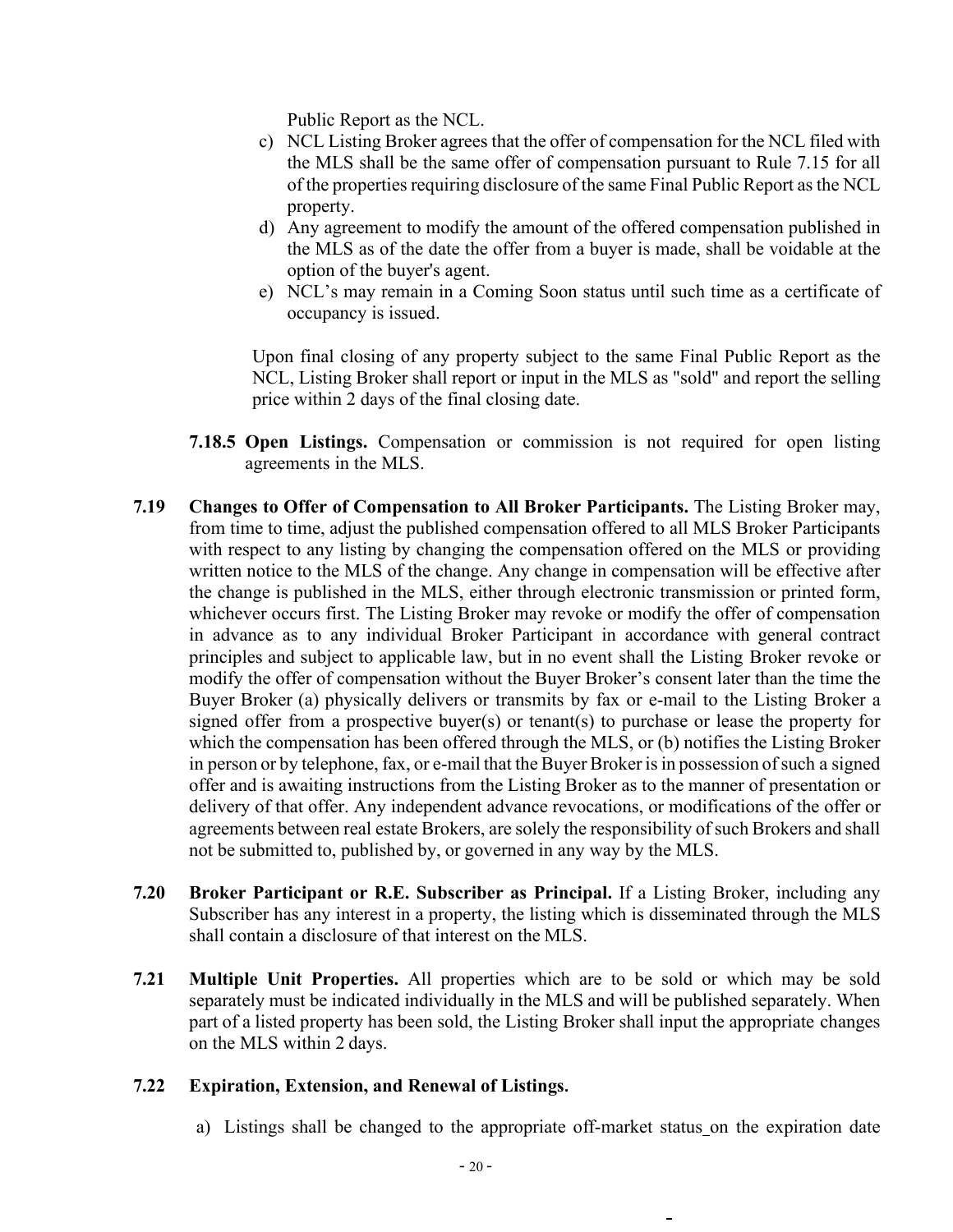specified on the listing unless the listing is extended or renewed by the Listing Broker.

- b) The Listing Broker shall obtain written authorization from the seller(s) before filing any extension or renewal of a listing.
- c) The Listing Broker may modify the status of an expired listing within seven (7) days of the Expiration date. At any time and for any reason, the MLS has the right to request a copy of the seller's written authorization to extend or renew a listing.
- d) The calculation of Days on Market (DOM) is based on the MLS #. The calculation of Cumulative Days on Market (CDOM) is based on APN # or address and will accumulate until a change of ownership has occurred or the property is not available for sale and no listing agreement is in effect for a period of 90 days or more.
- e) At any time and for any reason, the MLS has the right to request a copy of the seller's(s') written authorization to extend or renew a listing. If a Listing Broker is requested to provide a copy of such authorization and does not do so within 1 day of the request, the listing shall be subject to immediate removal from the MLS.
- <span id="page-22-0"></span>**7.22.1 Extension for Protected Buyer.** In the event a Listing Broker's listing has Expired or been Canceled, but a commission extension right for a protected buyer has been timely activated in the listing agreement and Listing Broker represents seller in said transaction, Listing Broker may be considered the "listing broker" for MLS reporting of sale so long as satisfactory documentation is presented to MLS.

#### <span id="page-22-2"></span>**7.23 Listings of Participants or Subscribers Suspended, Expelled, or Resigned.**

- <span id="page-22-1"></span>**7.23.1 Failure to Pay MLS Fees; Resignation**. When a Participant or Subscriber of the MLS is suspended or expelled from the MLS for failure to pay MLS fees or charges, or if the Participant or Subscriber resigns from the MLS, the MLS shall cease to provide services to such Participant or Subscriber, including continued inclusion of listings in the MLS compilation of current listing information. In the event listings are removed from the MLS pursuant to this section, it shall be the sole responsibility of the Participant to notify the sellers(s) that the property is no longer listed in the MLS.
- <span id="page-22-3"></span>**7.23.2 Violations of MLS Rules**. When a Participant or Subscriber is suspended or expelled from the MLS for a violation of the MLS Rules, the AOR/MLS shall cease to provide MLS services to such Participant or Subscriber except that the listings in the MLS at the time of suspension or expulsion shall, at the suspended or expelled Participant's option, be retained in the MLS compilation of current listing information until sold, withdrawn, or expired, and shall not be renewed or extended by the MLS beyond the termination date of the listing agreement in effect when the expulsion became effective. In the event listings are removed from the MLS pursuant to this section, it shall be the responsibility of the Participant to notify the seller(s) that the property is no longer listed in the MLS.
- <span id="page-22-4"></span>**7.24 No Control of Commission Rates or Fees Charged by Participants.** The AOR/MLS shall not fix, control, recommend, suggest, or maintain commission rates or fees for services to be rendered by Participants. Further, the AOR/MLS shall not fix, control, recommend, suggest, or maintain the division of commissions or fees between cooperating Participants or between Participants and non-participants.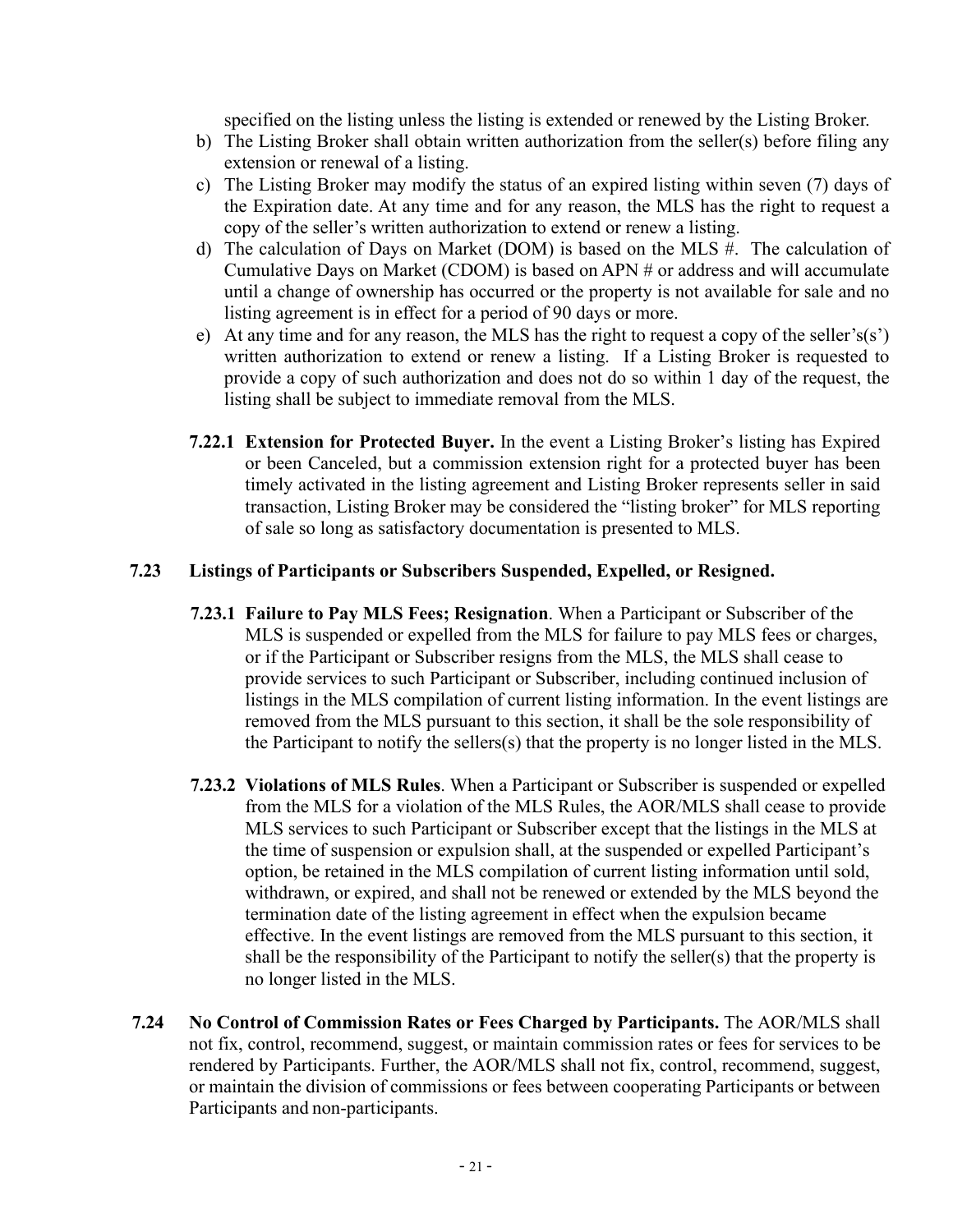- <span id="page-23-0"></span>**7.25 Dual or Variable Rate Commission Arrangements (Listing Broker Advantage).** The existence of a dual or variable commission arrangement shall be disclosed by the Listing Broker by a key, code, or symbol as required by the MLS. A dual or variable rate commission arrangement is one in which the seller(s) or owner agrees to pay a specified commission if the property is sold by the Listing Broker without assistance and a different commission if the sale results through the efforts of a Buyer Broker, or one in which the seller(s) or owner agrees to pay a specified commission if the property is sold by the Listing Broker either with or without the assistance of a Buyer Broker and a different commission if the sale results through the efforts of a seller. The Listing Broker shall, in response to inquiries from potential Buyer Brokers, disclose the differential that would result in either a cooperative transaction or, alternatively, in a sale that results through the efforts of the seller(s) or owner. If the Buyer Broker is representing a buyer(s) or lessee(s), the Buyer Broker must then disclose such information to his or her client before the client makes an offer to purchase or lease.
- <span id="page-23-1"></span>**7.26 Right of Listing Broker and Presentation of Counter-Offers.** The Listing Broker has the right to participate in the presentation of any counter-offer made by the seller(s) or lessor(s). The Listing Broker does not have the right to be present at any discussion or evaluation of a counter-offer by the buyer(s) or lessee(s) (except where the Buyer Broker is a subagent). However, if the buyer(s) or lessee(s) give written instructions to the Buyer Broker that the Listing Broker not be present when a counter-offer is presented, the Listing Broker has the right to a copy of the buyer's(s') or lessee's(s') written instructions.
- <span id="page-23-2"></span>**7.27 REO Disclosure.** Listing Brokers submitting foreclosure, bank-owned or real estate owned ("REO") listings to the service shall disclose said status upon submission of the listing to the service.

#### <span id="page-23-4"></span><span id="page-23-3"></span>**8. DOCUMENTATION; PERMISSION; ACCURACY OF INFORMATION.**

- **8.1 Listing Agreement and Seller's Permission.** Prior to submitting a listing to the MLS, the Listing Broker shall obtain the written agreement of the seller(s) expressly granting the Listing Broker authority to:
	- a) file the listing with the MLS for publication and dissemination to those authorized by the MLS;
	- b) act as an agent for the seller(s);
	- c) abide by the rules of the MLS;
	- d) provide timely notice of status changes of the listing to the MLS;
	- e) provide sales information, including selling price, to the MLS upon sale of the property for publication and dissemination to those authorized by the MLS; and
	- f) publish sales information after the final closing of a sales transaction in accordance with these MLS rules (See Section 10.1).

#### <span id="page-23-5"></span>**8.2 Written Documentation.**

a) Any Listing Broker filing any property as a listing with the MLS shall have a written listing agreement with all necessary signatures in their possession. Only listings that create an agency relationship between the seller(s) and the Listing Broker are eligible for submission to the MLS. By submitting a listing to the MLS, Listing Broker represent that they have in their possession such written agreements establishing agency and the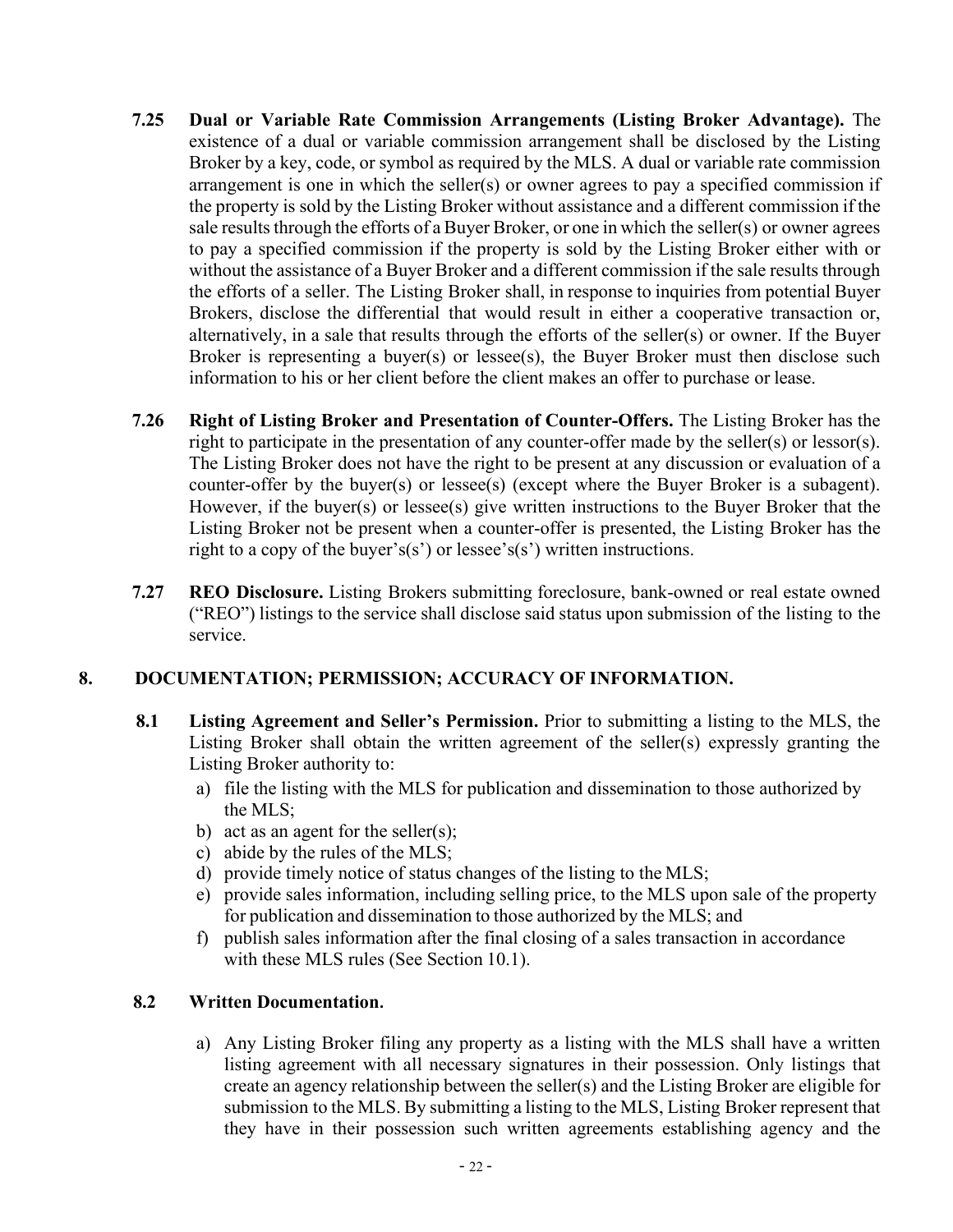represented type of listing agreement.

- b) The AOR/MLS shall have the right to demand a copy of written documentation to verify the adequacy, and the information reported to the MLS, at any time.
- c) The AOR/MLS shall also have the right to demand a copy of any written authorization required under these rules.
- d) If the Participant or Subscriber fails to provide documentation requested by the AOR/MLS within 1 day, the AOR/MLS shall have the right to immediately remove the listing from the database.
- <span id="page-24-0"></span>**8.3 Accuracy of Information; Responsibility for Accuracy.** By inputting information into the MLS computer database, the Listing Broker represents that the information input is accurate to the best of the Listing Broker's knowledge. The Listing Broker shall use good faith efforts to determine the accuracy of the information and shall not submit or input information which the Listing Broker knows to be inaccurate. Upon receipt of the first publication or electronic transfer by the MLS of such information, the Listing Broker shall make all necessary corrections. The MLS merely publishes the MLS information and has no affirmative responsibility to verify the accuracy of the MLS information. The AOR/MLS, however, reserves the right to require Participants and Subscribers to change their MLS information if the AOR/MLS is made aware of alleged inaccuracies in the MLS information and the AOR/MLS determines that such inaccuracies do in fact exist. The MLS also reserves the right to remove a listing that contains said inaccurate information from the MLS compilation of current listings should Participant or Subscriber refuse or fail to timely correct. A Participant or Subscriber is required to correct inaccurate information within 2 days after being notified of the inaccuracies by the MLS. If a Participant or Subscriber fails to make necessary or required corrections to their MLS information, the Participant and Subscriber shall indemnify and hold harmless the AOR/MLS for any claims, cost, damage, or losses, including reasonable attorney fees and court costs, incurred by the MLS as a result of such failure. The AOR/MLS also reserves the right to remove information and listings from the database when it is clear that inaccurate data has been entered, in addition to disciplining the Participant and Subscriber for violations of the MLS rules. In no event will the AOR/MLS be liable to any Participant, Subscriber, or any other party for any indirect, special, or consequential damages arising out of any information published in the MLS, and all other damages shall be limited to an amount not to exceed the MLS fees paid by the Listing Broker.
- <span id="page-24-1"></span>**8.4 Input Defined.** All references or uses of the word "input" shall also include information which is submitted to the MLS for input in the MLS database by the AOR/MLS staff, whether such information was provided to the AOR/MLS staff on a "property data form" or otherwise.
- <span id="page-24-2"></span>**8.5 Buyer, Seller, Purchase, and Sale Defined.** All references to the buyer(s) shall also include tenant(s) and lessee(s). All references to the seller(s) shall also include landlord(s) and lessor(s). All references to a purchase shall also include a lease. All references to a sale shall also include a lease.

#### <span id="page-24-4"></span><span id="page-24-3"></span>**9. SELLING PROCEDURES.**

**9.1 Showings and Negotiations.** Appointments for showings and negotiations with the seller(s) for the purchase of listed property filed with the MLS shall be conducted through the Listing Broker except under the following circumstances: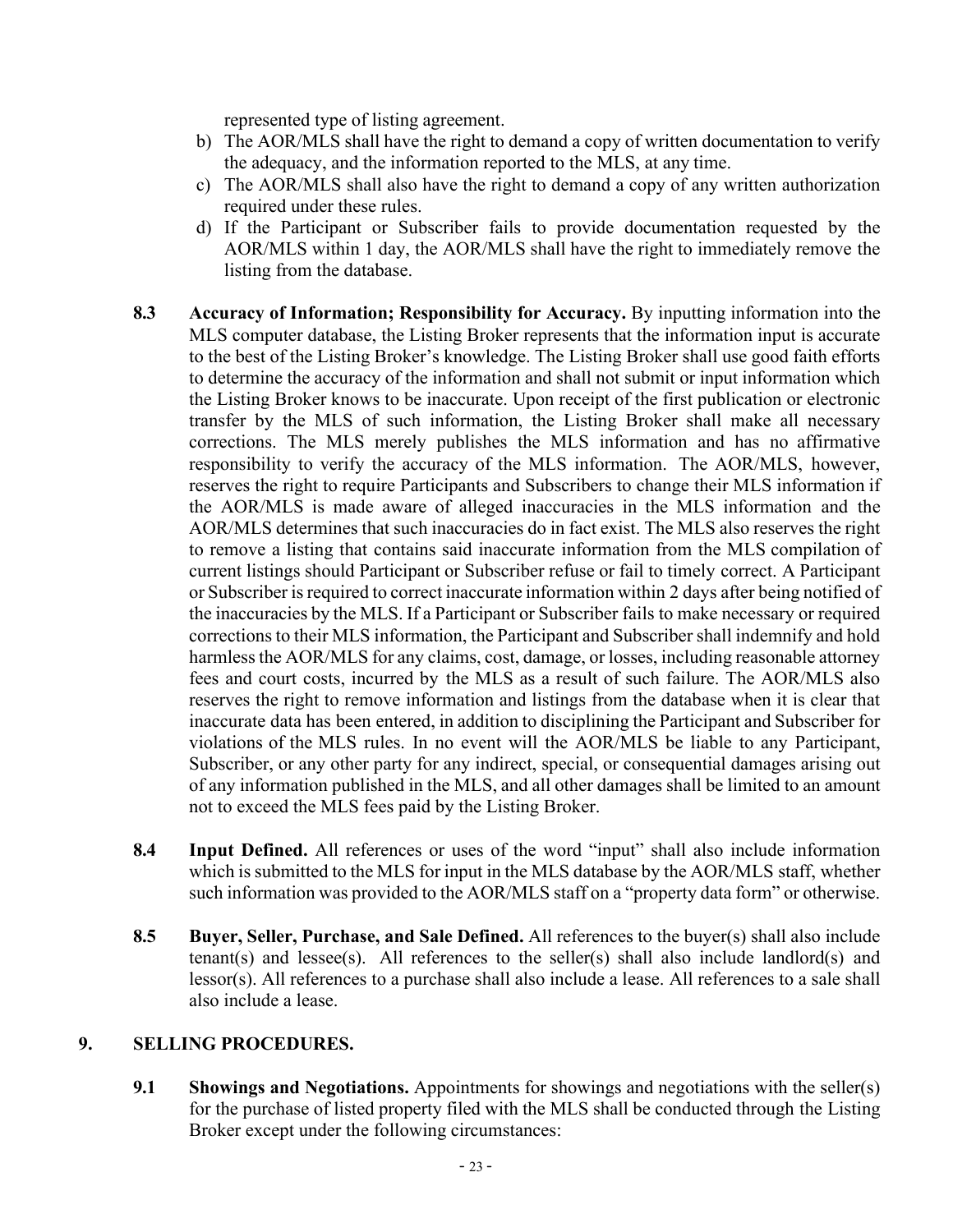- a) The Listing Broker gives the Buyer Broker specific authority to show and/or negotiate directly with the seller(s), or;
- b) After reasonable effort and no less than 24 hours, the Buyer Broker cannot contact the Listing Broker or his or her representative. However, the Listing Broker, at his or her option, may preclude such direct negotiations by the Buyer Broker by giving notice to all Participants through the MLS. In the event all showings and negotiations will be conducted solely by the seller(s), the Listing Broker shall clearly set forth such fact in the listing information published by the MLS.
- <span id="page-25-0"></span>**9.2 Disclosing the Existence of Offers.** Listing Brokers, in response to inquiries from buyers or Buyer Brokers, shall, with the seller's(s') approval, disclose the existence of offers on the property. Where disclosure is authorized, the Listing Broker shall also disclose whether offers were obtained by the listing licensee, by another licensee in the listing firm, or by a Buyer Broker only if asked.
- <span id="page-25-1"></span>**9.3 Availability to Show or Inspect.** Listing Brokers shall not misrepresent the availability of access to show or inspect a listed property. For any property in which Listing Broker selected a status of Coming Soon or Hold, Listing Broker represents that the property shall have no showings or tours, whether conducted by Listing Broker or otherwise, until such time as the Property is placed in the Active or Active Under Contract status.
- <span id="page-25-2"></span>**9.4 Presentation of Offers**. The Listing Broker must make arrangements to present the offer as soon as possible or give the Buyer Broker a satisfactory reason for not doing so. If a seller(s)/landlord(s) has directed that offers from Buyer Brokers are not to be presented for any length of time, seller's direction authorizing such arrangement shall be in writing and Listing Broker shall provide clear and accurate notice of the date of presentation of offers to Participants and Subscribers in the MLS. In the event the Listing Broker will not be participating in the presentation of offers, the Listing Broker shall clearly indicate this fact in the listing information published by the MLS.
- <span id="page-25-3"></span>**9.5 Submission of Offers and Counter-Offers.** The Listing Broker shall submit to the seller(s) all offers and counter-offers until closing unless precluded by law, governmental rule, or expressly instructed in writing by the seller(s)/landlord(s) otherwise. If requested by Buyer Broker in writing, Listing Broker shall provide Buyer Broker with Listing Broker's written verification that Buyer Broker's offer was presented (or a written notification that the seller has waived the obligation to have the offer presented), said verification to be provided to Buyer Broker within 3 days of Buyer Broker's written request. The Buyer Broker acting for a buyer(s)/tenant(s), shall submit to buyer/tenant all offers and counter- offers until acceptance unless precluded by law, governmental rule, or expressly instructed by the buyer(s)/tenant(s) otherwise.
- <span id="page-25-4"></span>**9.6 Right of Buyer Broker in Presentation of Offer.** The Buyer Broker has the right to participate in the presentation of any offer to purchase he or she secures. The Buyer Broker does not have the right to be present at any discussion or evaluation of that offer by the seller(s) and the Listing Broker. However, if the seller(s) give written instructions to the Listing Broker requesting that the Buyer Broker not be present when an offer the Buyer Broker secured is presented, the Buyer Broker shall convey the offer to the Listing Broker for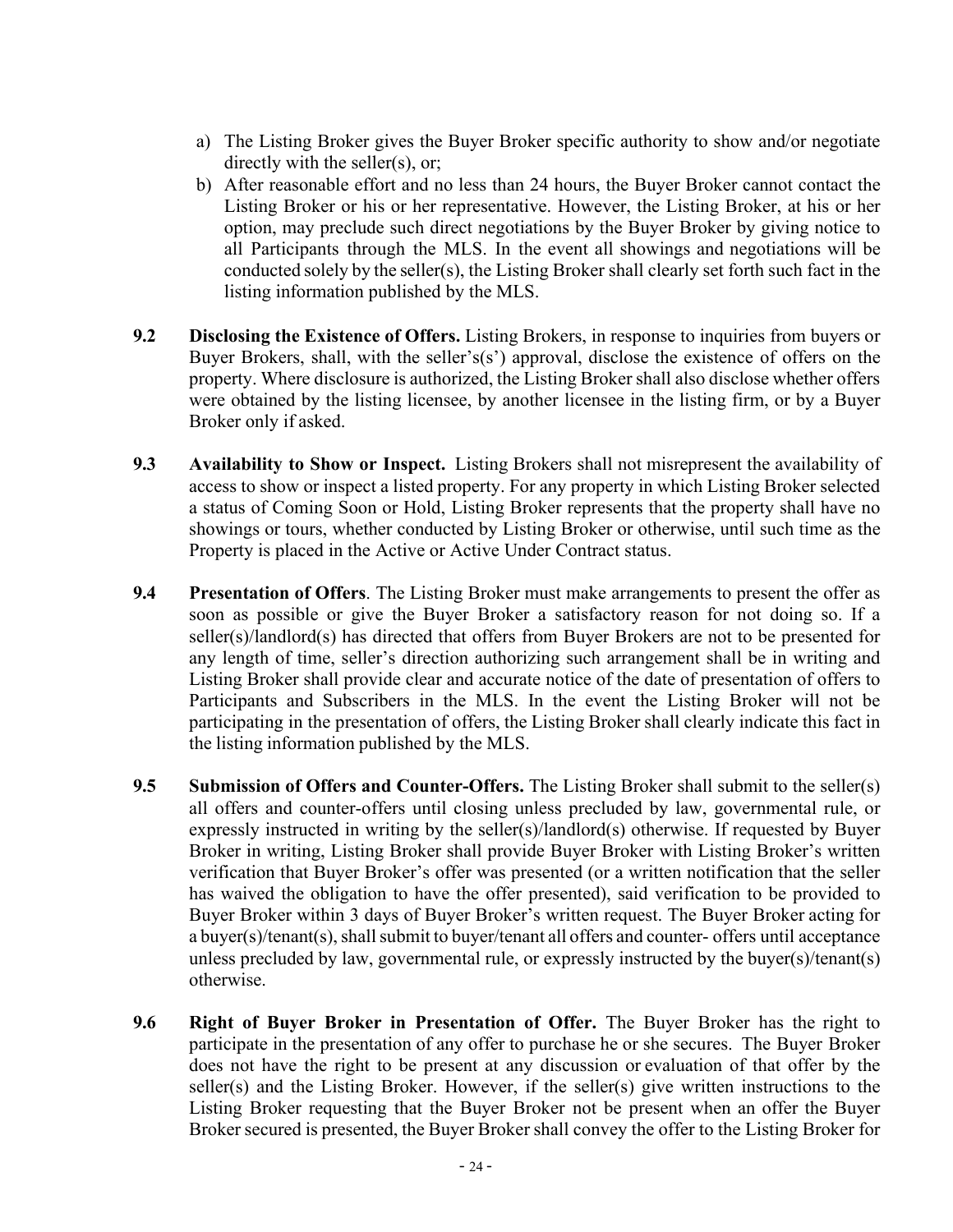presentation. In such event, the Buyer Broker shall have the right to receive a copy of the seller's(s') written instructions from the Listing Broker. Nothing in this section diminishes or restricts the Listing Broker's right to control the establishment of appointments for offer presentations.

#### <span id="page-26-0"></span>**9.7 Removed.**

- <span id="page-26-1"></span>**9.8 Buyer Broker as a Buyer.** If a Buyer Broker wishes to acquire an interest in property listed with a Listing Broker, such contemplated interest shall be disclosed to the Listing Broker prior to the time an offer to purchase is submitted to the Listing Broker.
- <span id="page-26-2"></span>**9.9 Physical Presence of Participant or Subscriber.** A Participant or Subscriber must be physically present on the property at all times when providing access to a listed property unless the Seller has consented otherwise

NOTE: Nothing in these rules shall preclude the Listing Broker and Buyer Broker from entering into a mutual agreement to change cooperative compensation.

#### <span id="page-26-3"></span>**10. REPORTING SALES AND OTHER INFORMATION TO THE MLS.**

<span id="page-26-4"></span>**10.1 Statuses.** The following statuses shall apply to listings on the MLS and Listing Broker shall place a listing in the correct status:

Registered: A valid listing contract exists, and no offer has been accepted. The listing will not be disseminated or displayed to any Cooperating Brokers. The property is not being Marketed or Advertised as those terms are defined in Rule 7.9.

Coming Soon: A valid listing contract exists, and no offer has been accepted. The Listing Broker is in possession of a seller signed instruction to submit the listing as "Coming Soon". Marketing and Advertising as defined in Rule 7.9 is permitted and shall include language that the property is "Coming Soon" and shall include the date the property will become Active. The property is not available for showings consistent with Rule 9.3.

Active: A valid listing contract exists and no offer (with or without contingencies) has been accepted. Marketing and Advertising as defined in Rule 7.9 is permitted.

Active Under Contract: Offer accepted and either: 1) seller requests that property remain in an On-Market status and is looking for back-up offers, or; 2) the sale is subject to court or other third -party approval. Marketing and Advertising as defined in Rule 7.9 is permitted.

Hold: A valid listing contract exists, and no offer has been accepted. The Listing Broker is in possession of a seller written instruction to submit the listing as "Hold" This instruction may be due to various reasons such as multiple quality offers already received, repairs, illness, guests, etc. Marketing and Advertising as defined in Rule 7.9 is permitted. The property is not available for showings consistent with Rule 9.3.

Withdrawn: A valid listing contract is in effect. However, the property is no longer being marketed and as such no Marketing or Advertising shall occur consistent with Rule 7.9.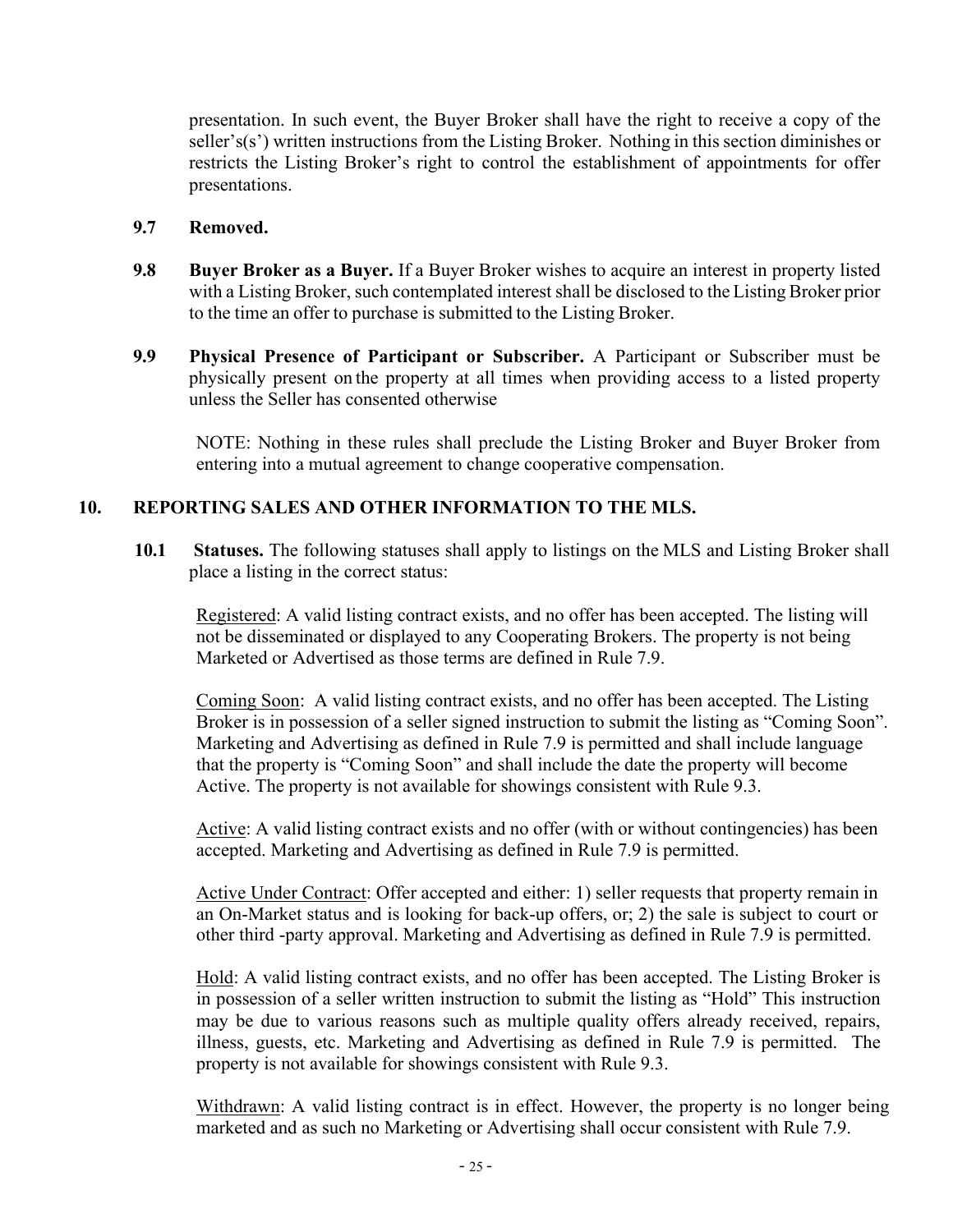Pending: The seller has accepted an offer and is not soliciting offers through the MLS. Any Marketing or Advertising of the property while in Pending status will not be considered a violation of Rule 7.9.

Canceled: The listing agreement has been canceled.

Expired: The listing agreement has expired. The time frame of the existing listing contract has run out.

Sold: Escrow has closed.

Leased: The property has been leased.

#### <span id="page-27-0"></span>**10.2 Reporting of Sales.**

- a) Listings with accepted offers shall be reported to the MLS or input into the MLS database as "pending" or "active under contract" within 2 days of the acceptance by the Listing Broker unless the negotiations were carried on under Section 9.1 (a) or (b), in which case, the Buyer Broker shall notify the Listing Broker of the "pending" or "active under contract" status within 2 business days after acceptance, whereby the Listing Broker shall then report or input the status change to the MLS within 2 days of receiving notice from the Buyer Broker.
- b) The listing shall be published on the MLS as "pending" or "active under contract" with no price or terms prior to the final closing.
- c) Upon final closing, the Listing Broker shall report or input the listing in the MLS as "sold" and report the selling price within 2 days of the final closing date unless the negotiations were carried on under Section 9.1 (a) or (b), in which case, the Buyer Broker shall notify the Listing Broker of the "sold" status and selling price within 2 days after the final closing date, whereby the Listing Broker shall then report or input the status change and selling price to the MLS within 2 days of receiving notice from the Buyer Broker.
- d) Listings which were not input into the MLS for cooperation as a result of the seller's instructions may be input into the MLS "sold" data at the Listing Broker's option. However, listings which were input into the MLS but subsequently withdrawn must still be reported under this section if the seller is represented by the Listing Broker when it closes.
- e) The MLS may accept the reporting of sales information for comparable purposes about other properties which were not otherwise eligible for input into the MLS but are located in the MLS's service area and "sold" by a Participant who represented a party in the transaction (i.e. broker who represented the seller or broker who represented the buyer), as long as such reporting is authorized by a party in the transaction to the broker who represented it, (if requested by the MLS documentation must be presented to MLS within 2 days), and the circumstances of the representation are disclosed on the Service by the reporting participant or subscriber. Any submission of sales information must occur within 2 days after close of escrow.
- <span id="page-27-1"></span>**10.3 Removal of Listings for Refusal/Failure to Timely Report Status Changes.** The AOR/MLS is authorized to remove any listing from the MLS compilation of current listings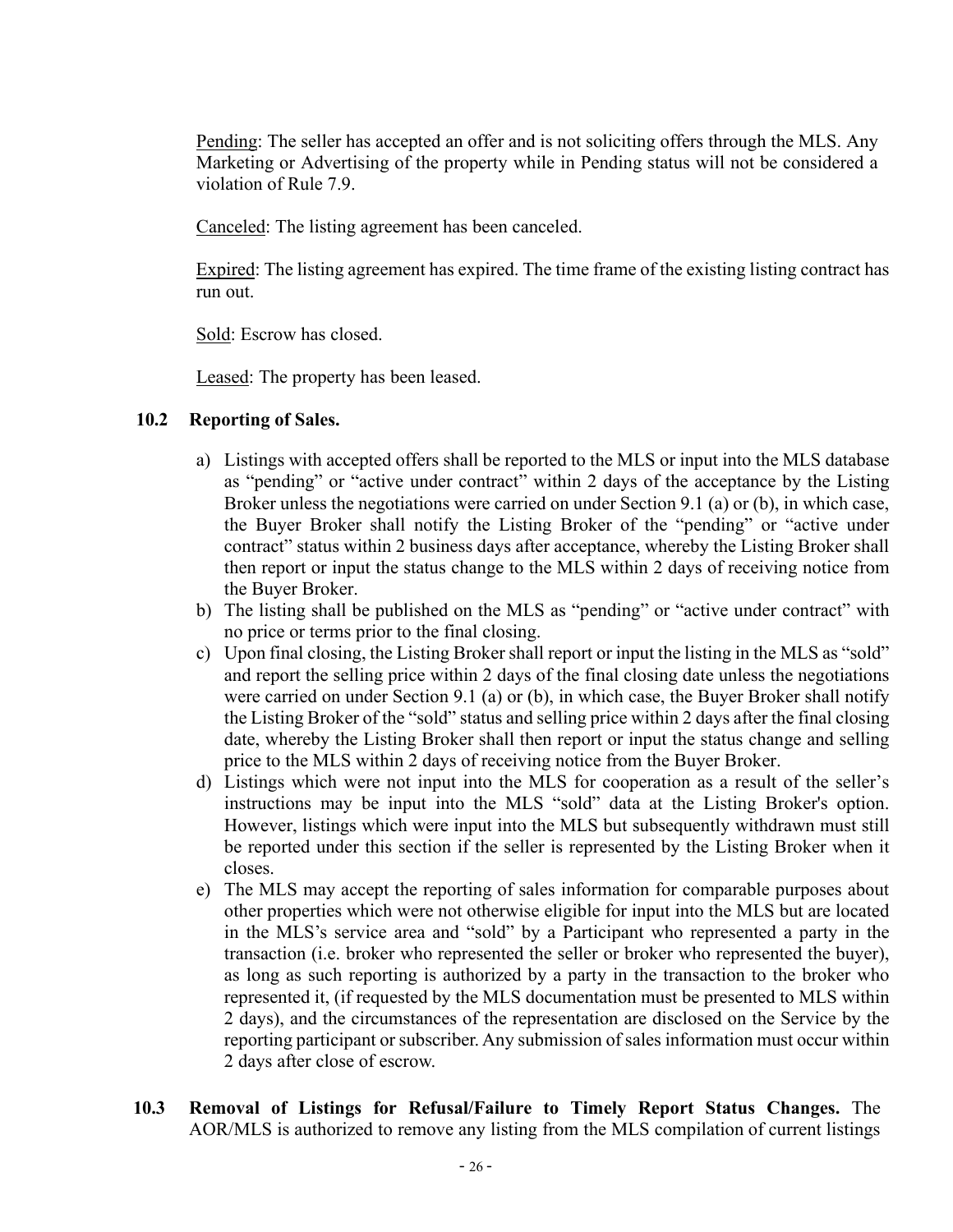where the Listing Broker has refused or failed to timely report status changes. Prior to the removal of any listing from the MLS, the Listing Broker shall be advised of the intended removal so the Listing Broker can advise his or her client(s).

- <span id="page-28-0"></span>**10.4 Reporting Cancellation of Pending Sale.** The Listing Broker shall report to the MLS within 2 days the cancellation of any pending sale and the listing shall be reinstated immediately so long as there is still a valid listing.
- <span id="page-28-1"></span>**10.5 Refusal to Sell.** If the seller(s) of any listed property filed with the MLS refuses to accept a written offer satisfying the terms and conditions stated in the listing, such fact shall be transmitted immediately to the MLS and to all Participants.

#### <span id="page-28-3"></span><span id="page-28-2"></span>**11. OWNERSHIP OF MULTIPLE LISTING SERVICE COMPILATIONS AND COPYRIGHTS.**

- **11.1 MLS Compilation Defined.** The term "MLS compilation" includes, but is not limited to, the MLS computer database, all printouts of data from the MLS computer database, and all MLS publications.
- <span id="page-28-4"></span>**11.2 Active Listing MLS Compilation Defined.** "Active listing MLS compilation" shall mean that portion of the MLS compilation which includes listings currently for sale and all other indexes and other information relating to the current listing information.
- <span id="page-28-5"></span>**11.3 Comparable Data MLS Compilation Defined.** "Comparable Data MLS compilation" shall mean that portion of the MLS compilation that includes the off-market data, sold and appraisal information regarding properties that are not currently for sale, and all indexes and information relating to the sold information compilation.
- <span id="page-28-6"></span>**11.4 Authority to Put Listings in MLS Compilation**. By submitting any property listing content (e.g., photographs, images, graphics, audio and video recordings, virtual tours, drawings, renderings or any other representation, descriptions, remarks, narratives, pricing information, and other details or information related to listed property) to the MLS or inputting listing information into the MLS compilation, Participants and Subscribers represent and warrant that they have been authorized to grant license and also thereby do grant authority for and license the MLS to include the property listing content in its copyrighted MLS compilation. By submitting any property listing content to the MLS, Participants and Subscribers represent and warrant that they have been authorized to report information about the sales, price and terms of a listing, have authority to grant and also thereby do grant authority for the MLS to include the sold information in its copyrighted MLS compilation.
- <span id="page-28-7"></span>**11.5 Media on the MLS**. Media is defined as any depiction or expression of works including, but not limited to, photographs, images, drawings, renderings, audio, video, and virtual tours. The Participant/Subscriber submitting Media to the MLS grants CRMLS an irrevocable, unrestricted, transferable, perpetual, royalty-free, non-exclusive license (with right to sublicense) to use, store, reproduce, compile, display and distribute the media as part of its compilation. Submitted Media is any content placed in a listing, or content that is accessible by external links placed in a listing. Media submitted to the MLS is subject to the following: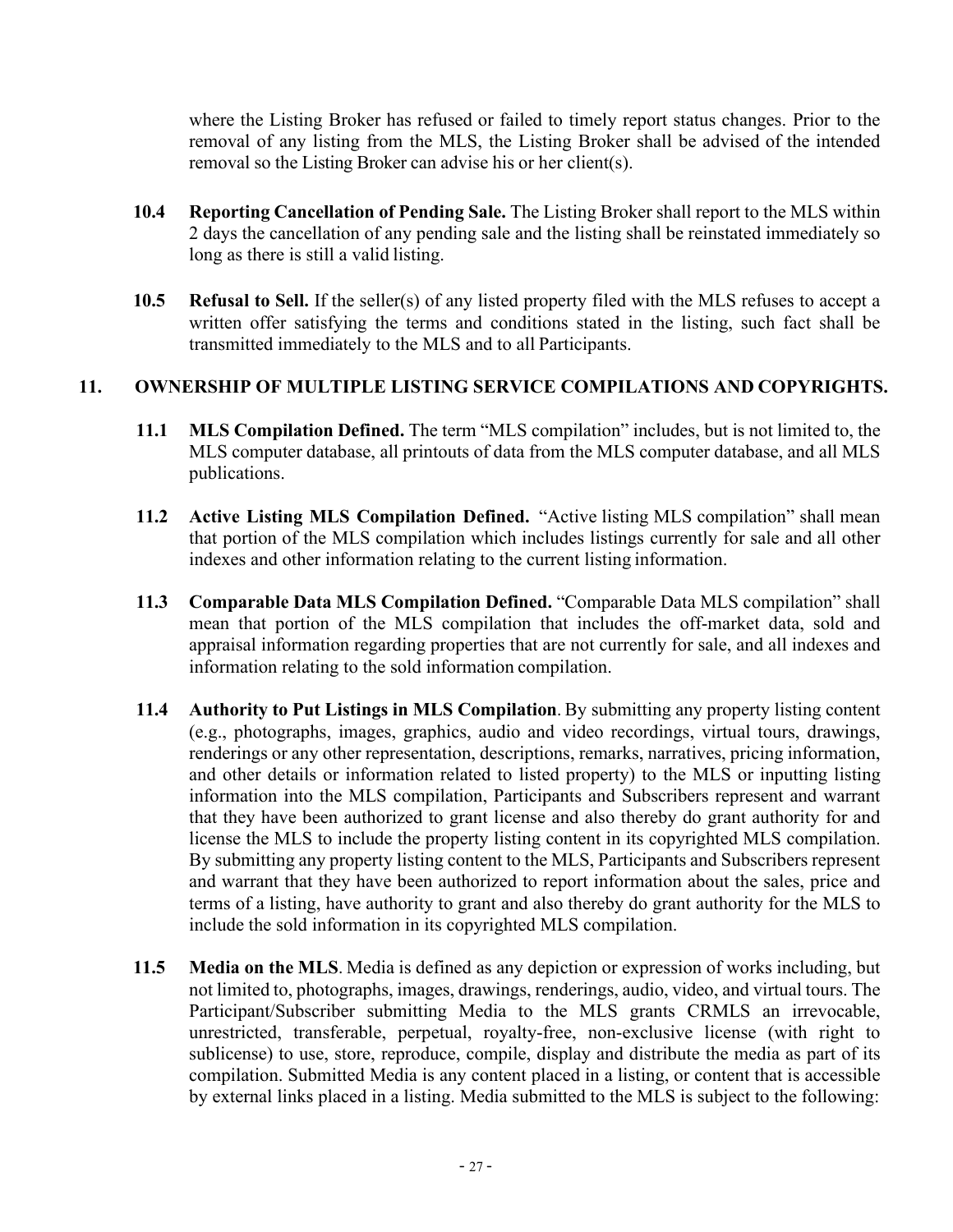- a) **Content Restrictions.** Content of Media submitted to the MLS shall be limited to visual representations of the property, anything included in the sale of the property, and/or any amenities or features related to the property. Inclusion of text or written communication, content that may be determined to create a safety hazard or concern, or content that is otherwise deemed to be inappropriate by MLS staff is prohibited. MLS staff shall have the right to remove from the MLS any Media that is in violation of any MLS rule, including but not limited to this section.
- b) **Prior Authorization.** By submitting any media to the MLS, the Participant and Subscriber represent and warrant that they own the right to reproduce and display the media or they have procured such rights and all necessary licenses from appropriate parties. Rights that have been obtained by the Participant/Subscriber from another party shall be fully set forth in a writing that must be in place prior to the submission of the subject Media to the MLS.
- c) **Truthful Representation.** Media submitted to the MLS must be a truthful representation of the property in all respects, including but not limited to the interiors of and views from the property and anything included in the sale of the property. Photos depicting views that are not of the property or from the property, or that are depicting HOA amenities must be captioned as such.
- d) **Subsequent Use of Media.** Use of Media that is included in the MLS Compilation by any subsequent Participant/Subscriber requires prior written authorization from the Participant/Subscriber who previously submitted the Media and any party with the legal right to grant such authorization. Notwithstanding the foregoing, subsequent use of Media which results in double watermarks appearing in the Media is prohibited.
- e) **Branded Media.** Branding of any Media submitted to the MLS is prohibited. Branding is defined as the inclusion of any content in media that can be used to identify any person or entity including but not limited to the listing broker or agent or any franchise or company the broker or agent are affiliated with, contact information for the broker or agent et al, or any other material that is or may be associated with the broker or agent et al. Media content that may be considered Branding includes, but is not limited to: signs, contact information, identifiable persons, logos, slogans, catchphrases, external links or references, team names, or any other items related to the broker or agent et al.

#### <span id="page-29-0"></span>**11.5.1 Mandatory submission Photograph/Rendering**

- a) At least one photograph or rendering accurately depicting a substantial portion of the exterior of the subject property must be submitted to the MLS within two days of entry of listing and must remain in the listing at all times for all statuses.
- b) Exemptions
	- i. Business Opportunity entries are exempted from 11.5.1.
	- ii. If applicable, a seller's written instruction to the listing broker expressly directing that photographs/renderings of the subject property not appear in the MLS compilation must be provided to the MLS/AOR within five days of listing entry.
- c) The MLS/AOR reserves the right, after notice has been given to the Participant and Subscriber, to remove any listing from the database for failing to comply with this section.
- <span id="page-29-1"></span>**11.5.2 Removal of Media.** The MLS/AOR reserves the right, without notice, to remove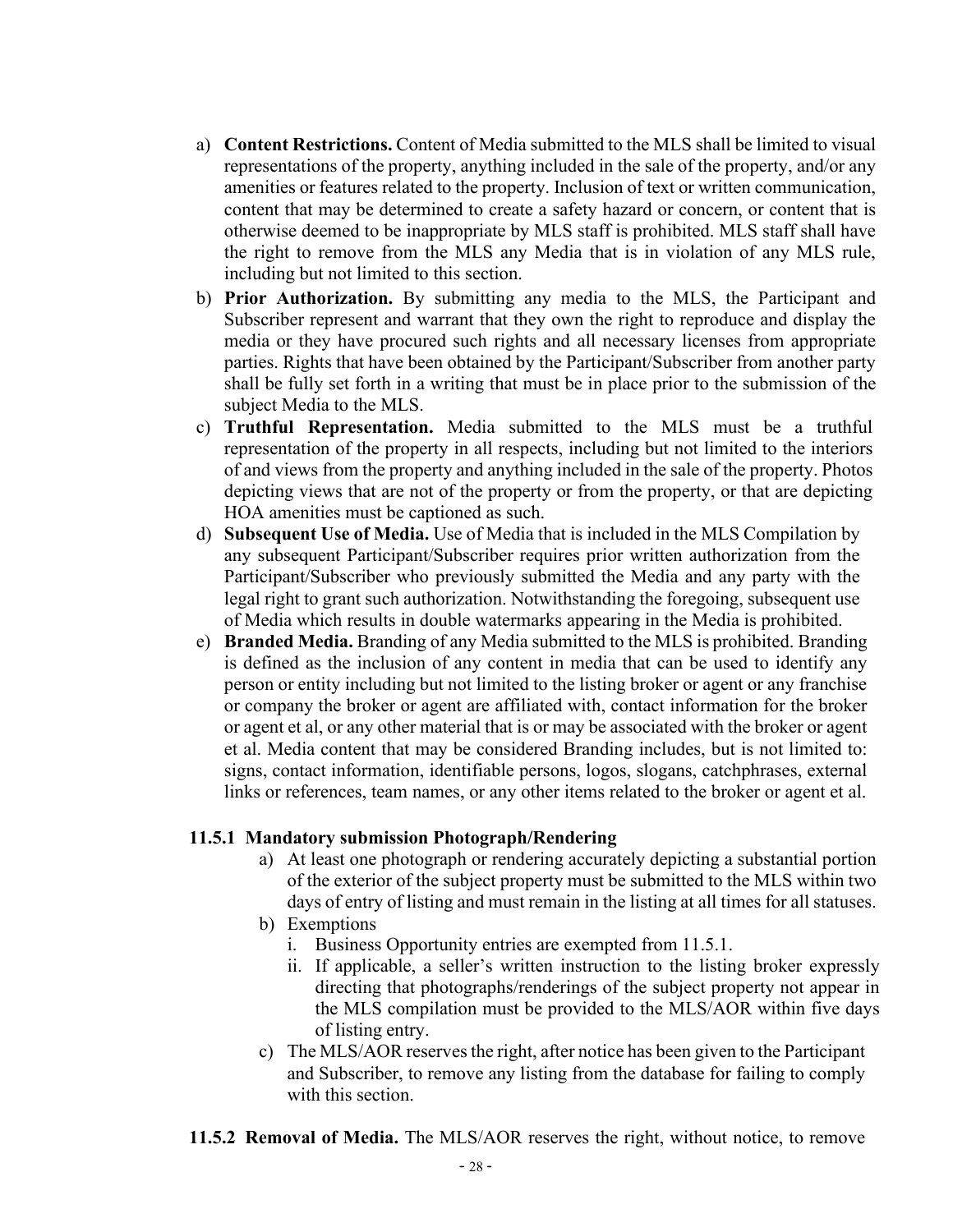any Media that does not comply with the MLS Rules and Regulations.

- <span id="page-30-0"></span>**11.6 Copyright Ownership.** Notwithstanding 11.5, the MLS may brand any media submitted as part of a listing entry to protect its rights under this section. All right, title, and interest in each copy of every MLS compilation created and copyrighted by the MLS, and in the copyrights therein, shall at all times remain vested in the MLS. The MLS shall have the right to license such compilations or portions thereof to any entity pursuant to terms agreed upon by the Board of Directors. All right, title, and interest in each copy of every compilation created by any technology solution aggregator, shall, pursuant to agreement with the MLS, at all times remain vested in the aggregator.
- <span id="page-30-1"></span>**11.7 Leasing of MLS Compilations.** Each Participant shall be entitled to lease from the MLS the number of copies of each MLS compilation of active listing information sufficient to provide the Participant and Subscriber with one copy of such MLS compilation.

Participants and Subscribers shall acquire by such lease only the right to use the MLS compilations in accordance with these rules. Clerical Users may have access to the information solely under the direction and supervision of the Participant or Subscriber. Clerical Users may not provide any MLS compilation or information to persons other than the Participant or the Subscriber under whom the Clerical User is registered.

- <span id="page-30-2"></span>**11.8 Removal of Historical Records.** The removal of history information from the MLS compilation is forbidden. No exceptions are to be made at any time.
- <span id="page-30-3"></span>**11.9 Removal of and Responsibility for Content**. The MLS has the right, but not the obligation, to reject, pull down, restrict publication of, access to or availability of content the MLS in good faith considers to be obscene, lewd, lascivious, filthy, excessively violent, harassing, unlawful or otherwise objectionable. Participants and Subscribers remain solely responsible and liable for the content they provide. In no case will any monitoring or removal of Participants' or Subscribers' content by the MLS make it responsible or liable for such content.
- <span id="page-30-4"></span>**11.10 Indemnification; Limitation of Liability**. Participant and Subscriber shall defend, indemnify and hold harmless the service and every other Participant and Subscriber for from and against any liability, claims, costs, damage or losses, including reasonable attorney fees and court costs, resulting from or arising out of any content Participant and/or Subscriber submit to or in any way wrongfully reproduce from the Service. In no event will the MLS be liable to any MLS Participant, Subscriber or any other party for any indirect, special or consequential damages arising out of any information published in the MLS and all other damages shall be limited to an amount not to exceed the MLS fees paid by the Listing Broker.
- <span id="page-30-5"></span>**11.11 Pursuing Complaints of Unauthorized Use of Listing Content.** MLS Participants and Subscribers may not take legal action against another Participant or Subscriber for alleged rules violation(s) unless the complaining Participant or Subscriber has first exhausted the remedies provided in these rules.
	- a) **Notice.** Any Participant or Subscriber who believes another Participant or Subscriber has engaged in the unauthorized use or display of listing content, including photographs,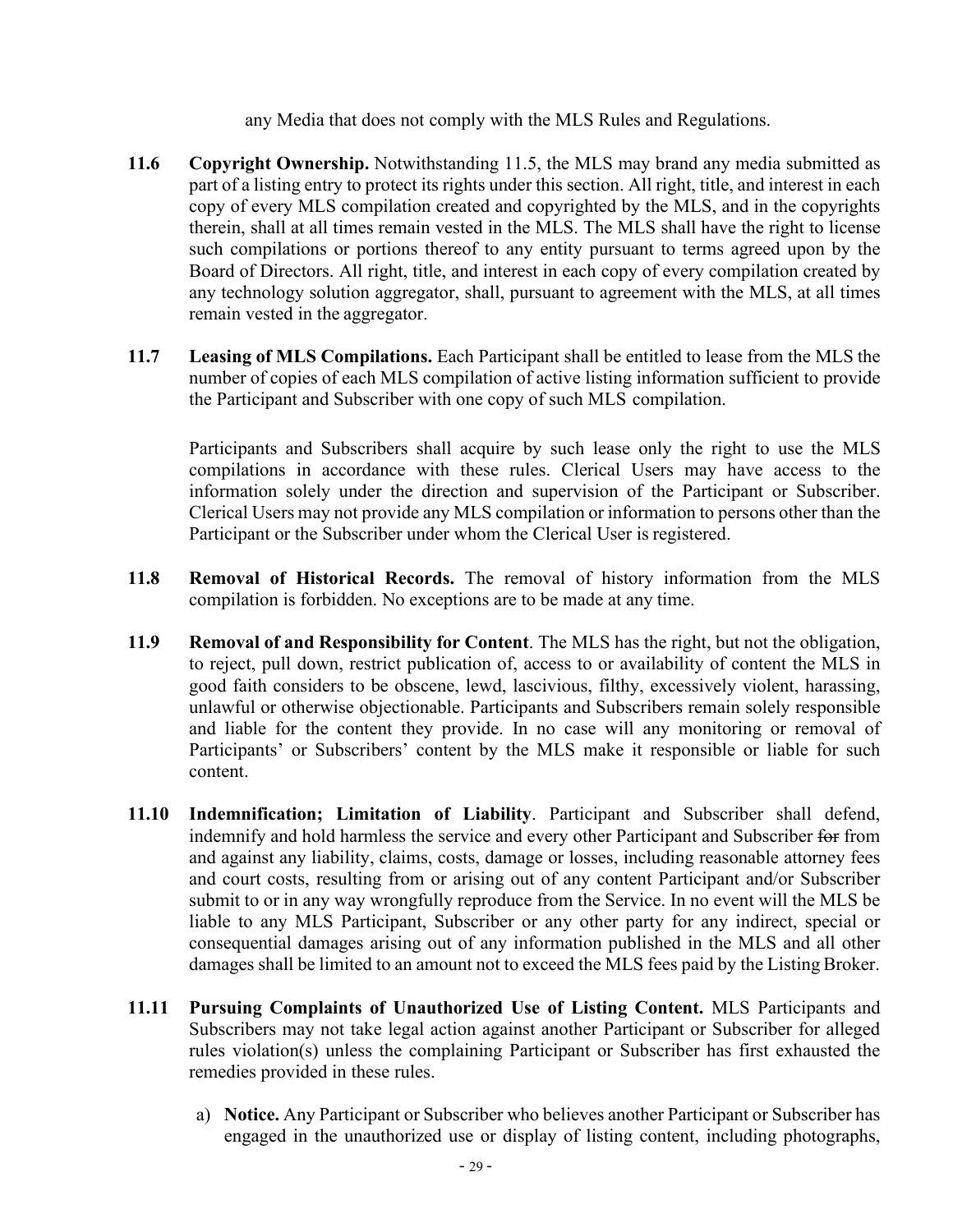images, audio or video recordings, and virtual tours, shall send notice of such alleged unauthorized use to the MLS. Such notice shall be in writing, specifically identify the allegedly unauthorized content, and be delivered to the MLS not more than sixty (60) days after the alleged misuse was first identified. No Participant or Subscriber may pursue action over the alleged unauthorized use and display of listing content in a court of law without first completing the notice and response procedures outlined in this section of the MLS rules.

- b) **Response.** Upon receiving a notice, the applicable Committee/Board of Directors will send the notice to the Participant or Subscriber who is accused of unauthorized use. Within ten (10) days from receipt, the Participant or Subscriber must either: 1) remove the allegedly unauthorized content, or 2) provide proof to the Committee/Board of Directors that the use is authorized. Any proof submitted will be considered by the Committee/Board of Directors, and a decision of whether it establishes authority to use the listing content will be made within thirty (30) days.
- c) **Determination.** If the Committee/Board of Directors determines that the use of the content was unauthorized, the Committee/Board of Directors may issue sanctions pursuant to the MLS rules, including a request to remove and/or stop the use of the unauthorized content within ten (10) days after transmittal of the decision. If the unauthorized use stems from a violation of the MLS rules, that too will be considered at the time of establishing an appropriate sanction.
- d) **Court Action If Uncured.** If after ten (10) days following transmittal of the Committee's/Board of Director's determination the alleged violation remains uncured (i.e. the content is not removed or the rules violation remains uncured), then the complaining party may seek action through a court of law.
- <span id="page-31-0"></span>**11.12 Participant Access and Entitlement to Their Own Listing Information; Data Portability.** The Service must, upon request, promptly provide a Participant (or the Participant's designee) a data feed containing, at minimum, all active MLS listing content input into the MLS by or on behalf of the Participant and all of the Participant's off-market listing content available in the MLS system. The delivery charges for the Participant's listing content shall be reasonably related to the actual costs incurred by the MLS. The data feed must be in compliance with the prevailing RESO (Real Estate Standards Organization) standards required by NAR MLS Policy. The Service will not limit the use of the Participant's listing content by the Participant or Participant's designee.

#### <span id="page-31-2"></span><span id="page-31-1"></span>**12. PROHIBITIONS AND REQUIREMENTS.**

**12.1 Notification of California Department of Real Estate (DRE) or California Bureau of Real Estate Appraisers (BREA) Action.** Participants and Subscribers are required to notify the AOR/MLS within 24 hours of any final action taken by the DRE or the Bureau of Real Estate Appraisers (BREA) against the Participant, Subscriber, or any licensee affiliated with the Participant or Subscriber, including, but not limited to, any final decisions restricting, suspending, or revoking a real estate license or Appraiser's certification or license of a Participant, the Participant's firm or corporation under which the Participant or Subscriber acts, or any licensee affiliated with the Participant or the Participant's firm or licensee or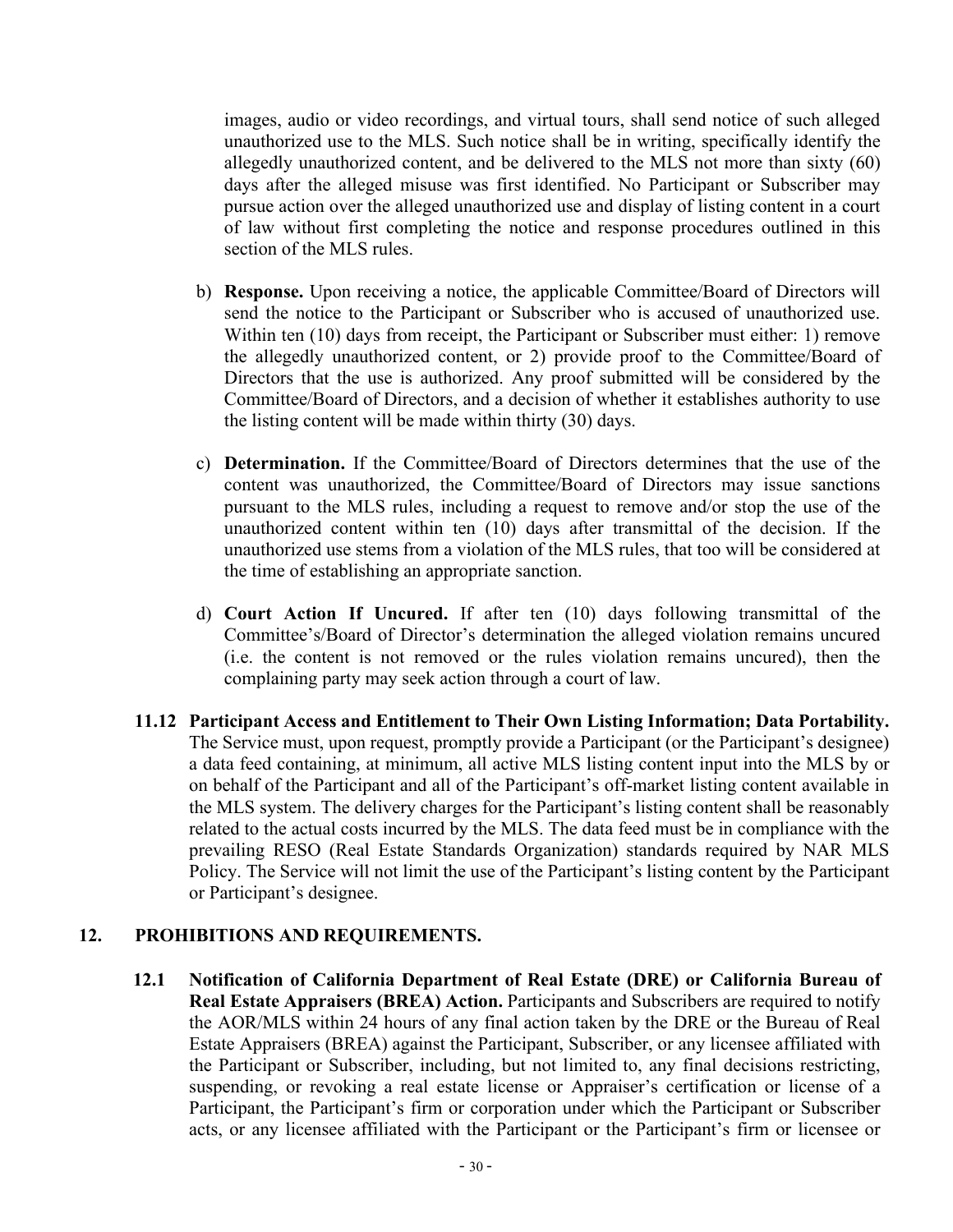Appraiser who was affiliated with the Participant or Participant's firm at the time of the underlying act.

- <span id="page-32-0"></span>**12.2 Violations of the Law.** If a Participant, Subscriber, Appraiser, or a licensee affiliated with a Participant or Subscriber commits a felony or a crime involving moral turpitude or violates the Real Estate Law or the laws relating to Appraisers, the Participant and Subscriber shall be in violation of this section. However, a Participant or Subscriber shall not be found to have violated this section unless the Participant, Subscriber, Appraiser, or salesperson licensed to the Participant has been convicted, adjudged, or otherwise recorded as guilty by a final judgment of any court of competent jurisdiction of (1) a felony, or (2) a crime involving moral turpitude, or (3) on a determination by any court of competent jurisdiction, or official of the State of California authorized to make the determination, that the Participant or Subscriber violated a provision of the California Real Estate Law or a Regulation of the Real Estate Commissioner or law relating to Appraisers.
- <span id="page-32-1"></span>**12.3 Supervision of R.E. Licensees and Appraisers.** In addition to the notification requirements of Section 12.1, a Participant may not allow any licensee, under the Participant's license, whose license has been revoked, suspended or restricted by the DRE to use the MLS in any manner while the DRE discipline is in effect except that the licensee may use the MLS under a restricted license providing such use is consistent with and does not violate such license restrictions.
- <span id="page-32-2"></span>**12.4 Solicitation of Listing Filed With the MLS.** Participants and Subscribers shall not solicit a listing filed with the MLS unless such solicitation is consistent with Article 16 of the N.A.R. Code of Ethics, its Standards of Practice, and its Case Interpretations. The purpose of this section is to encourage sellers to permit their properties to be filed with the MLS by protecting them from being solicited through unwanted phone calls, visits, and communications, prior to expiration of the listing, by Brokers and salespersons seeking the listing upon its expiration. This section is also intended to encourage Brokers to participate in the MLS by assuring them that other Participants and Subscribers will not attempt to persuade the seller(s) to breach the listing agreement or to interfere with the Listing Broker's attempts to market the property. This section does not preclude solicitation of listings under circumstances otherwise permitted under Article 16 of the N.A.R. Code of Ethics, its Standards of Practice, and its Case Interpretations.
- <span id="page-32-3"></span>**12.5 Misuse of Public Remarks and Media.** Information in the public remarks shall only relate to the marketing**,** description and condition of the property. No contact information is permitted, including names, phone or fax numbers, email addresses or website addresses (including virtual tours and transaction tracking URLs). No showing instructions are permitted, including references to lockbox, alarm, gate or other security codes, or the occupancy of the property (a statement that the property shall be delivered vacant is not a violation of this section). No information directed toward real estate agents or Brokers, including compensation or bonuses offered to Buyer Brokers may be shown in public remarks. No information other than the marketing, description and condition of the property is permitted. By submitting remarks to the MLS, Participant and/or Subscriber represents and warrants he or she has the authority to grant, and hereby grants the MLS and the other Participants and Subscribers the right to reproduce and display the remarks in accordance with these rules. Copying of remarks by a subsequent listing agent for use in his or her own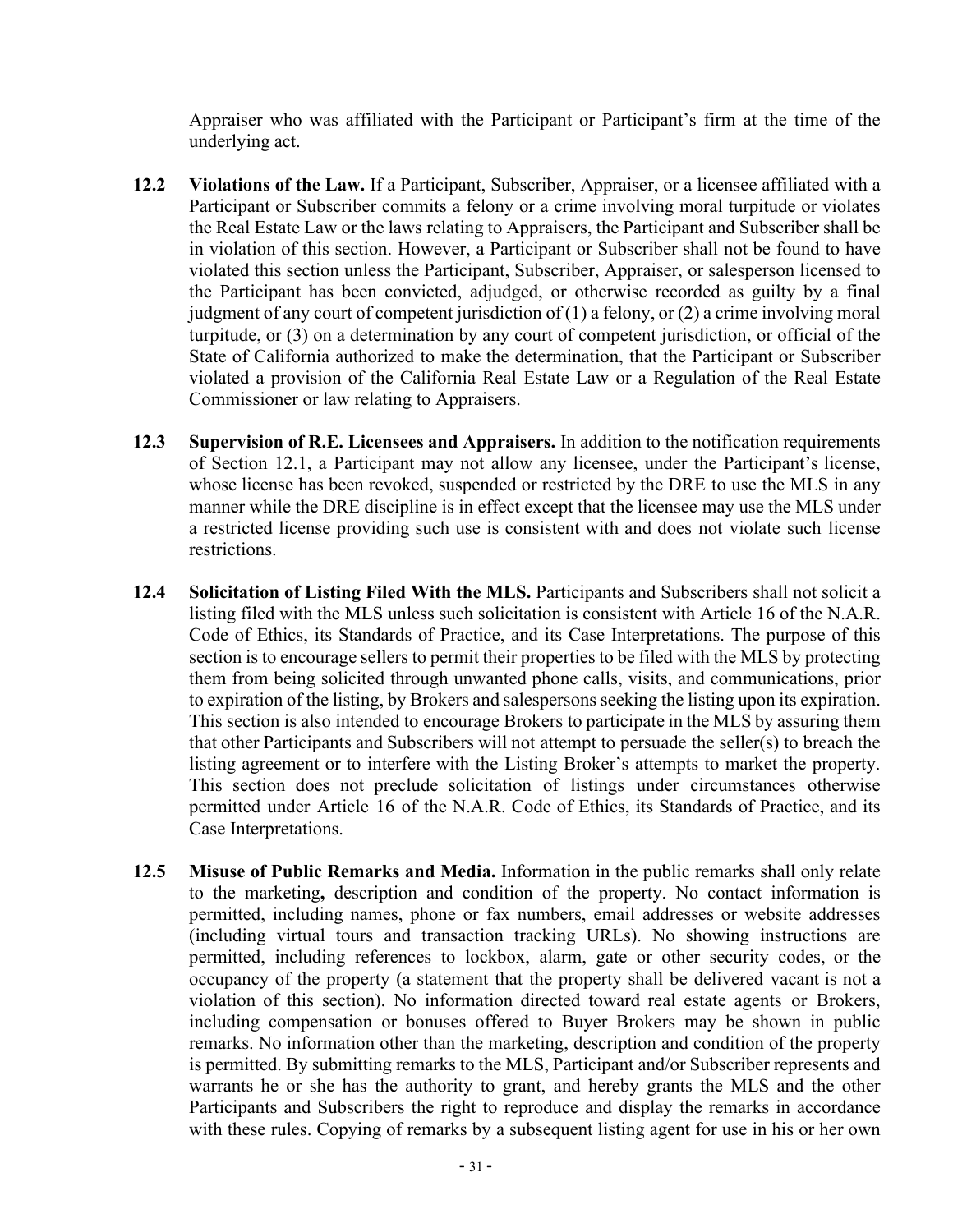listing requires prior written authorization from the originating listing agent or other appropriate party with the legal right to reproduce and display such remarks.

- <span id="page-33-0"></span>**12.5.1 Misuse of Other Remarks and Media.** Participants and Subscribers may not use any remarks or other media fields in a property data profile sheet or listing submitted to the MLS or inputted directly into the MLS database for purposes of disparaging other real estate agents or conveying information about other offices or for conveying any other information that does not directly relate to the marketing of the listing.
- <span id="page-33-1"></span>**12.6 "For Sale" Signs.** Only the "For Sale" signs of the Listing Broker may be placed on the property.
- <span id="page-33-2"></span>**12.7 "Sold" Signs and Use of the Term "Sold."** Only Real Estate Brokers or R.E. Subscribers who participated in the transaction as the Listing Broker or Buyer Broker may claim to have "sold" the property. Prior to closing, a Buyer Broker may post a "sold" sign on a property only with the consent of the Listing Broker. This section does not, however, prohibit any Broker from advertising the addresses and prices of the properties that have sold in a neighborhood after the information regarding the properties has been published as long as the advertisement does not imply the agent was involved in the transaction unless such is the case and as long as the advertisement otherwise presents a `true picture' as is meant under Article 12 of the N.A.R. Code of Ethics, its Standards of Practice, and its Case Interpretations.
- <span id="page-33-3"></span>**12.8 Advertising of Listing Filed With the MLS.** A listing shall not be advertised in any media including the Internet by any Participant or Subscriber, other than the Listing Broker, without the prior consent of the Listing Broker except as provided in Section 12.16 relating to display of listings on the Internet.
	- **12.8.1 Advertising of Listing in Printed Neighborhood Market Report**. Subject to the conditions set forth in (a) through (c) below, as well as throughout these Rules, Participants and Subscribers may include the listings of others in their printed "Neighborhood Market Reports." The "Neighborhood Market Report" is defined as an advertising and/or information sheet (typically appearing in the form of a postcard, flier or newsletter) compiled by and/or for use by a licensee which sets forth a list of home activity in a particular neighborhood area. Advertising appearing in newspapers, magazines or other classified forms is not included in the definition of "Neighborhood Market Report" and is not authorized by this Rule 12.8.1.
		- a) **Consent**. The listing brokers' consent for such advertising is presumed, in satisfaction of Rule 12.8, unless a listing broker affirmatively notifies the MLS that the listing broker refuses to permit others to advertise his listing in the "Neighborhood Market Report" (i.e. "opts-out") either on a blanket or listing by listing basis. Listing brokers that refuse to permit other Broker Participants or Subscribers to advertise their listings on a blanket basis may not display the listings of the other brokers' listings in their own "Neighborhood Market Reports". Even where Listing Brokers have given blanket authority for other Broker Participants and Subscribers to advertise their listings in the "Neighborhood Market Report", such consent may be withdrawn on a listing-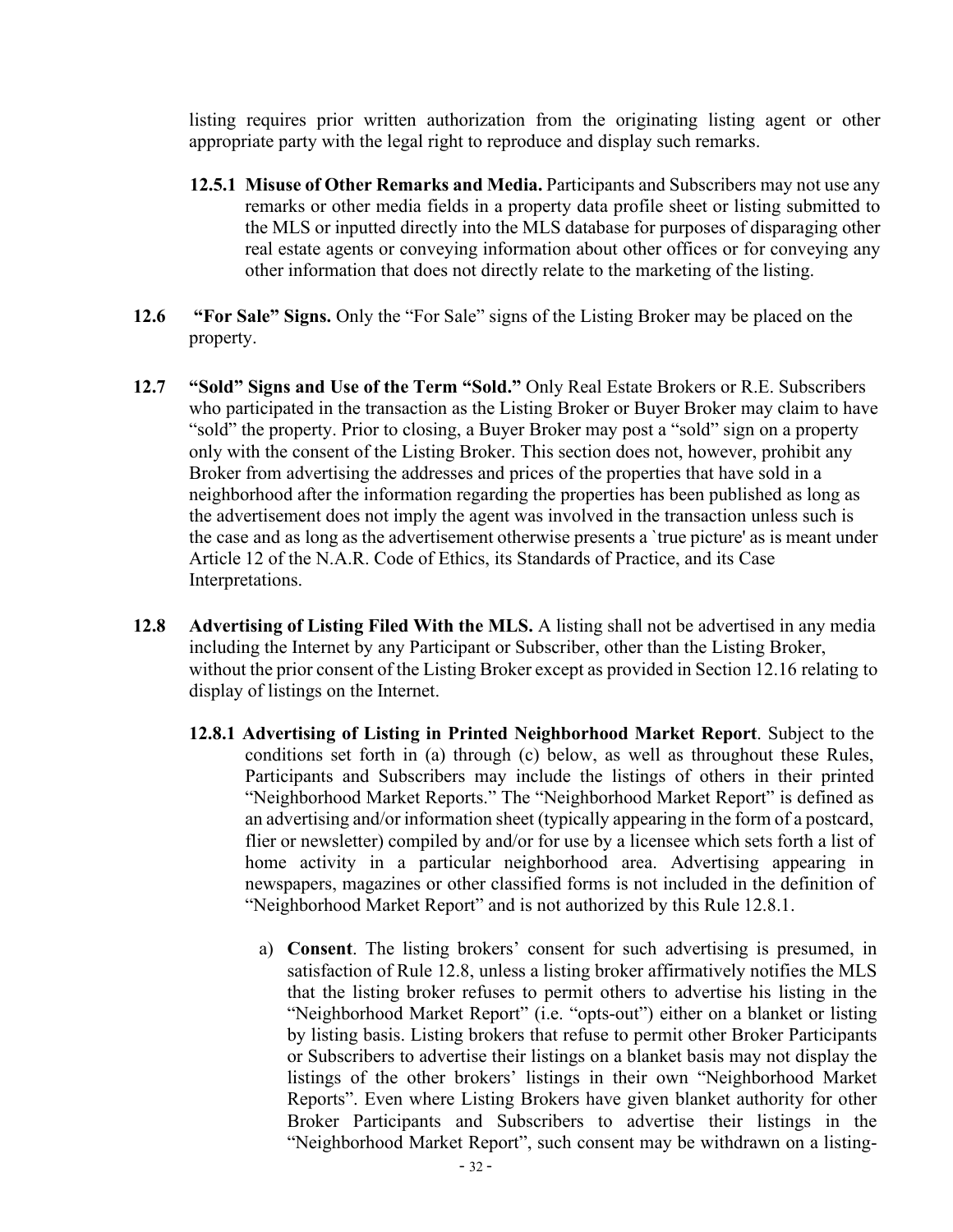by-listing basis where the seller has prohibited it. Participants and Subscribers are not permitted to include listings in their Neighborhood Market Report from which listing broker has opted out and will be responsible for verifying that they have permission to advertise all listings contained in their Neighborhood Market Reports.

- b) **Listing Attribution**. All On-Market listings in the "Neighborhood Market Report" must identify the name of the listing firm(s) and the name of the listing agent(s) in a manner designed to easily identify such listing firm(s) or agent(s). Such identification shall be in a reasonably prominent location and in a readily visible color and typeface not smaller than the median used in the display of listing data.
- c) **Allowable Listing Content**. Broker Participants and Subscribers may include only those portions of the MLS compilation consisting of the following: property address(and whether attached or detached), status, price, buyer's agent compensation, number of bedrooms, number of bathrooms, number of garages (and whether attached or detached), square footage, lot size, year built, tract or development name, and if there's a pool. Display of other fields, as well as confidential information and photographs, is prohibited.
- <span id="page-34-0"></span>**12.9 Limitations on Use of MLS Information in Advertising.** Except as provided in Sections 12.7, 12.8, 12.11 and 12.15, truthful use of information from the MLS compilation of current listing information, from the MLS' "statistical report," or from any "sold" or "comparable" report of the MLS for public mass media advertising by an MLS Participant or Subscriber or in other public representations for purposes of demonstrating market share is not prohibited. However, any print or non-print forms of advertising or other forms of public representations must clearly demonstrate the period of time over which such claims are based and must include the following, or substantially similar, notice in a manner readily visible to consumers but not less than 7pt type:

*"Based on information from California Regional Multiple Listing Service, Inc. as of [date the AOR/MLS data was obtained] and /or other sources. All data, including all measurements and calculations of area, is obtained from various sources and has not been, and will not be, verified by broker or MLS. All information should be independently reviewed and verified for accuracy. Properties may or may not be listed by the office/agent presenting the information."*

- <span id="page-34-1"></span>**12.10 False or Misleading Advertising and Representations; True Picture Standard of Conduct.** Participants and Subscribers may not engage in false or misleading advertising, including, but not limited to, advertisements or representations regarding the Participant's or Subscriber's relationship to the MLS, about the MLS itself, or about any property listed with the MLS. MLS Participants and Subscribers shall present a true picture in their advertising and representations to the public, including internet content, images and the URLs and domain names they use, and Participants and Subscribers may not:
	- **12.10.1** Engage in deceptive or unauthorized framing of real estate brokerage websites;
	- **12.10.2** Manipulate (e.g., presenting content developed by others) listing content and other content in any way that produces a deceptive or misleading result;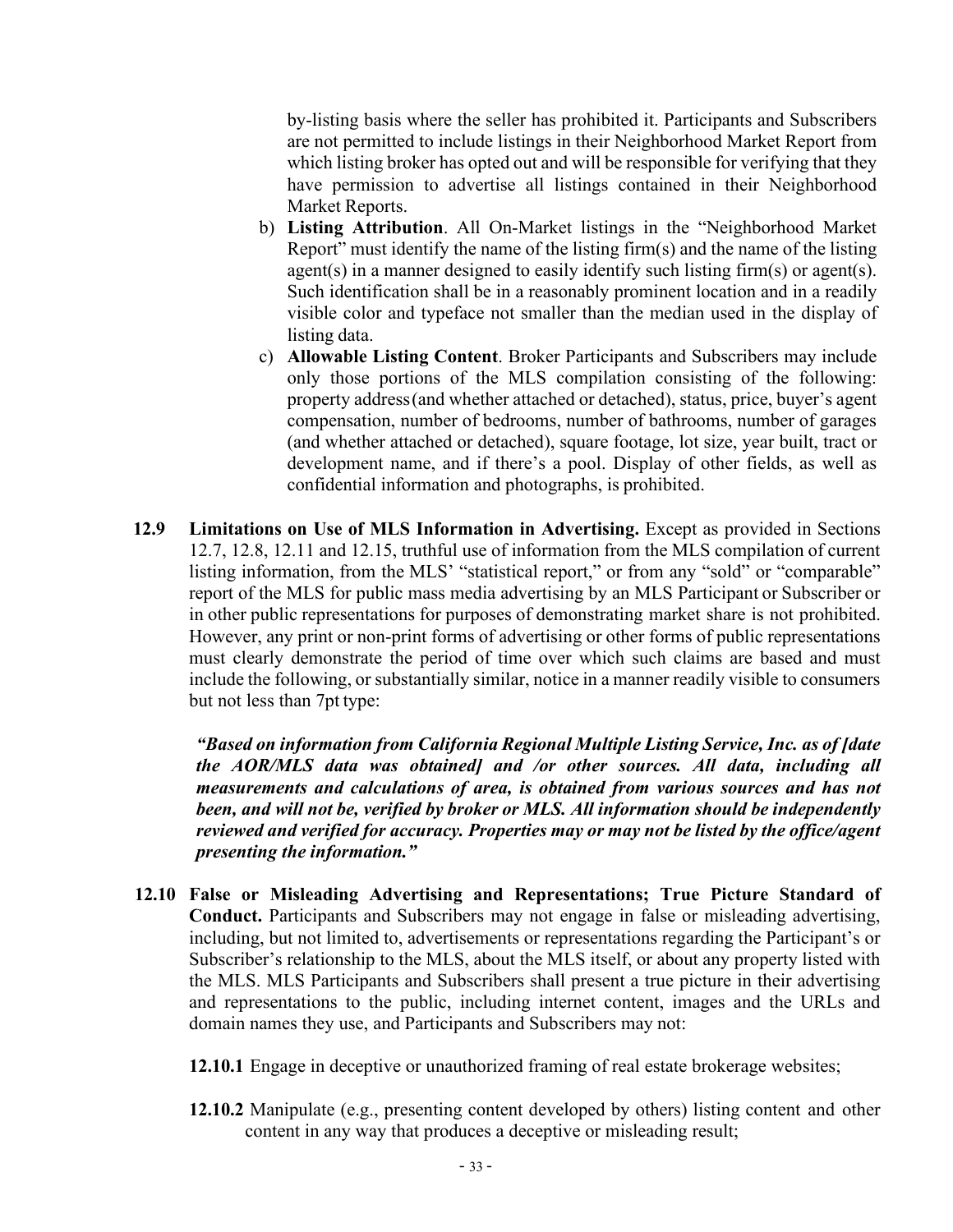- **12.10.3** Deceptively use metatags, keywords or other devices/methods to direct, drive or divert Internet traffic;
- **12.10.4** Present content developed by others without either attribution or without permission, or;
- **12.10.5** Otherwise mislead consumers, including use of misleading images.
- <span id="page-35-0"></span>**12.11 Use of MLS Information.** In recognition that the purpose of the MLS is to market properties and offer compensation to other Broker Participants and R.E. Subscribers for the sole purpose of selling the property, and that sellers of properties filed with the MLS have not given permission to disseminate the information for any other purpose, Participants and Subscribers are expressly prohibited from using MLS information for any purpose other than to market property to bona fide prospective buyers or to support market evaluations or appraisals as specifically allowed by Sections 12.14, 12.15 and 12.16. MLS information may also be used to develop Statistics, Market Condition Reports, and Broker or Agent Metrics. Any use of MLS information inconsistent with these sections is expressly prohibited. Nothing in this section, however, shall limit the MLS from entering into licensing agreements with MLS Participants and Subscribers or other third parties for use of the MLS information.
- <span id="page-35-1"></span>**12.12 Confidentiality of MLS Information.** Any information provided by the MLS to the Participants and Subscribers shall be considered and treated as confidential by Participants and Subscribers and shall be for the exclusive use of the Participants and Subscribers for purposes described in Sections 2, 12.7, 12.11, 12.14, 12.15, 12.16 and this section. Participants and Subscribers shall at all times maintain control over and responsibility for each copy of any MLS compilation leased to them by the MLS and shall not distribute any such copies to persons other than Participants and Subscribers. Participants and Subscribers are responsible for the security of their pass codes and shall not give or allow use of or make available their pass codes to any person. Participants and Subscribers may reproduce or display the information as provided in these rules.
	- **12.12.1 Clerical Users.** Clerical Users may have access to MLS information solely under the direction and supervision of the Participant or Subscriber. Clerical Users are expressly prohibited from displaying or distributing MLS information to anyone other than the Participant or Subscriber under whom they are registered. Access by Clerical Users to the database is solely for clerical and administrative functions for the Participant or Subscriber under whom the Clerical User is registered.
- <span id="page-35-3"></span><span id="page-35-2"></span>**12.13 Access to Comparable and Statistical Information.** AOR/MLS members who are actively engaged in real estate brokerage, management, mortgage financing, appraising, land development, or building, but who do not participate in the MLS, are nonetheless entitled to receive, by purchase or lease, all information other than current listing information that is generated wholly or in part by the MLS, including "comparable" information, "sold" information, and statistical reports. This information is provided for the exclusive use of AOR/MLS members and individuals affiliated with AOR/MLS members who are also engaged in the real estate business and may not be transmitted, retransmitted, or provided in any manner to any unauthorized individual, office, or firm except as otherwise specified in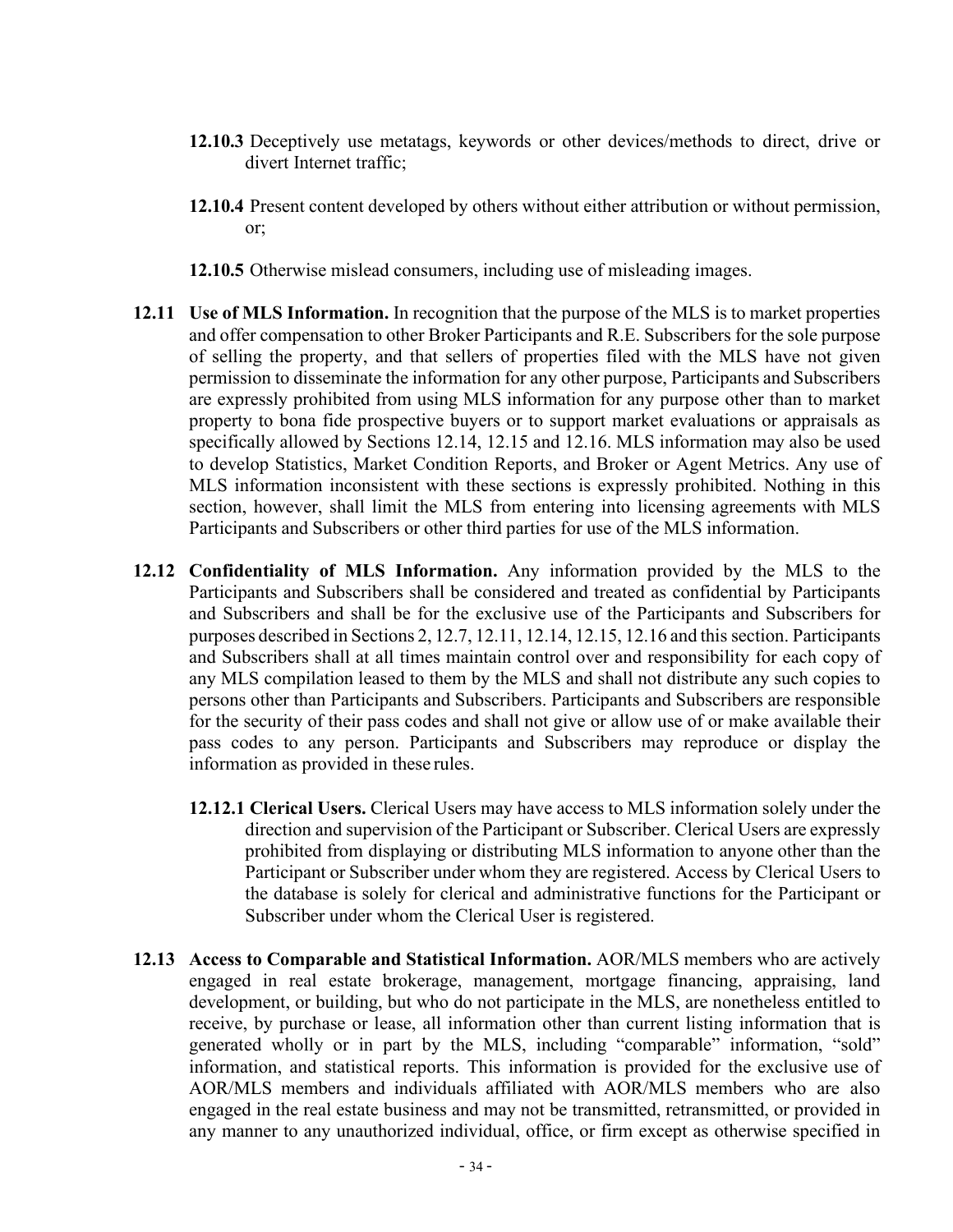these rules.

- <span id="page-36-0"></span>**12.14 Display.** Subject to Sections 12.15 and 12.16, Broker Participants and R.E. Subscribers shall be permitted to display the MLS compilation in either electronic or printed format to specifically identify and bona fide prospective buyers only in conjunction with their ordinary business activities of attempting to locate ready, willing, and able buyers for the properties described in said MLS compilation. Broker Participants and R.E. Subscribers shall be permitted to display the MLS compilation in either electronic or printed format to specifically identified and bonafide sellers or prospective sellers only in conjunction with their ordinary business activities in listing properties. Appraiser Participants and Appraiser Subscribers shall be permitted to display the MLS compilation to the person requesting the appraisal only in conjunction with their ordinary business activities of producing a written appraisal. Such displays under this section shall be only in the immediate presence of the MLS Participant or Subscriber.
- <span id="page-36-5"></span><span id="page-36-4"></span><span id="page-36-3"></span><span id="page-36-2"></span><span id="page-36-1"></span>**12.15 Reproduction.** "Reproduction" shall include, but not be limited to, making photocopies, computer printouts, electronic transfers (including email), or downloading of MLS data or compilations. Participants and Subscribers or their affiliated licensees shall not reproduce any MLS compilation or any portion thereof except as provided in Section 12.6 and in the following limited circumstances:
	- **12.15.1 Copies to Prospective Buyers**. Broker Participants and R.E. Subscribers may reproduce from the MLS compilation, and distribute to prospective real estate buyers, copies of those portions of the MLS compilation consisting only of a description of the property, including the address, features, financing, and price, as well as photographic images and recordings of the property.
	- **12.15.2 Information Reproduced**. Unless the Participant or Subscriber obtains prior written consent from the Listing Broker, the information reproduced pursuant to this section shall not include the following:
		- a) Property owner's name, phone number, and address (if different than the listed property);
		- b) Instructions or remarks intended for Buyer Brokers, including, but not limited to, showing instructions or security references (ex: lock box, burglar alarm, or security system, vacancies) regarding the listed property;
		- c) Type of listing;
		- d) Compensation or bonuses offered to Buyer Brokers; and.
		- e) Other information which goes beyond a description of the property.
	- **12.15.3 Copies for Appraisals.** Participants and Subscribers may reproduce from the MLS compilation, and attach to an appraisal as supporting documentation copies of those portions of the MLS compilation consisting only of such information on properties necessary to support a written appraisal or estimate of value on a particular property.
	- **12.15.4 Downloading into Computers.** Participants and subscribers may download MLS information into a computer or computer system as long as: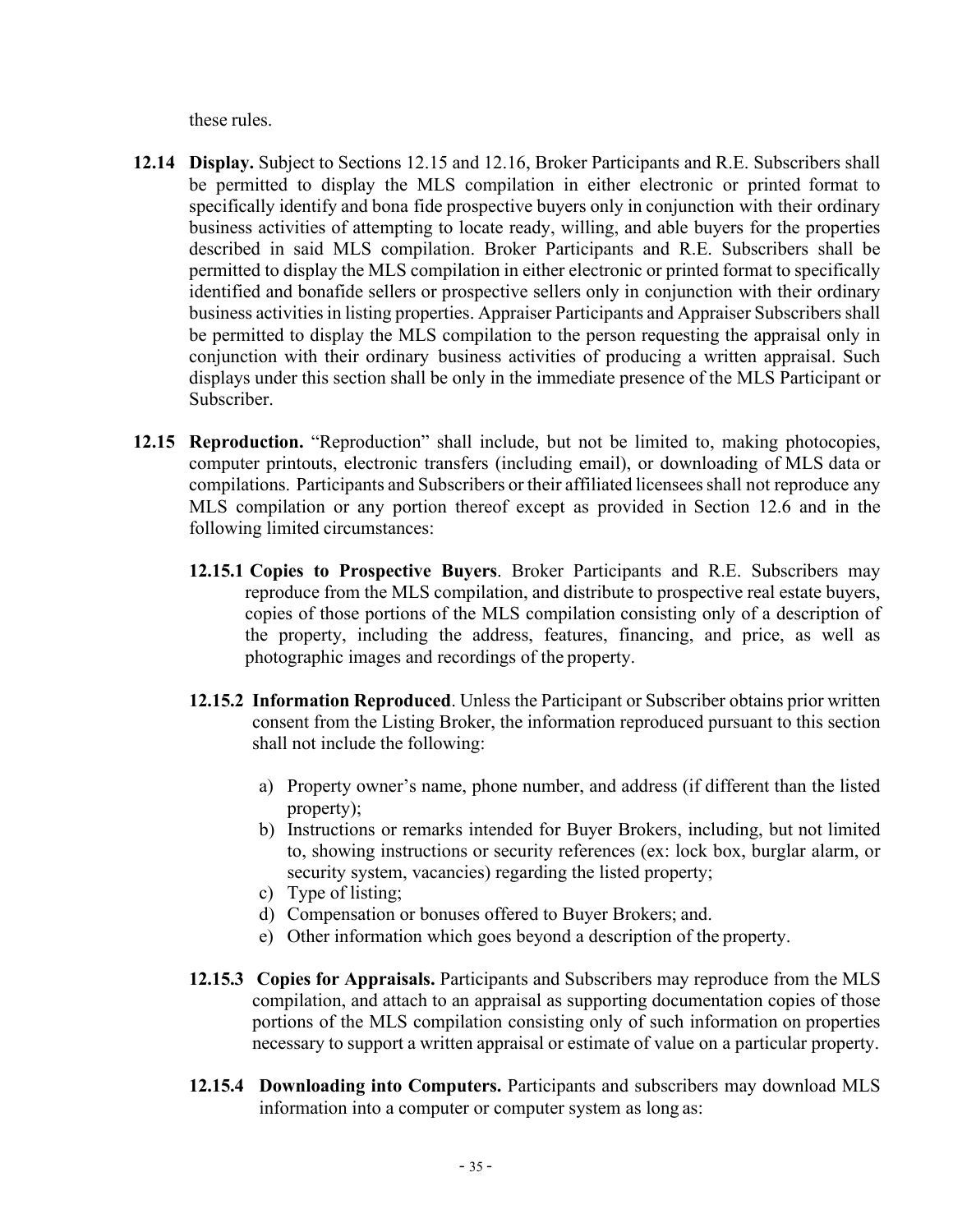- a) Access to the computer or computer system receiving the information is strictly limited to authorized Participants, Subscribers, and Clerical Users as defined in these rules; and
- b) The information is only retransmitted to the Participants, Subscribers, and Clerical Users authorized to access the computer or computer system by these rules; and
- c) The information is not reformatted or used to create another product except as may be used by the Participant who downloaded the data and such use strictly complies with Sections 12.7, 12.11, 12.15 and 12.16.
- <span id="page-37-0"></span>**12.15.5 Sold Information.** Individuals legitimately in possession of current listing information, "sold" information, "comparables" or statistical information may utilize such information to support an estimate of value on a particular property for a particular client. However, only such information that the MLS has deemed to be non-confidential and necessary to support the estimate of value may be reproduced and attached to the report as supporting documentation. Any other use of such information is unauthorized and prohibited by these rules with the exception of usage as defined under Section 12.16.
- <span id="page-37-2"></span><span id="page-37-1"></span>**12.16 Use of Active Listing Information on Internet (Also known as Internet Data Exchange ("IDX")).** "Internet Data Exchange" is a means by which each Participant subscribing to the program (IDX) permits the limited electronic display of Participant's listings appearing in Internet Data Exchange Database on each Participant's IDX Internet websites and on applications for mobile devices that said participating Broker Participants and R.E. Subscribers control. The "Internet Data Exchange Database" (IDX Data) is the current aggregate compilation of all Marketed or Advertised listings information as defined in Section 10.1, Pending and Sold/Leased listings of all Internet Data Exchange Participants except those listings where the property seller has opted out of Internet publication by so indicating on the listing contract. The intent of IDX is to allow Participants that represent real estate sellers or buyers (or both) to permit other such Participants to advertise their listings in electronic displays including, but not limited to: websites, mobile applications, audio devices, and additional technologies. IDX is only available to Participants and Subscribers. MLS Participants may use the IDX data feed to advertise listings in any digital medium. Any participant, including any Subscriber affiliated with the Participant, that inputs a listing into the MLS consistent with the MLS rules is a "Listing Broker." An "Advertising Broker" means any Participant, including any Subscriber affiliated with that Participant, that uses the data feed to electronically display any information about a property filed with the MLS for which that Participant is not the Listing Broker.
	- **12.16.1 Authorization.** Subject to sections 12.16.2 through 12.16.15 below, and notwithstanding anything in these rules and regulations to the contrary, Participants and Subscribers may electronically display aggregated MLS listing information in a status of Coming Soon, Active, Active Under Contract, Pending and Sold/Leased statuses through either downloading or by framing such information on the MLS or association public access website (if such a site is available). The download will include Publicly Accessible sold listing data closed after January 1, 2012. "Publicly Accessible" sold information as used in the IDX policy and rules, means data that is available electronically or in a hard copy to the public from city, county, state and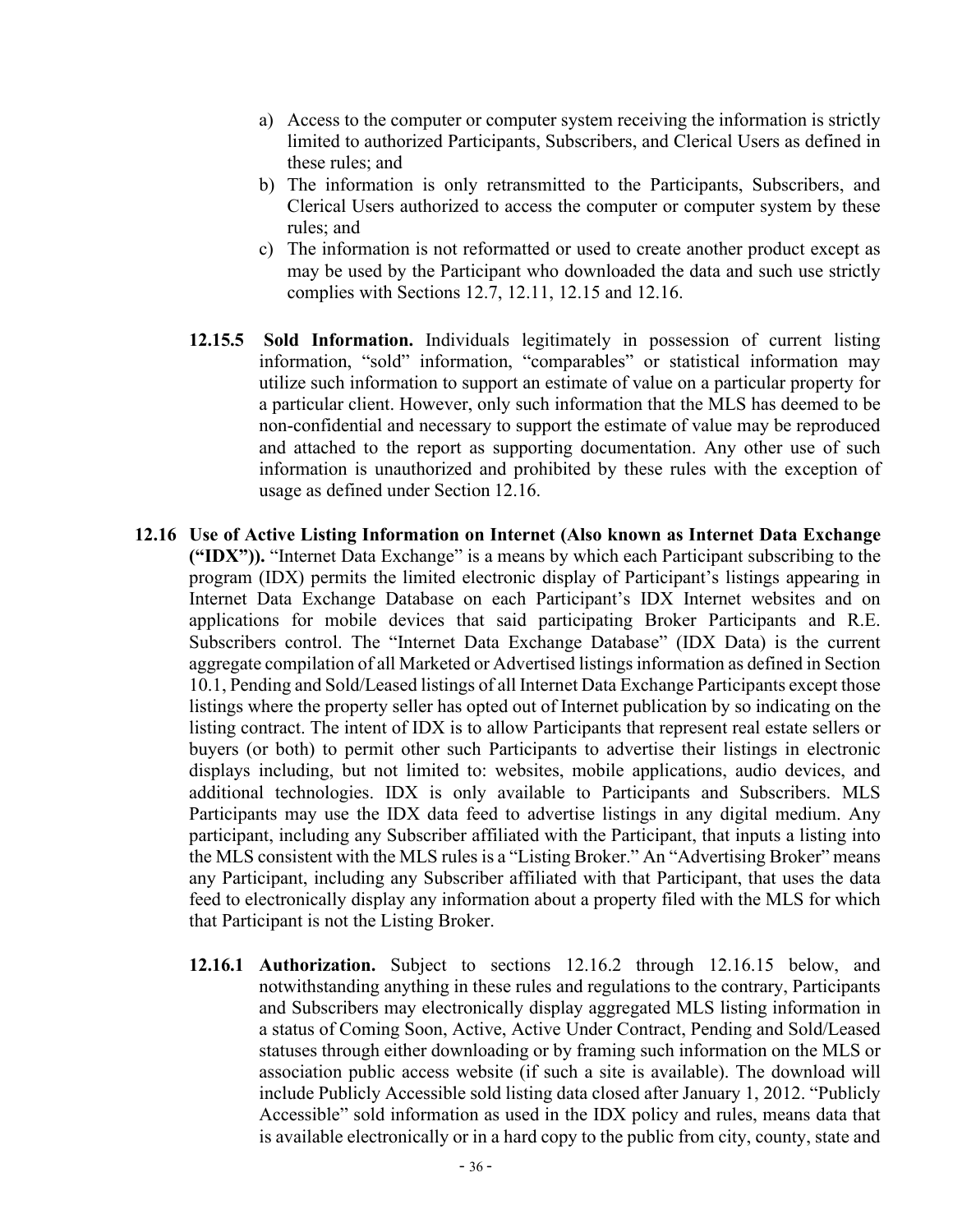other government records. The downloading of raw data will be through the Participant only.

- <span id="page-38-0"></span>**12.16.2 Consent.** The Listing Brokers' consent for such Internet display is presumed, in satisfaction of Rule 12.8, unless a Listing Broker affirmatively notifies the MLS that the Listing Broker refuses to permit display on either a blanket or on a listing-by listing basis. Listing Brokers that refuse to permit other MLS Participants or Subscribers to display their listing information on a blanket basis may not display MLS listing information of other Brokers' listings. Even where Listing Brokers have given blanket authority for other Broker Participants and R.E. Subscribers to partake in IDX display of their listings, such consent may be withdrawn on a listing-bylisting basis where the seller has prohibited all Internet display.
- <span id="page-38-1"></span>**12.16.3 Control.** Broker Participants and R.E. Subscribers may only partake in IDX display on websites and applications for mobile devices which they control. Under IDX policy, "control" means that Broker Participants and R.E. Subscribers must have the ability to add, delete, modify and update information as required by the IDX policy. All displays of IDX listings must also be under the actual and apparent control of the Broker Participant and/or R.E. Subscriber and must be presented to the public as being that Broker Participant's and/or R.E. Subscriber's display. Actual control requires that Broker Participants and R.E. Subscribers have developed the display or caused the display to be developed for themselves pursuant to an agreement giving the Broker Participant and/or R.E. Subscriber authority to determine what listings will be displayed, and how those listing will be displayed. Apparent control requires that a reasonable consumer viewing the Broker Participant's and/or R.E. Subscriber's display will understand the display is the Broker Participant's and/or R.E. Subscriber's, and that the display is controlled by the Broker Participant and/or R.E. Subscriber.
- <span id="page-38-2"></span>**12.16.4 Display Content.** Participants and Subscribers shall not display confidential information fields, as determined by the MLS in the MLSs' sole discretion, such as that information intended for Buyer Brokers rather than consumers.
- <span id="page-38-3"></span>**12.16.5 Listing Credit.** All Listing Brokers grant permission for any Advertising Broker to display any listing submitted to the service by the Listing Broker only if the listing display or advertisement is clear so that a reasonable real estate consumer understands:
	- a) Who is the Listing Agent and Broker;
	- b) Who is the Advertising Broker, and;
	- c) How to contact that Listing Agent or Broker.

MLS may develop business rules to establish Advertising Attribution Fields for a Listing Brokers use during listing input that are required to be displayed by Advertising Brokers. MLS may provide Standards of Practice that assist in the interpretation of this rule which may contain examples and additional details to assist Advertising Brokers in understanding the Listing Credit rule**.**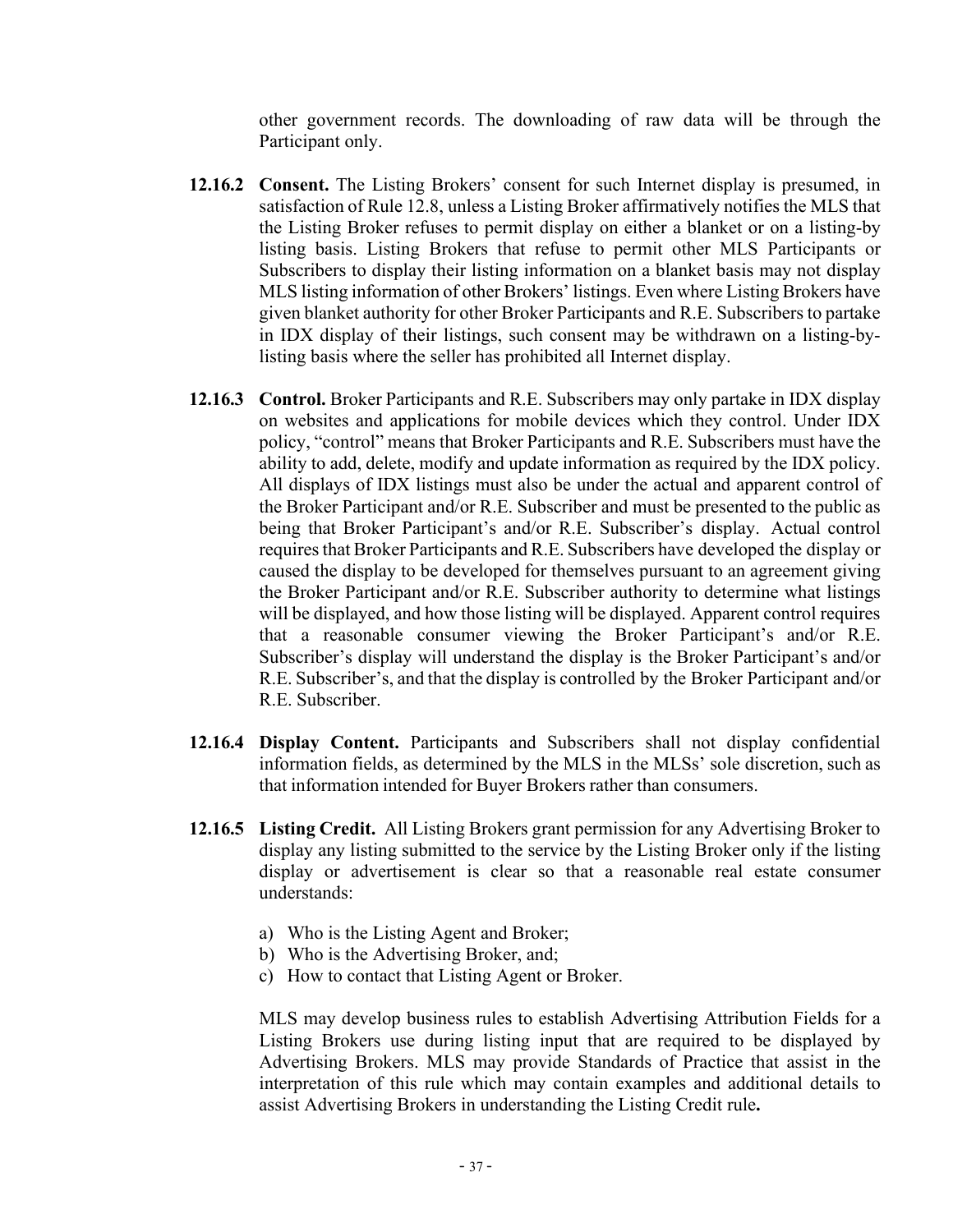- <span id="page-39-0"></span>**12.16.6 Source.** Information displayed shall indicate the source MLS of the information being displayed and the most recent date updated. Participants and Subscribers shall update all downloads and refresh all MLS downloads and IDX displays fed by those downloads of data at least once every 7 days.
- <span id="page-39-1"></span>**12.16.7 Usage.** Participants and Subscribers shall indicate on their displays that the information being provided is for consumers' personal, non-commercial use and may not be used for any purpose other than to identify prospective properties consumers may be interested in purchasing. Displays of minimum information (e.g. a one-line thumbnail search result, text messages, "tweets", etc. of two hundred (200) characters or less) are exempt from this requirement but only when linked directly to a display that includes all required disclosures.
- <span id="page-39-2"></span>**12.16.8 Security.** Participants' and Subscribers' websites must protect MLS data from misappropriation by employing reasonable efforts to monitor for and prevent "scraping" and other unauthorized accessing, reproduction or use of the MLS database.
- <span id="page-39-3"></span>**12.16.9 Display Purpose.** Broker Participants and R.E. Subscribers may not use IDXprovided listings for any purpose other than display as provided in these rules. This does not require Broker Participants and R.E. Subscribers to prevent indexing of IDX listings by recognized search engines.
- <span id="page-39-4"></span>**12.16.10 Restricted Display.** Listings, including property addresses, can be included in IDX displays except where sellers have directed their Listing Brokers to withhold their listing or the listing's property address from all display on the Internet (including, but not limited to publicly accessible websites or VOWs). This does not preclude listing Participants or Subscribers from displaying on their IDX sites or their other website(s) the listing or property address of consenting sellers.
- <span id="page-39-5"></span>**12.16.11 Restricted Access and Distribution.** Sharing of the MLS compilation with any third party not authorized by the MLS is prohibited. Except as provided in the IDX policy and these rules, an IDX site or a Participant or user operating an IDX site or displaying IDX information as otherwise permitted may not distributed, provide or make any portion of the MLS database available to any person or entity.
- <span id="page-39-6"></span>**12.16.12 Excluded Listings.** Not all listings from the MLS must be displayed on the Participant's and/or Subscriber's IDX sites so long as any exclusions are based on objective criteria, e.g. type of property, listed price or geographical location. Selection of listings displayed on any IDX site must be independently made by each Participant.
- <span id="page-39-7"></span>**12.16.13 Website Identification.** Any IDX display controlled by a Broker Participant or R.E. Subscriber must clearly identify the name of the brokerage firm under which they operate and the subscriber's name, if applicable, in a readily visible type font and color.

#### <span id="page-39-8"></span>**12.16.14 Removed.**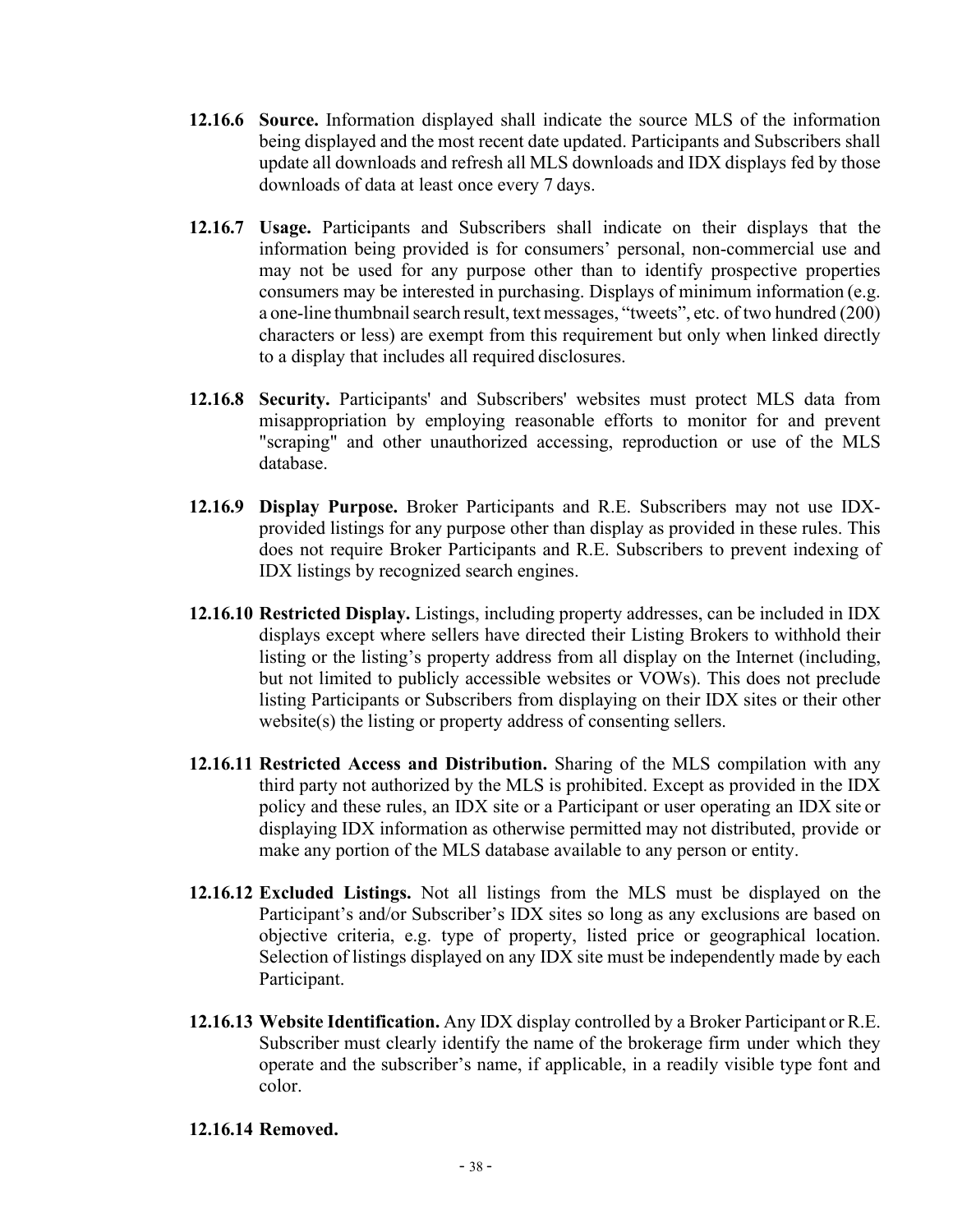- <span id="page-40-0"></span>**12.16.15 Third Party Comments and Automated Value Estimates.** Any IDX display controlled by a Broker Participant or RE Subscriber that:
	- (a) Allows third-parties to write comments or reviews about particular listings or displays a hyperlink to such comments or reviews in immediate conjunction with particular listings, or
	- (b) Displays an automated estimate of the market value of the listing (or hyperlink to such estimate) in immediate conjunction with the listing, shall disable or discontinue either or both of those features as to the seller'slisting at the request of the seller. The Listing Broker or agent shall communicate to the MLS that the seller has elected to have one or both these features disabled or discontinued on all displays controlled by Broker Participants and R.E. Subscribers. Except for the foregoing and subject to section 12.16.15 below, a Broker Participant's or R.E. Subscriber's IDX site may communicate the Broker Participant's or R.E. Subscriber's professional judgment concerning any listing. Nothing shall prevent an IDX site from notifying its viewers that a particular feature has been disabled at the request of the seller.
- <span id="page-40-1"></span>**12.16.16 Making Corrections.** Broker Participants and R.E. Subscribers shall maintain a means (e.g., e-mail address, telephone number) to receive comments about the accuracy of any data or information that is added by or on behalf of Broker Participants and R.E. Subscribers beyond that supplied by the MLS and that relates to a specific property displayed on the IDX site. Broker Participants and R.E. Subscribers shall correct or remove any false data or information relating to a specific property upon receipt of a communication from the Listing Broker or listing agent for that property explaining why the data or information is false. However, the Broker Participants and R.E. Subscribers shall not be obligated to remove or correct any data or information that simply reflects good faith opinion, advice, or professional judgment.
- <span id="page-40-2"></span>**12.16.17 Compliance.** All IDX sites are subject to ongoing compliance auditing by the AOR/MLS. Changes to an IDX site necessary to cure a violation of MLS Rules must be accomplished within ten (10) calendar days of the transmittal of notice from the AOR/MLS of such violation. Violations may subject a Participant to sanctions as defined in the MLS Citation Policy, including but not limited to the immediate termination of the download agreement to receive or republish the IDX information.
- <span id="page-40-3"></span>**12.16.18 Notification by Authorized Participants and Subscribers.** Participants and Subscribers partaking in the display of MLS On-Market, Pending and/or Sold/Leased listing information of other Brokers' listings pursuant to Section 12.6 must notify the MLS before displaying said MLS active listing information and must give the MLS direct access as well as allow accessfor other Participants for purposes of monitoring/ensuring compliance with applicable rules and policies.
- <span id="page-40-4"></span>**12.16.19 Right to Charge for Download.** The MLS has the right to charge the costs of adding or enhancing its downloading capacity to Participants and Subscribers who request downloading of listing information pursuant to Section 12.16.
- <span id="page-40-5"></span>**12.16.20 Modifications and Augmentations.** Participants and Subscribers shall not modify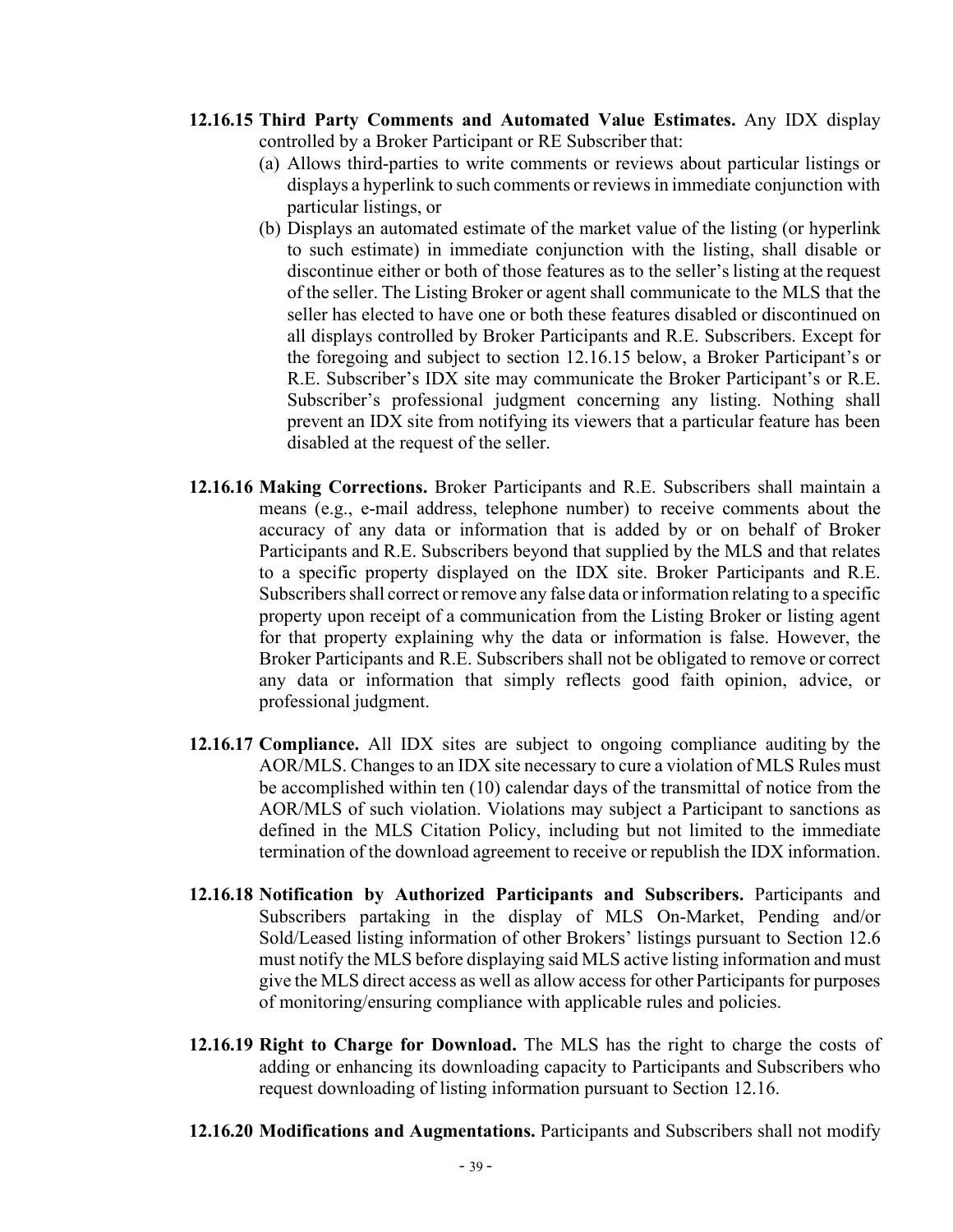or manipulate information relating to other participants listings. Participants and Subscribers may augment their IDX display of MLS data with applicable property information from other sources to appear on the same webpage or display, clearly separated by the data supplied by the MLS. The source(s) of the information must be clearly identified in the immediate proximity to such data. This requirement does not restrict the format of MLS data display or display of fewer than all of the available listings or fewer authorized fields.

- <span id="page-41-0"></span>**12.17 Applicability of Rules to MLS.** These Rules are binding on the MLS Participants and Subscribers. Nothing in these Rules shall limit the right of the MLS to enter into licensing agreements with third parties for use of the MLS compilations or any portion thereof in accordance with terms approved by the Association or MLS Board of Directors.
- <span id="page-41-1"></span>**12.18 Listing Broker's Right to Opt Out of Internet Advertising of MLS Information.** If the MLS advertises MLS information on the Internet or licenses MLS information for advertising on the Internet, the Listing Broker shall have the right to opt out of such advertising in accordance with the MLS's procedures for opting out. The Listing Broker shall have the right to refuse to have listings displayed on a blanket basis or on a listing- by-listing basis in accordance with Section 12.16 by affirmatively notifying the AOR/MLS in accordance with the MLS procedures for opting out. Notwithstanding anything in these Rules to the contrary, the AOR/MLS Board of Directors reserve the right to determine whether to provide Internet advertising services and whether such services are to be made available to non-REALTOR® members.
- <span id="page-41-2"></span>**12.19 Website Name and Status Disclosure.** MLS Participants' firm websites shall disclose the firm's name and state(s) of licensure in a reasonable and readily apparent manner. Websites of Subscribers affiliated with a Participant's firm shall disclose the firm's name and the Subscriber's state(s) of licensure in a reasonable and readily apparent manner.
- <span id="page-41-3"></span>**12.20 Use of the Terms MLS and Multiple Listing Services.** No MLS Participant or Subscriber shall, through the name of their firm, their URLs, their e-mail addresses, their website addresses, or in any other way represent, suggest, or imply that the individual or firm is an MLS, or that they operate an MLS. Participants and Subscribers shall not represent, suggest, or imply that consumers or others have direct access to MLS databases, or that consumers or others are able to search MLS databases available only to Participants and Subscribers. This does not prohibit Participants and Subscribers from representing that any information they are authorized under MLS rules to provide to clients or customers is available on their websites or otherwise.
- <span id="page-41-4"></span>**12.21 Participant and Subscriber Standards of Conduct.** The services which MLS Participants provide to their clients and customers shall conform to the standards of practice and competence which are reasonably expected in the specific real estate disciplines in which they engage; specifically, residential real estate brokerage, real property management, commercial and industrial real estate brokerage, real estate appraisal, real estate counseling, real estate syndication, real estate auction, and international real estate.

MLS participants shall not undertake to provide specialized professional services concerning a type of property or service that is outside their field of competence unless they engage the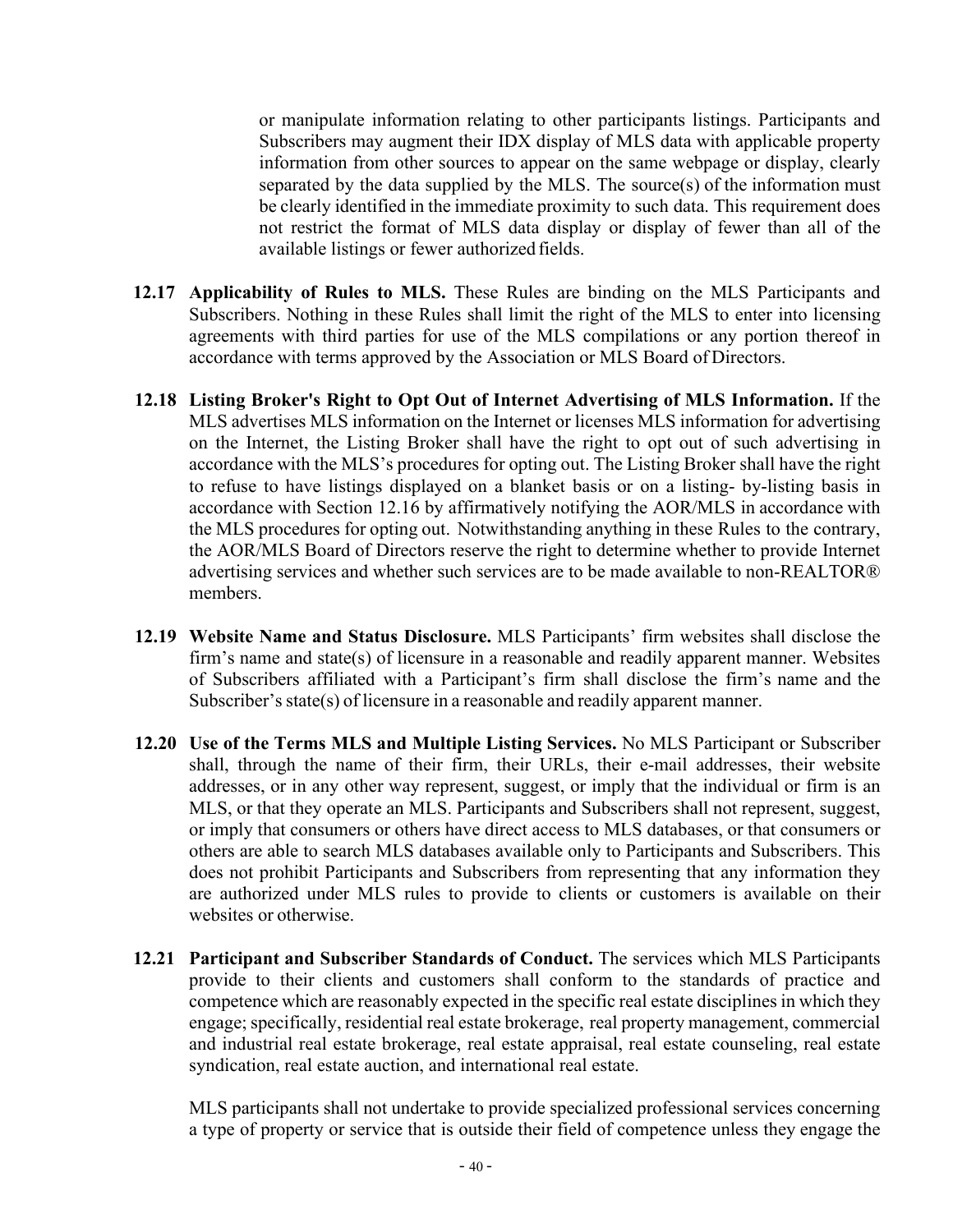assistance of one who is competent on such types of property or service, or unless the facts are fully disclosed to the client. Any persons engaged to provide such assistance shall be so identified to the client and their contribution to the assignment should be set forth.

- <span id="page-42-0"></span>**12.22 Required Email Address.** Every MLS Participant/Subscriber shall be required to maintain on file with the AOR/MLS a current, accurate, and active email address at which they may be contacted.
- **12.23 Business Days Definition.** For all purposes of this rule set, "Business Days" shall be defined as Mondays through Saturdays, not including holidays.

#### <span id="page-42-3"></span><span id="page-42-2"></span><span id="page-42-1"></span>**13. LOCKBOXES.**

- **13.1 Eligibility for Lockboxes.** MLS Participants and Subscribers are eligible for lockbox privileges if they otherwise qualify under this section. Clerical Users are not eligible for lockbox privileges. MLS Participants and Subscribers shall be eligible to hold a lockbox key provided:
	- a) The key holder signs a lease agreement with the lockbox provider.
	- b) The Participant to which the key holder is licensed cosigns the lease agreement with the lockbox provider.
	- c) The key holder continues to comply with all MLS rules relating to lockbox keys.
	- d) The key holder and Participant to whom the key holder is licensed remain eligible for MLS services.
- <span id="page-42-4"></span>**13.2 Key Use and Service.** Keys may not be used under any circumstances by anyone other than the key holder, including, but not limiting to, lending, borrowing or sharing keys with others. Access codes may not be provided to third-parties without the consent of the seller. The AOR/MLS is not obligated to provide service on keys or lockboxes to an individual who is not the registered lessee or owner of the component. The key will only be used for the purpose of facilitating the sale/lease of a property.
- <span id="page-42-5"></span>**13.3 Accountability.** Key holders must account for keys upon request by the AOR/MLS. Key holders who cease to participate or subscribe to the MLS shall return all keys in their possession to the MLS.
- <span id="page-42-6"></span>**13.4 Deemed Unaccountable.** Keys shall be deemed unaccounted for if a key holder refuses or is unable to demonstrate that the key is within the key holder's physical control.
- <span id="page-42-7"></span>**13.5 Written Authority.** Participants and Subscribers shall not place a lockbox on a property without written authority from the seller(s) and occupant if other than the seller(s). A lockbox shall be removed from a listed property within 1 day after the close of escrow or upon expiration/cancellation of the listing (unless written agreement to the contrary is obtained from all parties). Inclusion in MLS compilations cannot be required as a condition of placing lockboxes on listed property.
- <span id="page-42-8"></span>**13.6 Lockbox Requirements.** If any lockbox or other device giving access to an On- Market listed property for Participants, Subscribers, and/or real estate professionals is authorized by the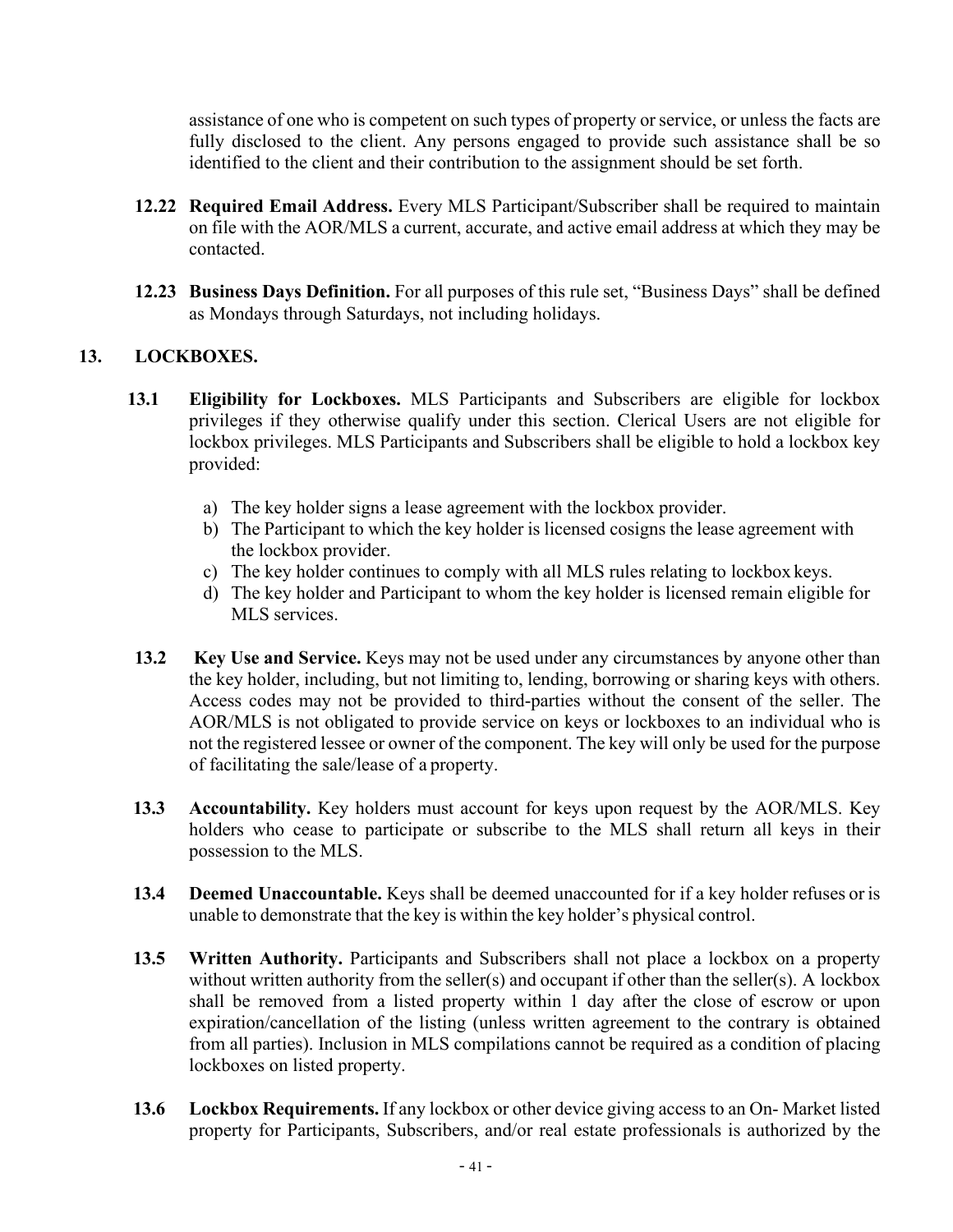seller and/or occupant and is placed on or present on property listed through the MLS, such lockbox or device must be one that is approved by the MLS where the listing has been submitted. The authorized lockboxes sold by, leased by or otherwise offered through the local Association or MLS where the listing is submitted have been approved by the MLS. Unless expressly indicated otherwise by the MLS, for any other lockbox or device to be considered "MLS-approved," use of it must provide reasonable, timely access to listed property such that (1) it allows all Participants and Subscribers timely access to listed property by reliance solely on data submitted to and residing on the MLS; (2) complete, accurate and stand-alone instructions are provided for accessing the listed property in the appropriate agent section on the MLS; and (3) it ensures that the lockbox or device will provide reasonable access to listed property with any information, code or key needed to access the contents of the lockbox or device to be made available or access to the property otherwise scheduled within 4 hours of initial contact in the event the lockbox or device requires the participating member to obtain additional information to enable access (ex: "call listing agent for entry code") with said 4 hour response obligation in effect every day from 8am to 6pm. The MLS reserves the right to require that the device be submitted in advance for approval. The MLS also may revoke the approval and/or subject the Participant to discipline if the device is used in a manner that fails to continue to satisfy this requirement. Failure to provide reasonable and timely access as required by this section will subject the listing agent to discipline and potential fines. More than one lockbox or access device may be used on a property as long as one of them is MLSapproved where the listing is submitted. It is incumbent upon the MLS Participant or Subscriber to verify the validity of the requesting party prior to providing the access information.

**13.6.1 Approved Lockboxes.** The following are approved lockboxes: Supra, Sentrilock, Combo Lockbox, Programmable Electronic Deadbolt and all AOR/MLS contracted lockboxes.

#### <span id="page-43-1"></span><span id="page-43-0"></span>**13.7 Listing Broker's Permission.**

- a) No MLS Participant or Subscriber may enter a property with or without a lockbox without the Listing Broker's permission. Such permission may be granted by the Listing Broker by specifying permission to use the lockbox through the MLS. Appraiser Participants are expressly prohibited from using lockbox keys to enter a property without either the owner's or Listing Broker's permission.
- b) Failure to follow showing instructions as set forth in the MLS is a violation of this Rule.
- <span id="page-43-2"></span>**13.8 Unaccountable Keys.** Key holders and Participants cosigning with a key holder shall immediately report lost, stolen, or otherwise unaccountable keys to the AOR/MLS.
- <span id="page-43-3"></span>**13.9 Removal.** The lockbox must be removed with 1 day after the close of escrow or expiration/cancellation of the listing.
- <span id="page-43-4"></span>**13.10 Rules Violations.** Failure to abide by Rules relating to lockboxes as set forth in this section or failure to abide by the key lease agreement may result in discipline as provided in Sections 14 and 15 of these Rules, in addition to loss of or restriction on all lockbox and key privileges.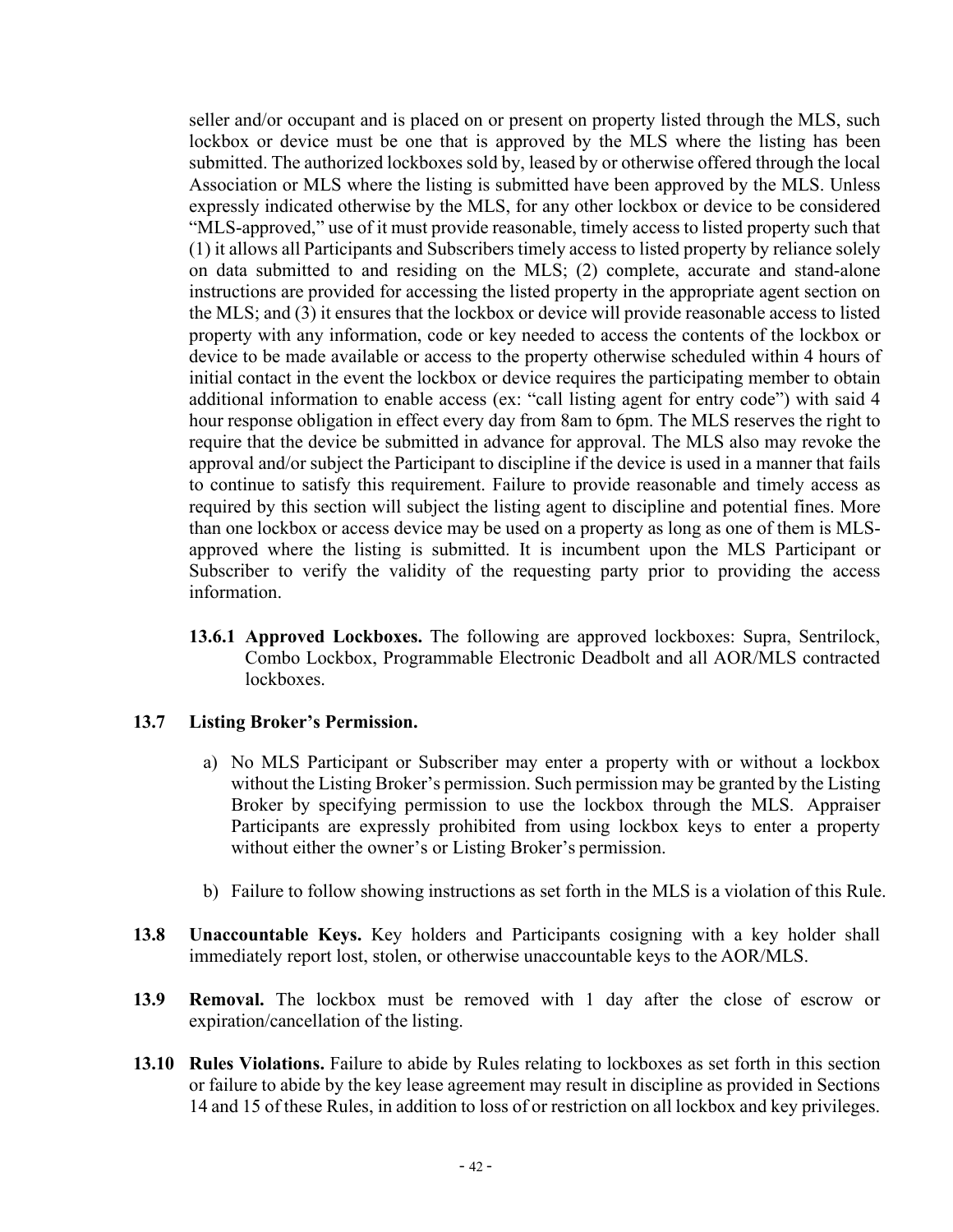<span id="page-44-0"></span>**13.11 Right to Limit Access.** The AOR/MLS reserves the right to refuse to issue a key or limit access to lockboxes if, in its sole discretion, it determines the security of the system would be compromised by issuing such keys or granting access to lockboxes.

#### <span id="page-44-1"></span>**14. VIOLATIONS OF RULES AND REGULATIONS.**

All references to *California Code of Ethics and Arbitration Manual* refer to the publication of the California Association of REALTORS® as amended from time to time.

- <span id="page-44-2"></span>**14.1 Grounds for Disciplinary Action and Sanctions.** After a hearing by a hearing panel as provided in the *California Code of Ethics and Arbitration Manual*, the Association or MLS Board of Directors may take disciplinary action and impose sanctions against any Participant and Subscriber:
	- a) For violation of any MLS rule.
	- b) On the Participant's or Subscriber's being convicted, adjudged, or otherwise recorded as guilty by a final judgment of any court of competent jurisdiction of  $(1)$  a felony, or  $(2)$ a crime involving moral turpitude, or (3) on a determination by any court of competent jurisdiction, or official of the State of California authorized to make the determination, that the Participant or Subscriber violated a provision of the California Real Estate Law or a Regulation of the Real Estate Commissioner or the laws relating to Appraisers or a Regulation of the Office of Real Estate Appraisers(OREA).
	- c) For any violation ofsubsection (a) by any person, including, but not limited to, a Clerical User or a salesperson, who is not a Participant or Subscriber but is employed by or affiliated with such Participant or Subscriber and was providing real estate related services within the scope of the Participant's or Subscriber's license. Lack of knowledge by the Participant or Subscriber of such salesperson's conduct shall only go to mitigation of discipline imposed.
	- d) For any violation of the N.A.R. Code of Ethics while a member of any Association of REALTORS®.
- <span id="page-44-3"></span>**14.2 Sanctions.** Sanctions or disciplinary action for violation of an MLS Rule may consist of one or more of those specified in the *California Code of Ethics and Arbitration Manual.*
- <span id="page-44-5"></span><span id="page-44-4"></span>**14.3 Citations**. The AOR/MLS may implement a schedule of fines (as outlined in the MLS Citation Policy) for certain MLS Rules violations and direct staff to issue citations for the specified MLS rules violations and implement a procedure whereby the Participant and Subscriber receiving the citation may either pay the amount specified on the citation or request a full hearing in accordance with the procedures set forth in the California Code of Ethics and Arbitration Manual.
	- **14.3.1 Mandatory Hearing for Multiple Citations.** For any MLS Rule violation that would result in a fourth Citation in any calendar year, the Subscriber and the Participant's Office Manager or Designated Broker shall appear before a Professional Standards hearing panel to adjudicate the: 1) alleged MLS Rule violation, and 2) determine additional sanctions the panel deems appropriate for the Subscriber's continuing failure to follow the rules, and 3) determine sanctions the panel deems appropriate for the Participant Office Manager or Designated Broker's failure to properly supervise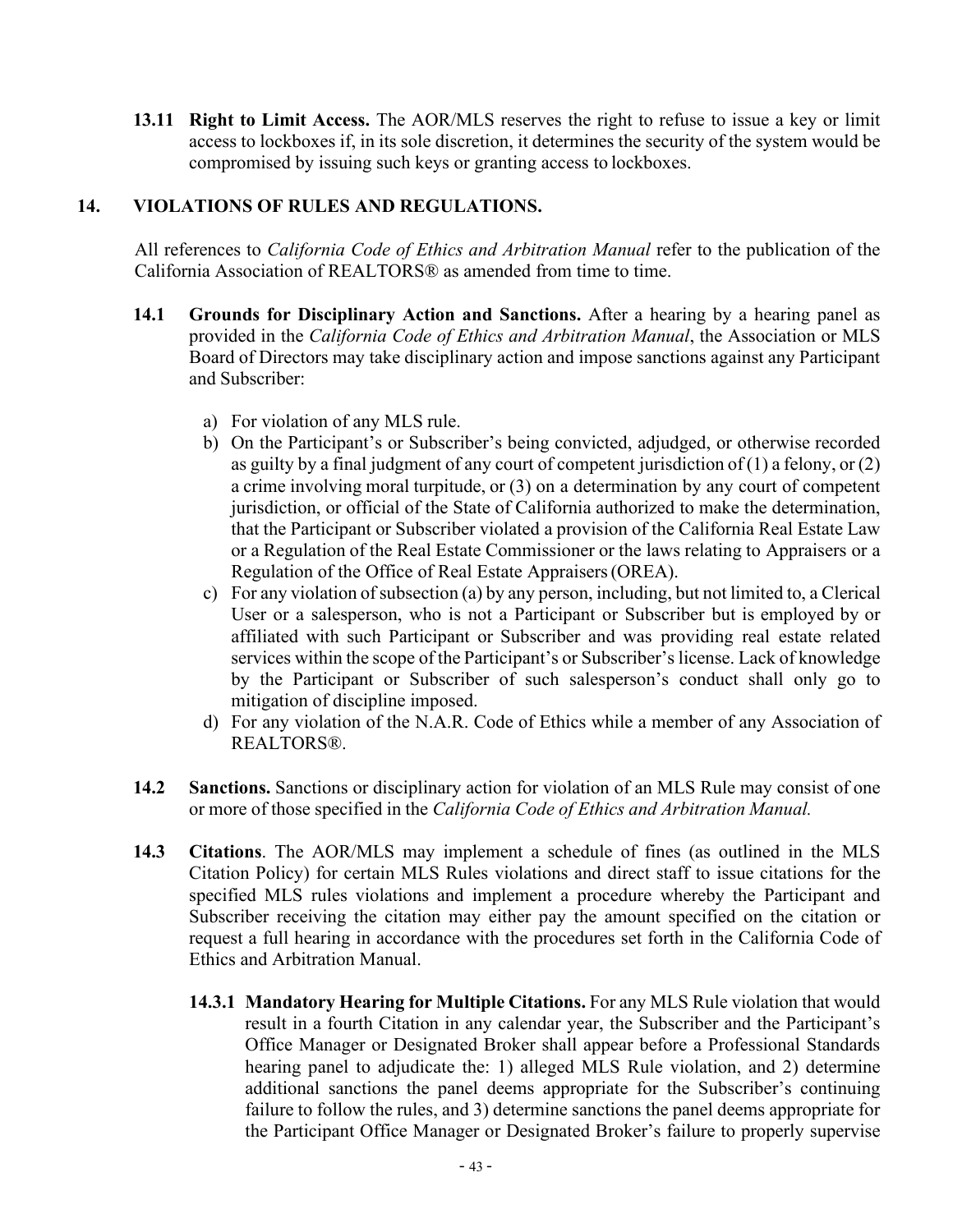and correct the Subscriber's continuing failure to follow the MLS rules.

#### <span id="page-45-0"></span>**14.4 Duty to Correct and Cooperate**.

- a) A Participant and Subscriber, within 1 day of a Citation, must correct any violation of the Rules and Regulations and bring the listing into compliance.
- b) Failure to correct violations or cooperate with an investigation under the Rules and Regulations within the 1 day correction period may subject a non- conforming listing to removal from the MLS database.
- c) Any fines levied against a Participant under this Section as a result of the actions of a Subscriber under the Participant may be transferred to an appropriate manager under the Participant at Participant's discretion. Copies of all notices related to such fines shall be retained by the Participant.
- <span id="page-45-1"></span>**14.5 MLS Modification of Information.** In connection with the enforcement of MLS Rules and Regulations or as otherwise needed to correct listing information, MLS Staff may modify any field or data point within any listing.

#### <span id="page-45-2"></span>**15. PROCEDURES FOR MLS RULES HEARINGS.**

All MLS Rules hearings shall be processed in accordance with the *California Code of Ethics and Arbitration Manual* as from time to time amended which is hereby incorporated by reference. Failure to abide by the procedures of the *California Code of Ethics and Arbitration Manual* shall be a violation of these MLS rules.

#### <span id="page-45-3"></span>**16. ARBITRATION.**

- <span id="page-45-4"></span>**16.1 Mandatory Arbitration**. By becoming and remaining a Participant or Subscriber in the MLS, each Participant and Subscriber agrees to submit disputes arising out of the real estate business which also arises out of, or is in conjunction with, any listing filed with the MLS or any appraisal, to binding arbitration with any other Participant or Subscriber of this MLS, or participants or subscribers of any other MLS who are authorized to have access to this MLS under Section 6 of these rules. Such arbitrations shall be governed by the *California Code of Ethics and Arbitration Manual* as from time to time amended which is hereby incorporated by reference. This shall be deemed an arbitration agreement within the meaning of Part 3, Title 9 of the California Code of Civil Procedure. Failure to submit to arbitration and abide by the arbitration award, including but not limited to timely payment of the arbitration award as provided herein shall be a violation of these MLS Rules and subjects Participants and Subscribers to possible suspension from the MLS and/or other penalties.
- <span id="page-45-5"></span>**16.2 Other Arbitration Agreements.** Notwithstanding any other provision of these Rules, if any Participant or Subscriber enters into an agreement (either before or after a dispute arises) with another Participant or Subscriber to arbitrate a dispute utilizing non-MLS facilities, such persons are not bound to arbitrate the dispute covered by such agreement under these rules utilizing the AOR/MLS facilities.
- <span id="page-45-6"></span>**16.3 Arbitration Between Association Members.** Notwithstanding any other provision of these Rules: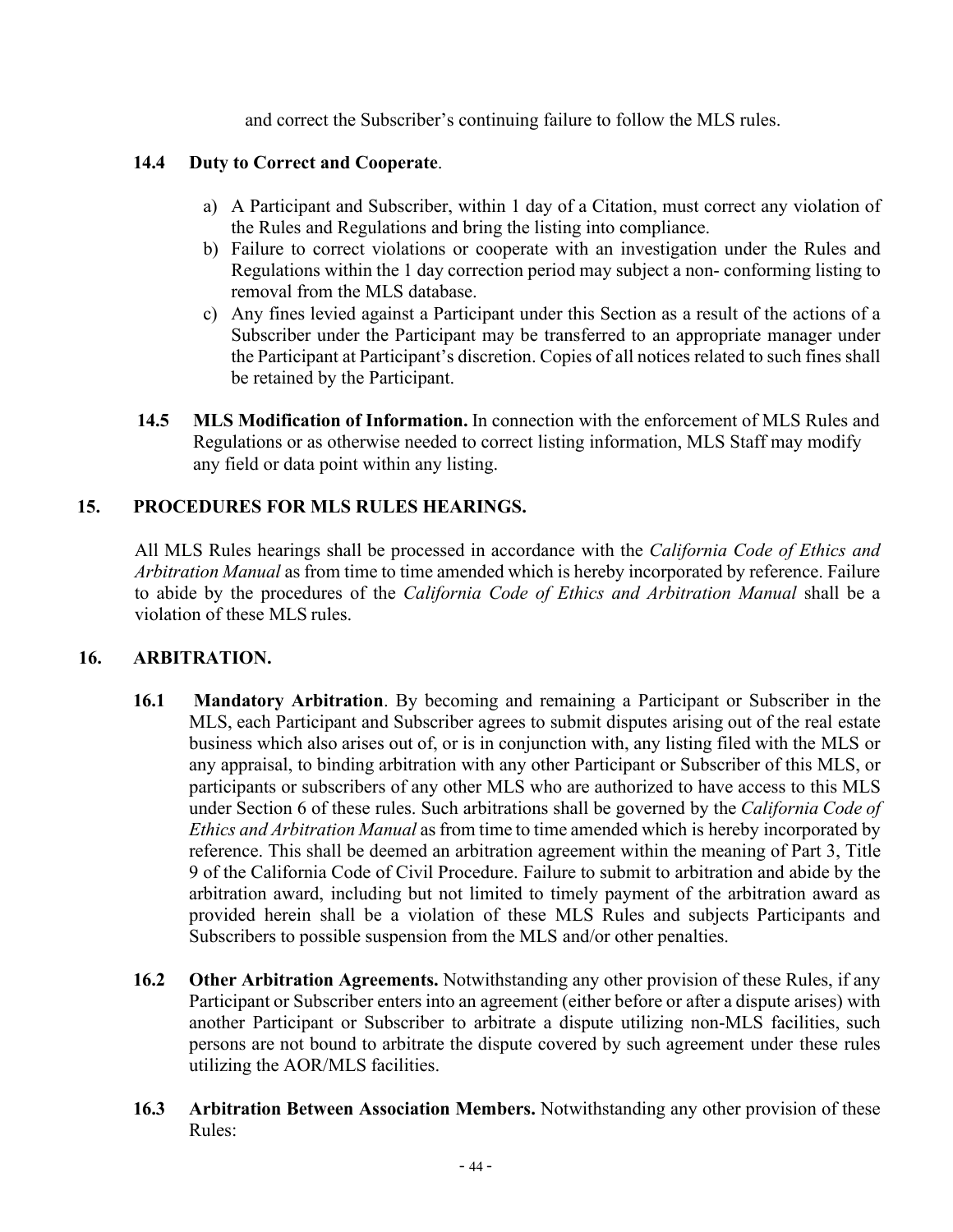- a) If all disputants are members of the same AOR, they shall arbitrate under that AOR in accordance with its rules.
- b) If the disputants are members of different AORs, they shall arbitrate in accordance with any applicable regional or shared professional standards agreement. In the absence of such an agreement, the disputants remain obligated to arbitrate in accordance with the Interboard Arbitration Rules of the California Association of REALTORS® ("C.A.R.").

#### <span id="page-46-0"></span>**16.4 Arbitration Involving Non-Association Members.** Notwithstanding any other provision of these Rules:

- a) If one of more of the disputants are non-AOR members and all disputants receive MLS services through the same AOR, they shall arbitrate at the AOR unless the AOR participates in a regional MLS, in which case, they shall arbitrate in accordance with any applicable regional agreements between the AOR and the regional MLS
- b) If one or more of the disputants are non-AOR members and the disputants receive MLS services through different AORs and the AORs participate in a regional MLS, they shall arbitrate in accordance with any applicable regional agreements between the AORs and the regional MLS.
- c) In the absence of a regional agreement regarding the location of the arbitration, any dispute under subsection (a)-(c) may be conducted at any AOR where the respondent(s) holds AOR membership or receives MLS services.
- <span id="page-46-1"></span>**16.5 Same Firm.** Arbitration between persons from the same firm shall not be available and is not mandated by these Rules unless covered by arbitration rules relating to the obligations of AOR members to arbitrate.
- <span id="page-46-2"></span>**16.6 Timing.** For purposes of this Section 16, the duty to arbitrate shall be determined when facts giving rise to the dispute occurred. Therefore, a Participant or Subscriber shall have a duty to arbitrate if the person was an MLS Participant or Subscriber when facts giving rise to the dispute occurred. Termination of MLS participation or subscription shall not relieve the arbitration duty under this section for disputes that arose when the person was an MLS Participant or Subscriber. Requests for arbitration must be filed within one hundred and eighty (180) days after the closing of the transaction, if any, or after the facts constituting the matter could have been known in the exercise of reasonable diligence, whichever is later.

#### <span id="page-46-4"></span><span id="page-46-3"></span>**17. NONPAYMENT OF MLS FEES.**

**17.1 Nonpayment of MLS Fees.** If MLS fees, fines, charges, or other amounts owed the MLS are not paid on the due date specified on the invoice, the nonpaying Participant and/or Subscriber's MLS services shall be subject to suspension until such outstanding amounts are paid in full. The MLS may suspend MLS services under this section provided the MLS gives the Participant and/or Subscriber at least twenty (20) calendar days' prior notice of the proposed suspension date. Such notice may be included with the original billing statement for MLS fees, fines, or charges or any time thereafter. In the event the amounts owed remain unpaid for three months after the due date, the nonpaying Participant and/or Subscriber's MLS services shall automatically terminate regardless if notice of such termination is given.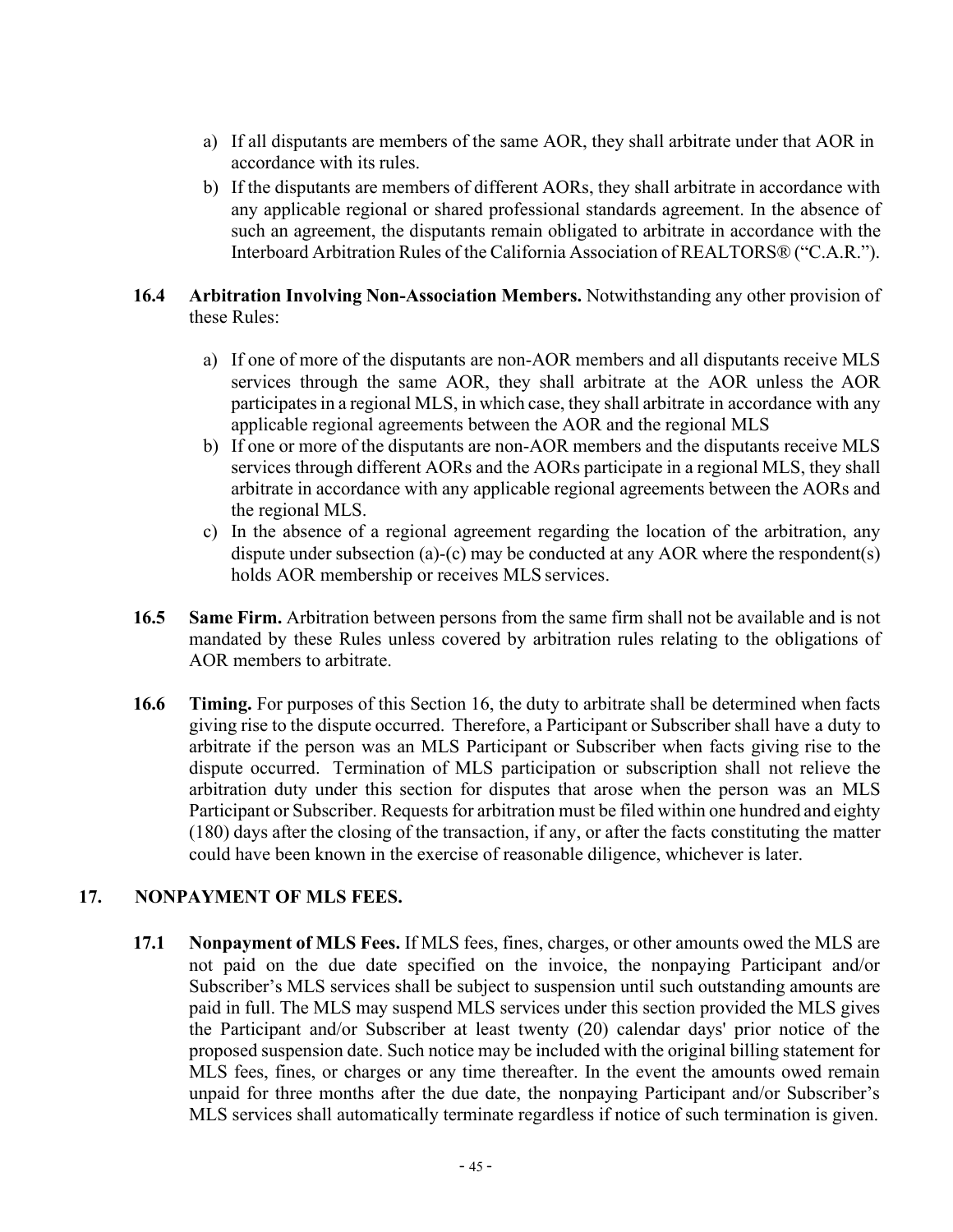- <span id="page-47-0"></span>**17.2 Disputed Amounts.** If a Participant and/or Subscriber disputes the accuracy of amount owed, the Participant and/or Subscriber may request a hearing before the Association or MLS Board of Directors. In order to request such a hearing, the Participant and/or Subscriber must first pay the disputed amount in whole which may be refunded in whole or part in accordance with the Board of Directors' determination. Hearings under this section shall be conducted in accordance with the *California Code of Ethics and Arbitration Manual*. In the event the Board of Directors confirms the accuracy of the amount owed, the Participant and/or Subscriber shall also be subject to paying interest at the rate of ten (10%) per annum on such past due amounts.
- <span id="page-47-1"></span>**17.3 Reinstatement.** Any Participant and/or Subscriber whose MLS services have been terminated for nonpayment of MLS fees may reapply for participation in the MLS. However, prior to being granted access, such Participant and/or Subscriber must pay all fees applicable to new applicants and all past due amounts owed, including paying interest at the rate of ten (10%) per annum on such past due amounts.

#### <span id="page-47-2"></span>**18. CHANGE IN RULES AND REGULATIONS.**

The Rules of the MLS may be amended by a majority vote of the CRMLS Board of Directors based on recommendations from a Rules and Regulations subcommittee made up of members from each participating AOR/MLS. Any changes to these rules which are mandated by the National Association of REALTORS® shall automatically be incorporated into these rules and do not require subcommittee or CRMLS Board of Directors approval. All changes to the rules shall be submitted to all reciprocatingMLS.

#### <span id="page-47-4"></span><span id="page-47-3"></span>**19. VIRTUAL OFFICE WEBSITES (VOW).**

#### **19.1 VOW Definitions.**

- a) A Virtual Office Website ("VOW") is a Participant's Internet website, or a feature of a Participant's website, through which the Participant is capable of providing real estate brokerage services to consumers with whom the Participant has first established a broker-consumer relationship (as defined by state law) where the consumer has the opportunity to search MLS Listing Information, subject to the Participant's oversight, supervision, and accountability. A non-principal Broker or sales licensee affiliated with a Participant may, with his or her Participant's consent, operate a VOW. Any VOW of a non-principal broker or sales licensee is subject to the Participant's oversight, supervision, and accountability.
- b) As used in Section 19 of these Rules, the term "Participant" includes a Participant's affiliated non-principal Brokers and sales licensees – except when the term is used in the phrases "Participant's consent" and "Participant's oversight, supervision, and accountability". References to "VOW" and "VOWs" include all VOWs, whether operated by a Participant, by a non-principal Broker or sales licensee, or by an Affiliated VOW Partner ("AVP") on behalf of a Participant.
- c) "Affiliated VOW Partner" ("AVP") refers to an entity or person designated by a Participant to operate a VOW on behalf of the Participant, subject to the Participant's supervision, accountability and compliance with the VOW Policy. No AVP has independent participation rights in the MLS by virtue of its right to receive information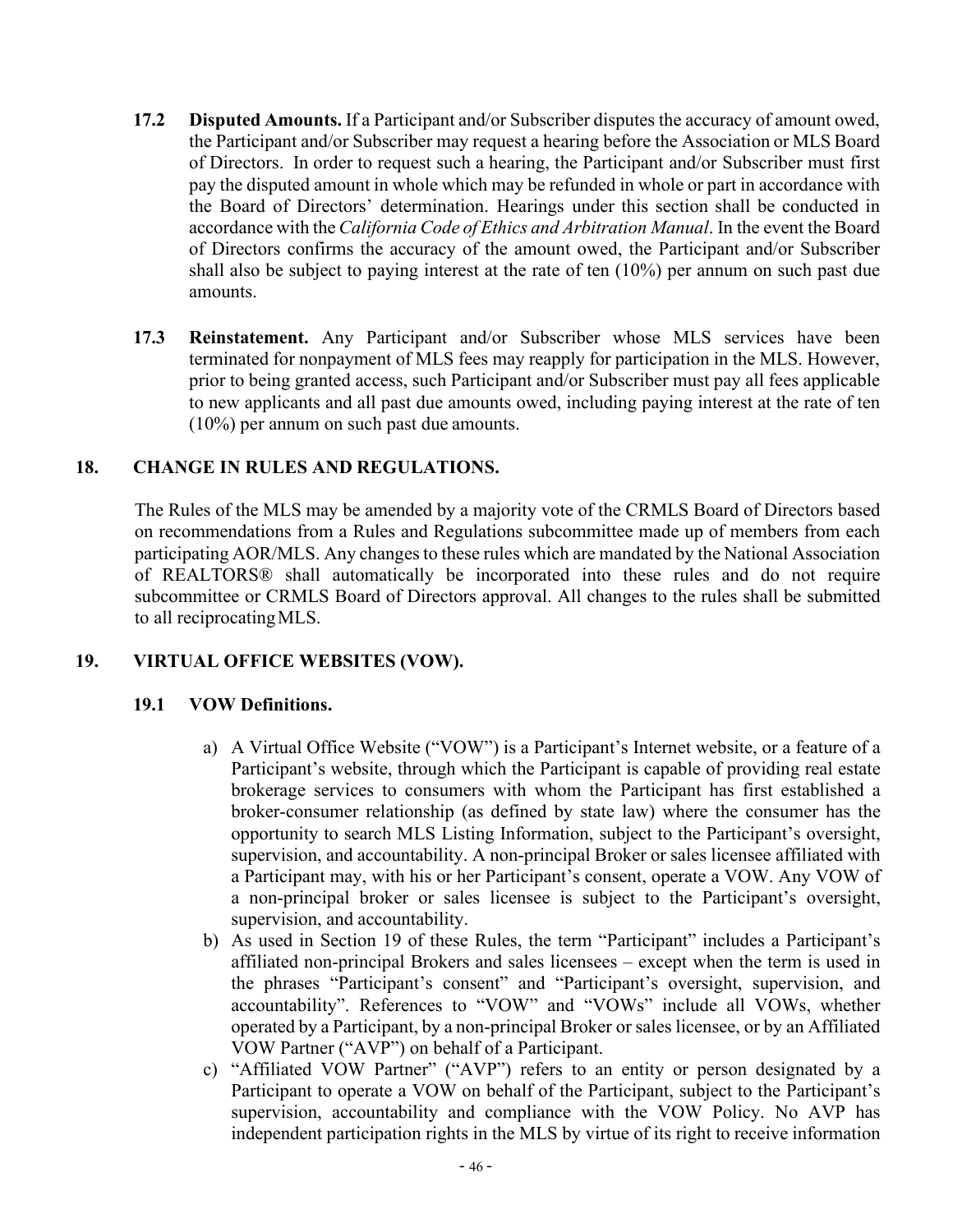on behalf of a Participant. No AVP has the right to use MLS Listing Information except in connection with operation of a VOW on behalf of one or more Participants. Access by an AVP to MLS Listing Information is derivative of the rights of the Participant on whose behalf the AVP operates a VOW.

d) As used in Section 19 of these Rules, the term "MLS Listing Information" refers to active listing information and non-confidential pending and sold data provided by Participants to the MLS and aggregated and distributed by the MLS to Participants.

#### <span id="page-48-0"></span>**19.2 VOW Operating Parameters.**

- a) The right of a Participant's VOW to display MLS Listing Information is limited to that supplied by the MLS(s) in which the Participant has participatory rights. However, a Participant with offices participating in different MLSs may operate a master website with links to the VOWs of the other offices.
- b) Subject to the provisions of the VOW Policy and these Rules, a Participant's VOW, including any VOW operated on behalf of a Participant by an AVP, may provide other features, information, or functions, e.g. Internet Data Exchange ("IDX").
- c) Except as otherwise provided in the VOW Policy or in these Rules, a Participant need not obtain separate permission from other MLS Participants whose listings will be displayed on the Participant's VOW.

#### <span id="page-48-1"></span>**19.3 VOW Registrant Access Requirements.**

- a) Before permitting any consumer to search for or retrieve any MLS Listing Information on his or her VOW, the Participant must take each of the following steps:
	- i. The Participant must first establish with that consumer a lawful broker-consumer relationship (as defined by state law), including completion of all actions required by state law in connection with providing real estate brokerage services to clients and customers (hereinafter "Registrants"). Such actions shall include, but are not limited to, satisfying all applicable agency, non-agency, and other disclosure obligations, and execution of any required agreements.
	- ii. The Participant must obtain the name of, and a valid email address for, each Registrant. The Participant must send an email to the address provided by the Registrant confirming that the Registrant has agreed to the Terms of Use (described in subsection (d) below). The Participant must verify that the email address provided by the Registrant is valid and that the Registrant has agreed to the Terms of Use.
	- iii. The Participant must require each Registrant to have a user name and a password, the combination of which is different from those of all other Registrants on the VOW. The Participant may, at his or her option, supply the user name and password or may allow the Registrant to establish its user name and password. The Participant must also assure that any email address is associated with only one user name and password.
- b) The Participant must assure that each Registrant's password expires on a date certain but may provide for renewal of the password. The Participant must at all times maintain a record of the name, email address, user name, and current password of each Registrant. The Participant must keep such records for not less than 180 days after the expiration of the validity of the Registrant's password.
- c) If the MLS has reason to believe that a Participant's VOW has caused or permitted a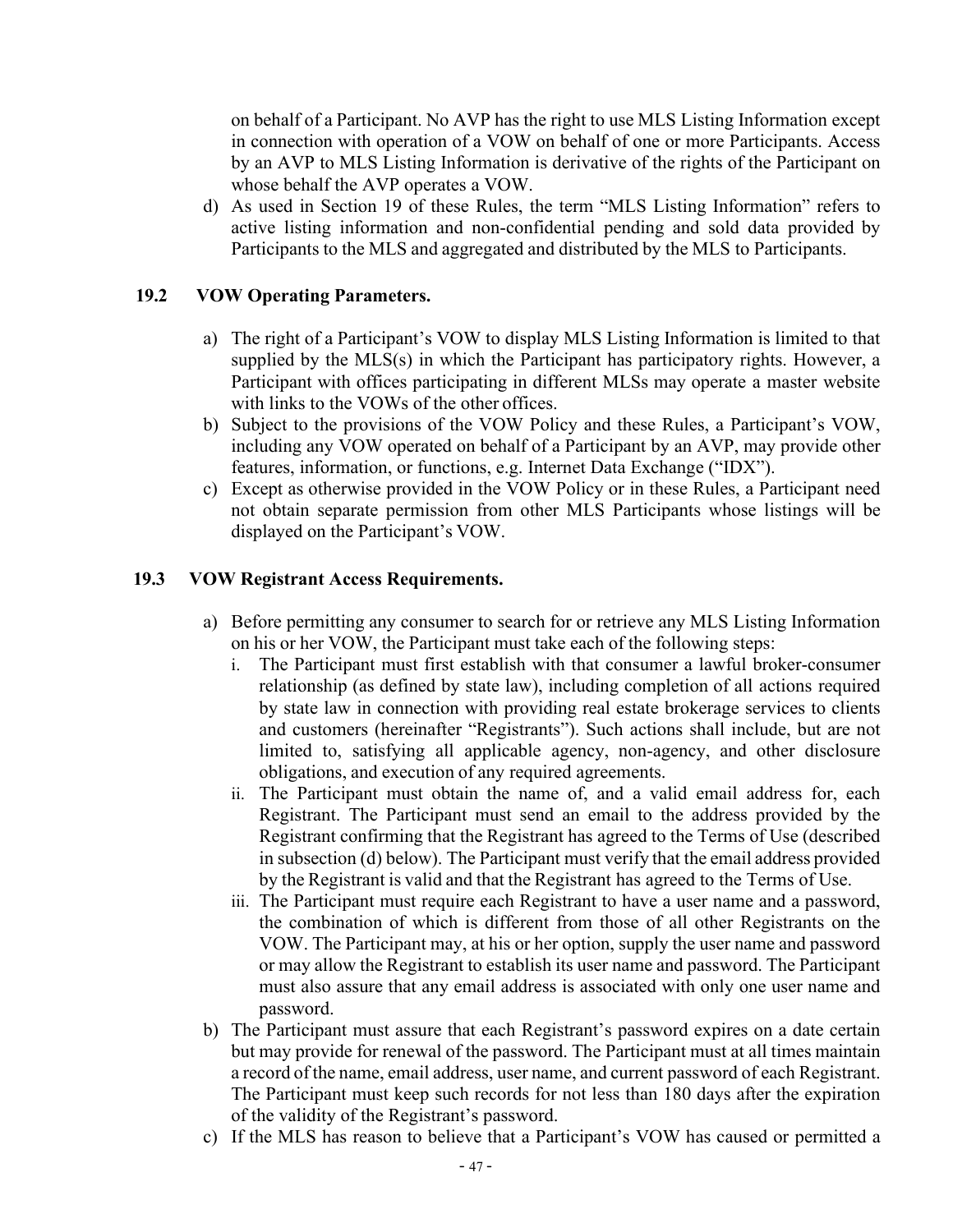breach in the security of MLS Listing Information or a violation of MLS rules, the Participant shall, upon request of the MLS, provide the name, email address, user name, and current password, of any Registrant suspected of involvement in the breach or violation. The Participant shall also, if requested by the MLS, provide an audit trail of activity by any suchRegistrant.

- d) The Participant shall require each Registrant to review, and affirmatively to express agreement (by mouse click or otherwise) to, a "Terms of Use" provision that provides at least the following:
	- i. That the Registrant acknowledges entering into a lawful consumer-broker relationship with the Participant;
	- ii. That all information obtained by the Registrant from the VOW is intended only for the Registrant's personal, non-commercial use;
	- iii. That the Registrant has a bona fide interest in the purchase, sale, or lease of real estate of the type being offered through the VOW;
	- iv. That the Registrant will not copy, redistribute, or retransmit any of the information provided except in connection with the Registrant's consideration of the purchase or sale of an individual property;
	- v. That the Registrant acknowledges the MLS's ownership of, and the validity of the MLS's copyright in, the MLS database.
- e) The Terms of Use Agreement may not impose a financial obligation on the Registrant or create any representation agreement between the Registrant and the Participant. Any agreement entered into at any time between the Participant and Registrant imposing a financial obligation on the Registrant or creating representation of the Registrant by the Participant must be established separately from the Terms of Use, must be prominently labeled as such, and may not be accepted solely by mouse click.
- f) The Terms of Use Agreement shall also expressly authorize the MLS, and other MLS Participants or their duly authorized representatives, to access the VOW for the purposes of verifying compliance with MLS rules and monitoring display of Participants' listings by the VOW. The Agreement may also include such other provisions as may be agreed to between the Participant and the Registrant.
- <span id="page-49-0"></span>**19.4 VOW Contact Requirements.** A Participant's VOW must prominently display an email address, telephone number, or specific identification of another mode of communication (e.g., live chat) by which a consumer can contact the Participant to ask questions, or get more information, about any property displayed on the VOW. The Participant, or a non-principal broker or sales licensee licensed with the Participant, must be willing and able to respond knowledgeably to inquiries from Registrants about properties within the market area served by that Participant and displayed on theVOW.
- <span id="page-49-1"></span>**19.5 VOW Data Security.** A Participant's VOW must employ reasonable efforts to monitor for, and prevent, misappropriation, "scraping", and other unauthorized use of MLS Listing Information. A Participant's VOW shall utilize appropriate security protection such as firewalls as long as this requirement does not impose security obligations greater than those employed concurrently by the MLS.

#### <span id="page-49-2"></span>**19.6 VOW Listing Display Restrictions**.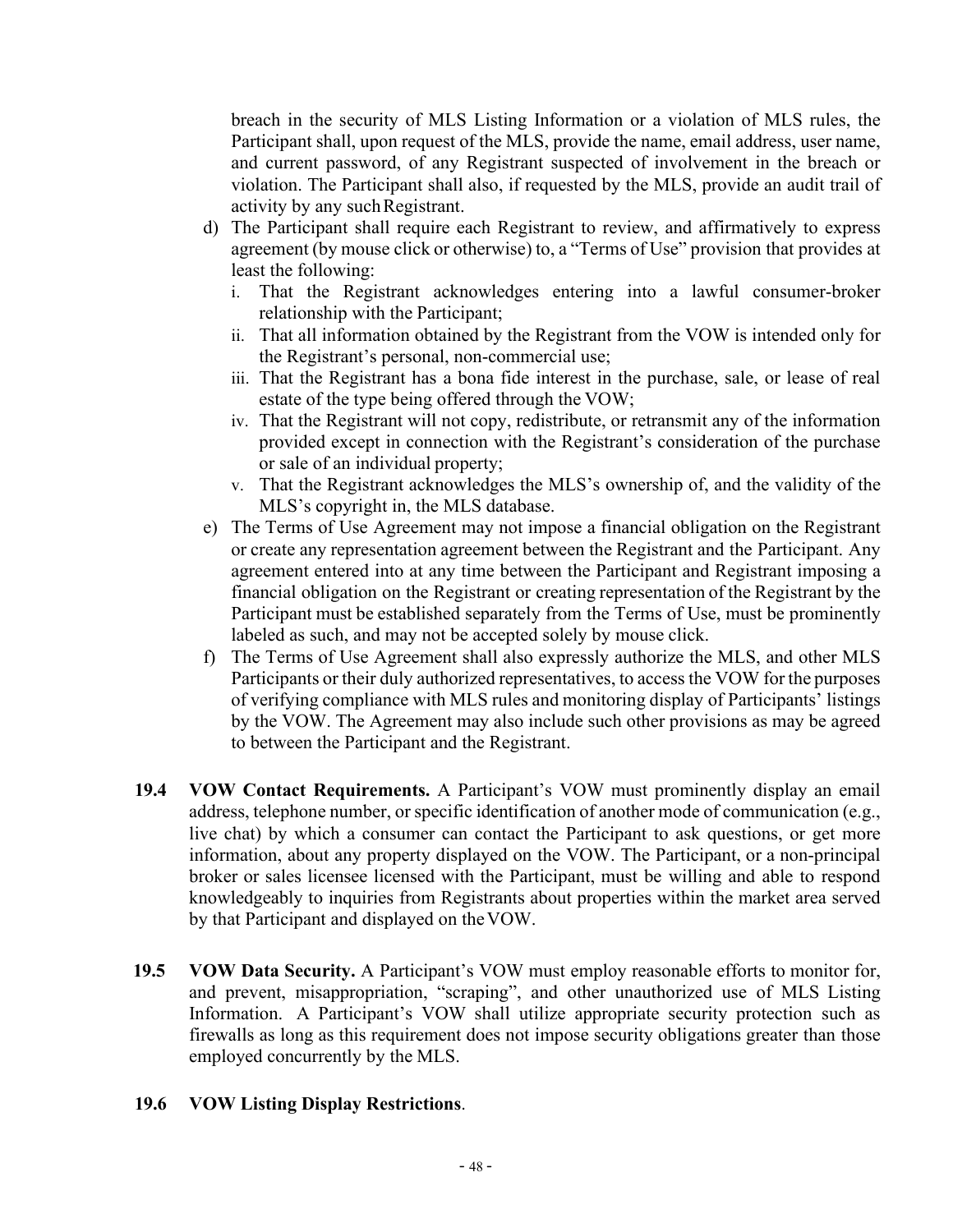- a) A Participant's VOW shall not display listings or property addresses of any seller who has affirmatively directed the Listing Broker to withhold the seller'slisting or property address from display on the Internet. The Listing Broker shall communicate to the MLS that the seller has elected not to permit display of the listing or property address on the Internet. Notwithstanding the foregoing, a Participant who operates a VOW may provide to consumers via other delivery mechanisms, such as email, fax, or otherwise, the listings of sellers who have determined not to have the listing for their property displayed on the Internet.
- b) A Participant who lists a property for a seller who has elected not to have the property listing or the property address displayed on the Internet shall cause the seller to execute a document that includes the following (or a substantially similar) provision:

#### **Seller Opt-Out Form**

- 1. Please check either Option a or Option b
	- a. [ ] I have advised my broker or sales agent that I do not want the listed property to be displayed on the Internet.

OR

- b. [ ] I have advised my broker or sales agent that I do not want the address of the listed property to be displayed on the Internet.
- 2. I understand and acknowledge that, if I have selected option a, consumers who conduct searches for listings on the Internet will not see information about the listed property in response to their search.

Initials of Seller

c) The Participant shall retain such forms for at least one year from the date they are signed, or one year from the date the listing goes off the market, whichever is greater.

#### <span id="page-50-0"></span>**19.7 Posting Consumer Comments and Automated Value Estimate.**

- a) Subject to subsection (b), a Participant's VOW may allow third-parties:
	- i. to write comments or reviews about particular listings or display a hyperlink to such comments or reviews in immediate conjunction with particular listings, or
	- ii. display an automated estimate of the market value of the listing (or hyperlink to such estimate) in immediate conjunction with the listing.
- b) Notwithstanding the foregoing, at the request of a seller the Participant shall disable or discontinue either or both of those features described in subsection (a) as to any listing of the seller. The Listing Broker or agent shall communicate to the MLS that the seller has elected to have one or both of these features disabled or discontinued on all Participants' websites. Subject to the foregoing and to Section 19.8, a Participant's VOW may communicate the Participant's professional judgment concerning any listing. A Participant's VOW may notify its customers that a particular feature has been disabled "at the request of the seller."
- <span id="page-50-1"></span>**19.8 Correction of VOW Listing Information.** A Participant's VOW shall maintain a means (e.g., email address, telephone number) to receive comments from the Listing Broker about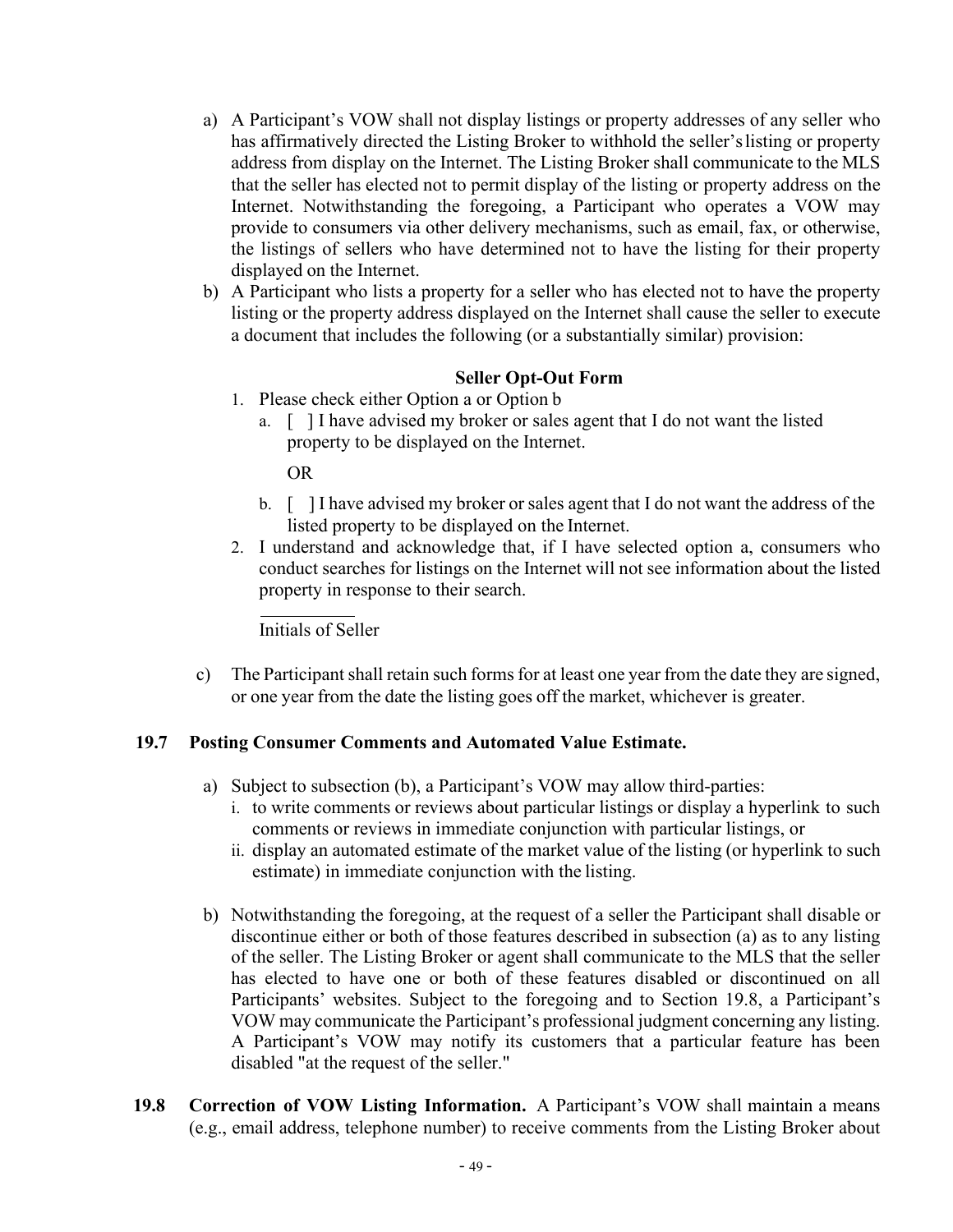the accuracy of any information that is added by or on behalf of the Participant beyond that supplied by the MLS and that relates to a specific property displayed on the VOW. The Participant shall correct or remove any false information relating to a specific property within 2 days following receipt of a communication from the Listing Broker explaining why the data or information is false. The Participant shall not, however, be obligated to correct or remove any data or information that simply reflects good faith opinion, advice, or professional judgment.

- <span id="page-51-0"></span>**19.9 VOW Mandatory Listing Refresh.** A Participant shall cause the MLS Listing Information available on its VOW to be refreshed at least once every three (3) days.
- <span id="page-51-1"></span>**19.10 VOW MLS Listing Distribution Limitations.** Except as provided in these rules, the NATIONAL ASSOCIATION OF REALTORS<sup>®</sup> VOW Policy, or any other applicable MLS rules or policies, no Participant shall distribute, provide, or make accessible any portion of the MLS Listing Information to any person or entity.
- <span id="page-51-2"></span>**19.11 VOW Privacy Policy.** A Participant's VOW must display the Participant's privacy policy informing Registrants of all of the ways in which information that they provide may be used.
- <span id="page-51-3"></span>**19.12 VOW Selective Listing Display.** A Participant's VOW may exclude listings from display based only on objective criteria, including, but not limited to, factors such as geography, list price, type of property, cooperative compensation offered by listing broker, and whether the listing broker is a REALTOR®.
- <span id="page-51-4"></span>**19.13 Notification of MLS of Intent to Operate a VOW.** A Participant who intends to operate a VOW to display MLS Listing Information must notify the MLS of its intention to establish a VOW and must make the VOW readily accessible to the MLS and to all MLS Participants for purposes of verifying compliance with these Rules, the VOW Policy, and any other applicable MLS rules or policies.
- <span id="page-51-5"></span>**19.14 Operation of Multiple VOWs.** A Participant may operate more than one VOW himself or herself or through an AVP. A Participant who operates his or her own VOW may contract with an AVP to have the AVP operate other VOWs on his or her behalf. However, any VOW operated on behalf of a Participant by an AVP is subject to the supervision and accountability of the Participant.

#### <span id="page-51-6"></span>**19.15 VOW Data Display Limitations. NOT ADOPTED**.

- <span id="page-51-7"></span>**19.16 Changes to Listing Content.** A Participant shall not change the content of any MLS Listing Information that is displayed on a VOW from the content as it is provided in the MLS. The Participant may, however, augment MLS Listing Information with additional information not otherwise prohibited by these Rules or by other applicable MLS rules or policies so long as the source of such other information is clearly identified. This rule does not restrict the format of display of MLS Listing Information on VOWs or the display on VOWs of fewer than all of the listings or fewer than all of the authorized information fields
- <span id="page-51-8"></span>**19.17 Listing Accuracy Disclaimer.** A Participant shall cause to be placed on his or her VOW in a manner readily visible to consumers but not less than 7pt type, the following, or substantially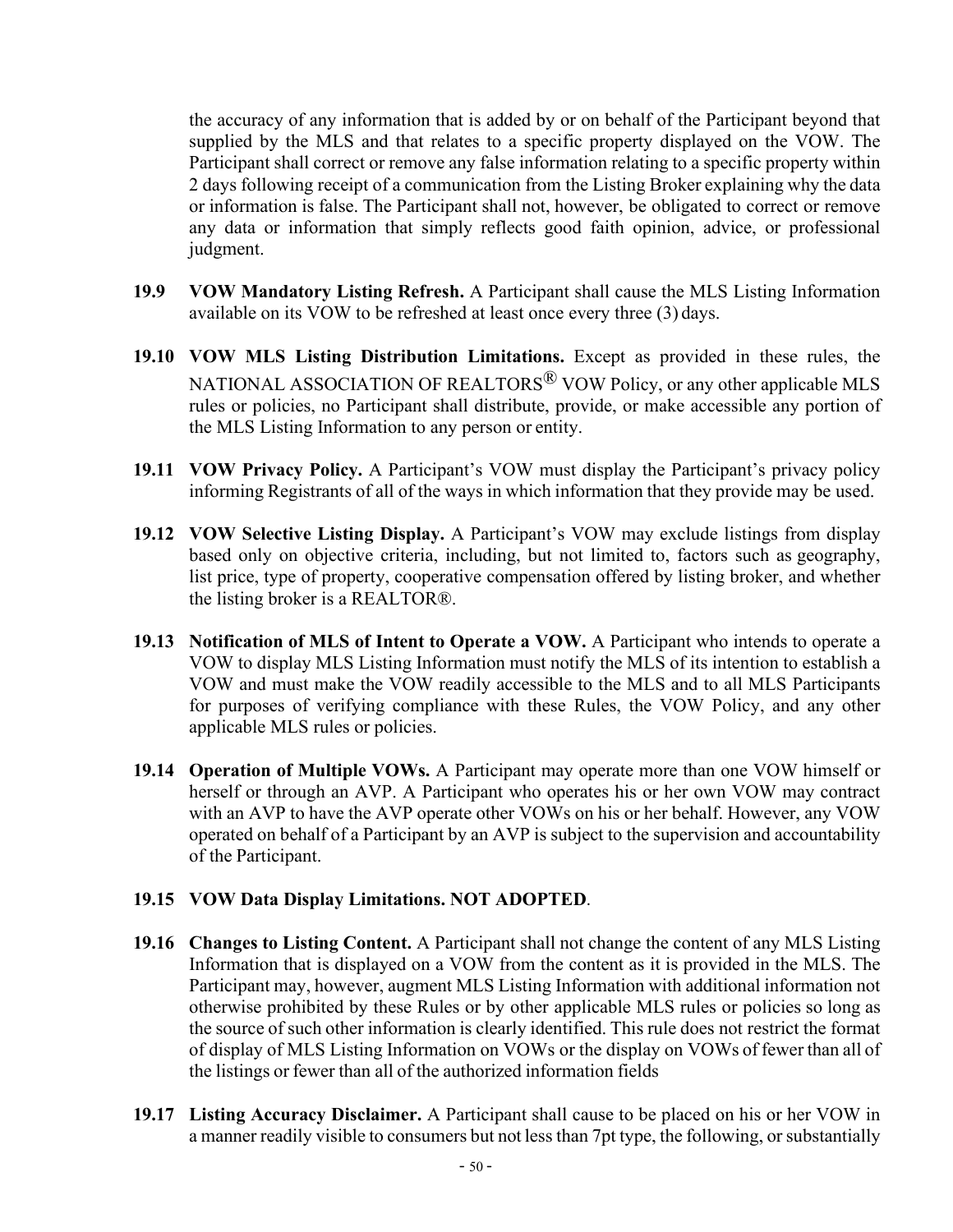similar notice: "Based on information from California Regional Multiple Listing Service, Inc. as of [date the AOR/MLS data was obtained] and/or other sources. All data, including all measurements and calculations of area, is obtained from various sources and has not been, and will not be, verified by broker or MLS. All information should be independently reviewed and verified for accuracy. Properties may or may not be listed by the office/agent presenting the information."

#### <span id="page-52-0"></span>**19.18 Listing Broker or Agent Identification**. NOT ADOPTED.

- <span id="page-52-1"></span>**19.19 Listing Search Result Limitation.** A Participant shall limit the number of listings that a Registrant may view, retrieve, or download to not more than 500 current listings and not more than 500 sold listings in response to any inquiry.
- <span id="page-52-2"></span>**19.20 Mandatory Registrant Password Change.** A Participant shall require that Registrants' passwords be reconfirmed or changed every 90 days.
- <span id="page-52-3"></span>**19.21 VOW Co-Branding and Advertising.** A Participant may display advertising and the identification of other entities ("co-branding') on any VOW the Participant operates or that is operated on his or her behalf. However, a Participant may not display on any such VOW deceptive or misleading advertising or co-branding. For purposes of this Section, co-branding will be presumed not to be deceptive or misleading if the Participant's logo and contact information (or that of at least one Participant, in the case of a VOW established and operated on behalf of more than one Participant) is displayed in immediate conjunction with that of every other party, and the logo and contact information of all Participants displayed on the VOW is as large as the logo of the AVP and larger than that of any third party.
- <span id="page-52-4"></span>**19.22 Identifying Listing Source.** A Participant shall cause any listing displayed on his or her VOW that is obtained from other sources, including from another MLS or from a broker not participating in the MLS, to identify the source of the listing.
- <span id="page-52-5"></span>**19.23 Separate Source Listing Search.** A Participant shall cause any listing displayed on his or her VOW obtained from other sources, including from another MLS or from a broker not participating in the MLS, to be searched separately from listings in the MLS.
- <span id="page-52-6"></span>**19.24 MLS Licensing Agreement for VOW.** Participants and the AVPs operating VOWs on their behalf must execute the license agreement required by the MLS.
- <span id="page-52-7"></span>**19.25 Seller's Direction to Withhold from Internet.** Where a seller affirmatively directs their listing broker to withhold either the seller's listing or the address of the seller's listing from display on the Internet, a copy of the seller's affirmative direction shall be provided to the MLS within 2 days.

#### <span id="page-52-8"></span>**20. REJECTION OF APPLICATION.**

In the event an application for participation in the MLS, whether as a licensee or as a clerical support, is rejected by the Association, the applicant, and his or her broker, if any, will be promptly notified in writing of the reason for the rejection. The broker shall have the right to respond in writing, and to request a hearing before a panel selected from the Board of Directors. The hearing will be held in